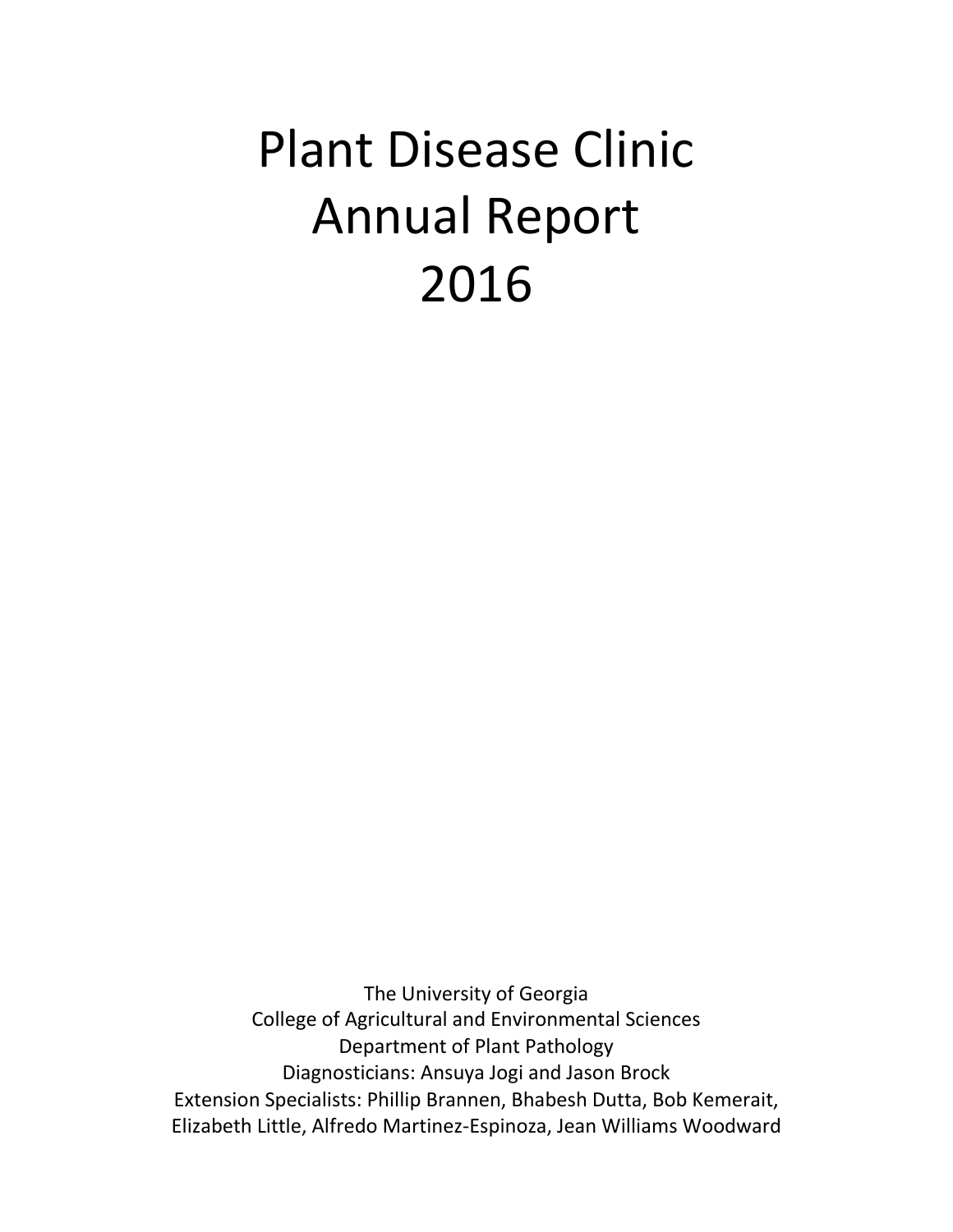#### **2016 PLANT DISEASE CLINICS ANNUAL SUMMARY**

Extension Plant Pathology maintains plant disease clinics at Athens and Tifton to aid county extension faculty in diagnosing and correcting disease related plant problems. Additionally, a laboratory for analysis for nematodes is maintained at Athens. The Plant Disease Clinic at Athens, operated by Ansuya Jogi, is located in Room 2405 Miller Plant Science Building. Samples analyzed in this clinic include commercial fruit, ornamentals, and turf; Christmas trees and forestry; all homeowner samples; legume forages, small grains, mushroom identification and wood rots. The Plant Disease Clinic at Tifton, operated by Jason Brock, is located in Room 116 of the Horticulture Building. Samples analyzed in this clinic include commercial samples of field crops, grain forages, pecans, and vegetables.

In 2016, 2331 physical and digital plant samples were processed for diagnosis.

Diagnoses and educational recommendations are returned to the county faculty. The clinics maintain a computerized database of samples and their diagnoses through the DDDI system.

| Crop                     | <b>Commercial Samples</b> | <b>Homeowner Samples</b> | <b>Total</b> |
|--------------------------|---------------------------|--------------------------|--------------|
| <b>Field Crops</b>       | 330                       |                          | 332          |
| <b>Fruits and Nuts</b>   | 308                       | 49                       | 357          |
| Herbaceous Ornamentals   | 107                       | 41                       | 148          |
| Miscellaneous            |                           | 6                        | 8            |
| <b>Trees</b>             | 94                        | 82                       | 176          |
| Turf                     | 374                       | 126                      | 500          |
| Vegetables               | 645                       | 59                       | 704          |
| <b>Woody Ornamentals</b> | 347                       | 174                      | 521          |
| Total*                   | 2207                      | 539                      | 2746         |

#### **CLINIC SUMMARIES: 2016 PLANT SPECIMEN DIAGNOSES**

\*The total number of diagnoses shown here is larger than the total number of samples received (shown by Monthly Sample Submission) because some samples have more than one problem or diagnosis. This data includes physical commercial samples, physical homeowner samples and digital homeowner samples; it does not include commercial digital samples.

The largest crop category for Commercial clinic submissions was Vegetables, followed by Turf. The largest crop category for Homeowner clinic submissions was Woody Ornamentals and then Turf.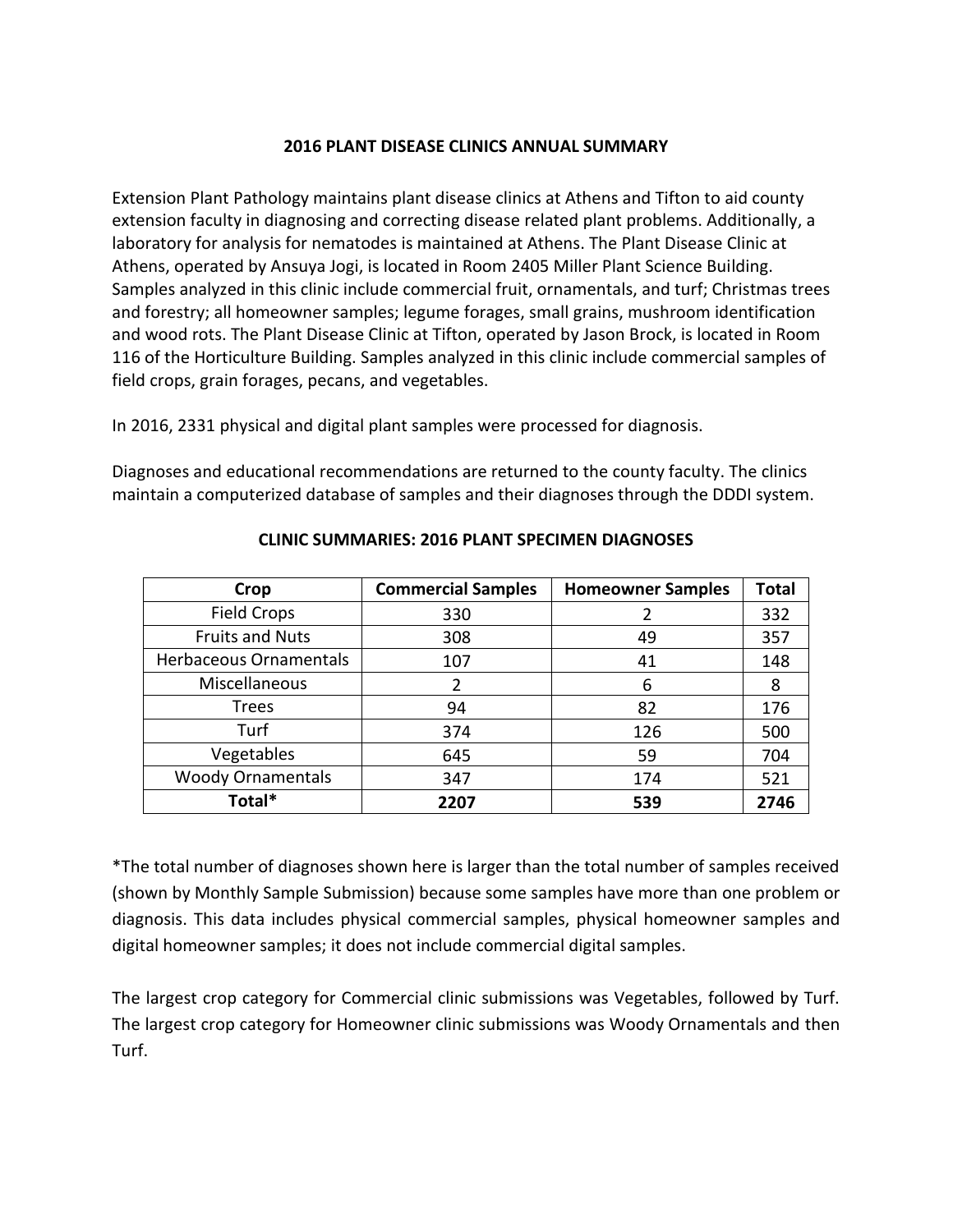| Month     | <b>Commercial Samples</b> | <b>Homeowner Samples</b> |
|-----------|---------------------------|--------------------------|
| January   | 42                        | 13                       |
| February  | 66                        | 22                       |
| March     | 102                       | 27                       |
| April     | 159                       | 55                       |
| May       | 277                       | 74                       |
| June      | 204                       | 99                       |
| July      | 131                       | 64                       |
| August    | 177                       | 79                       |
| September | 213                       | 41                       |
| October   | 121                       | 32                       |
| November  | 51                        | 15                       |
| December  | 45                        | 12                       |
| Total*    | 1588                      | 533                      |

#### **MONTHLY SAMPLE SUBMISSION SUMMARY: 2016**

\*The total number of samples received shown here is smaller than the diagnoses shown in the clinic summaries because some samples have more than one problem or diagnosis. The total number of samples includes digital homeowner samples.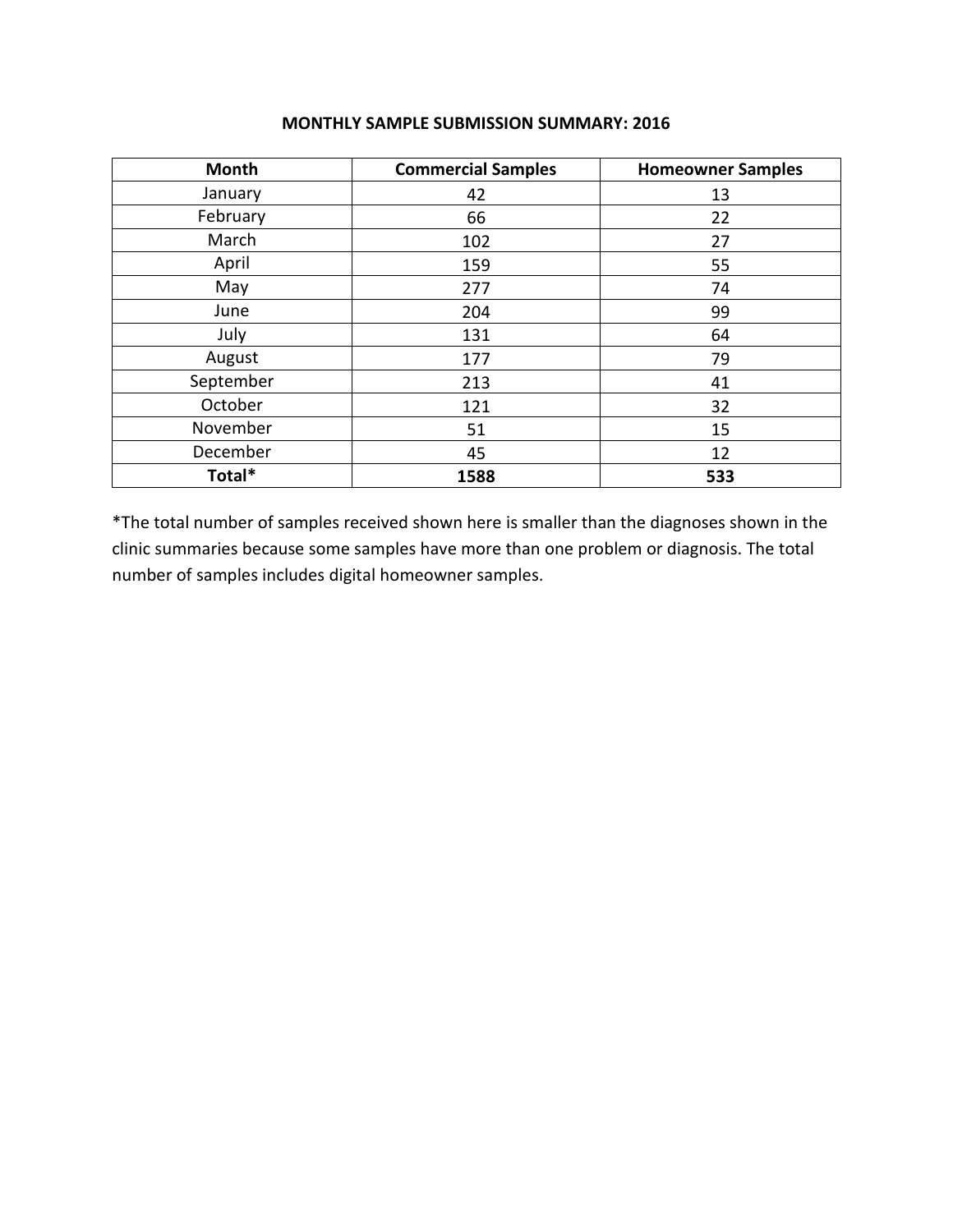| County          | Samples                 | County            | Samples                 | County          | Samples                 |
|-----------------|-------------------------|-------------------|-------------------------|-----------------|-------------------------|
| Appling         | 15                      | Floyd             | 9                       | Newton          | 4                       |
| Atkinson        | 17                      | Forsyth           | 12                      | Oconee          | 15                      |
| Bacon           | 38                      | Franklin          | $\overline{7}$          | Oglethorpe      | $\overline{2}$          |
| <b>Baker</b>    | 5                       | Fulton            | 22                      | Paulding        | 9                       |
| <b>Banks</b>    | $\overline{2}$          | Gilmer            | 12                      | Peach           | 6                       |
| <b>Bartow</b>   | $\mathbf{1}$            | Gordon            | $\overline{2}$          | Pickens         | $\mathbf{1}$            |
| <b>Ben Hill</b> | 14                      | Grady             | 20                      | Pierce          | 12                      |
| <b>Berrien</b>  | 48                      | Greene            | $\overline{2}$          | Pike            | $\mathbf{1}$            |
| <b>Bibb</b>     | 16                      | Gwinnett          | 20                      | Pulaski         | 10                      |
| <b>Brantley</b> | $\overline{\mathbf{4}}$ | Hall              | 6                       | Putnam          | $\mathbf{1}$            |
| <b>Brooks</b>   | 11                      | Harris            | $\overline{7}$          | Rabun           | 13                      |
| <b>Bulloch</b>  | 3                       | Hart              | $\overline{4}$          | Randolph        | 6                       |
| <b>Burke</b>    | 9                       | Henry             | 6                       | Richmond        | 10                      |
| Candler         | 4                       | Houston           | 12                      | Rockdale        | 3                       |
| Carroll         | 10                      | Irwin             | 25                      | Screven         | 10                      |
| Chatham         | 4                       | Jackson           | 11                      | Seminole        | $\overline{2}$          |
| Chattooga       | $\overline{2}$          | Jasper            | $\overline{2}$          | Spalding        | 6                       |
| Cherokee        | 12                      | <b>Jeff Davis</b> | 12                      | Sumter          | 12                      |
| Clarke          | 37                      | Jefferson         | 8                       | <b>Tattnall</b> | 36                      |
| Cobb            | 13                      | Jenkins           | $\mathbf{1}$            | Taylor          | 15                      |
| Coffee          | 10                      | Johnson           | 3                       | Telfair         | 13                      |
| Colquitt        | 131                     | Lamar             | $\overline{2}$          | Terrell         | $\overline{7}$          |
| Columbia        | 3                       | Lanier            | 14                      | Thomas          | 12                      |
| Cook            | 66                      | Laurens           | 15                      | Tift            | 84                      |
| Coweta          | 3                       | Lee               | 3                       | Toombs          | 9                       |
| Crawford        | 4                       | Lowndes           | 19                      | Treutlen        | $\overline{2}$          |
| Crisp           | 35                      | Lumpkin           | 3                       | Troup           | $\mathbf{1}$            |
| Dawson          | $\mathbf{1}$            | Macon             | $\overline{\mathbf{4}}$ | Turner          | 47                      |
| De Kalb         | 60                      | Madison           | $\overline{2}$          | Union           | $\mathbf{1}$            |
| Decatur         | 11                      | Marion            | $\overline{1}$          | Walton          | $\overline{\mathbf{4}}$ |
| Dodge           | 6                       | McDuffie          | 81                      | Ware            | 25                      |
| Dooly           | 13                      | McIntosh          | 2                       | Warren          | 1                       |
| Dougherty       | $\overline{7}$          | Meriwether        | $\mathbf{1}$            | Washington      | 4                       |
| Douglas         | 18                      | Miller            | 11                      | Wayne           | 4                       |
| Early           | 4                       | Mitchell          | $\mathbf{1}$            | Webster         | $\overline{2}$          |
| Echols          | $\overline{7}$          | Monroe            | $\mathbf 1$             | Wheeler         | 6                       |
| Effingham       | 21                      | Montgomery        | 3                       | Whitfield       | $\mathbf{1}$            |
| Elbert          | 6                       | Morgan            | 12                      | Wilcox          | 11                      |
| Emanuel         | 19                      | Murray            | $\mathbf{1}$            | Worth           | 19                      |
| Evans           | 3                       | Muscogee          | 13                      |                 |                         |
| Fayette         | $\mathbf{1}$            | <b>NA</b>         | 67                      |                 |                         |

#### **DISTRIBUTION OF COMMERCIAL SAMPLES SUBMITTED BY COUNTY FOR 2016**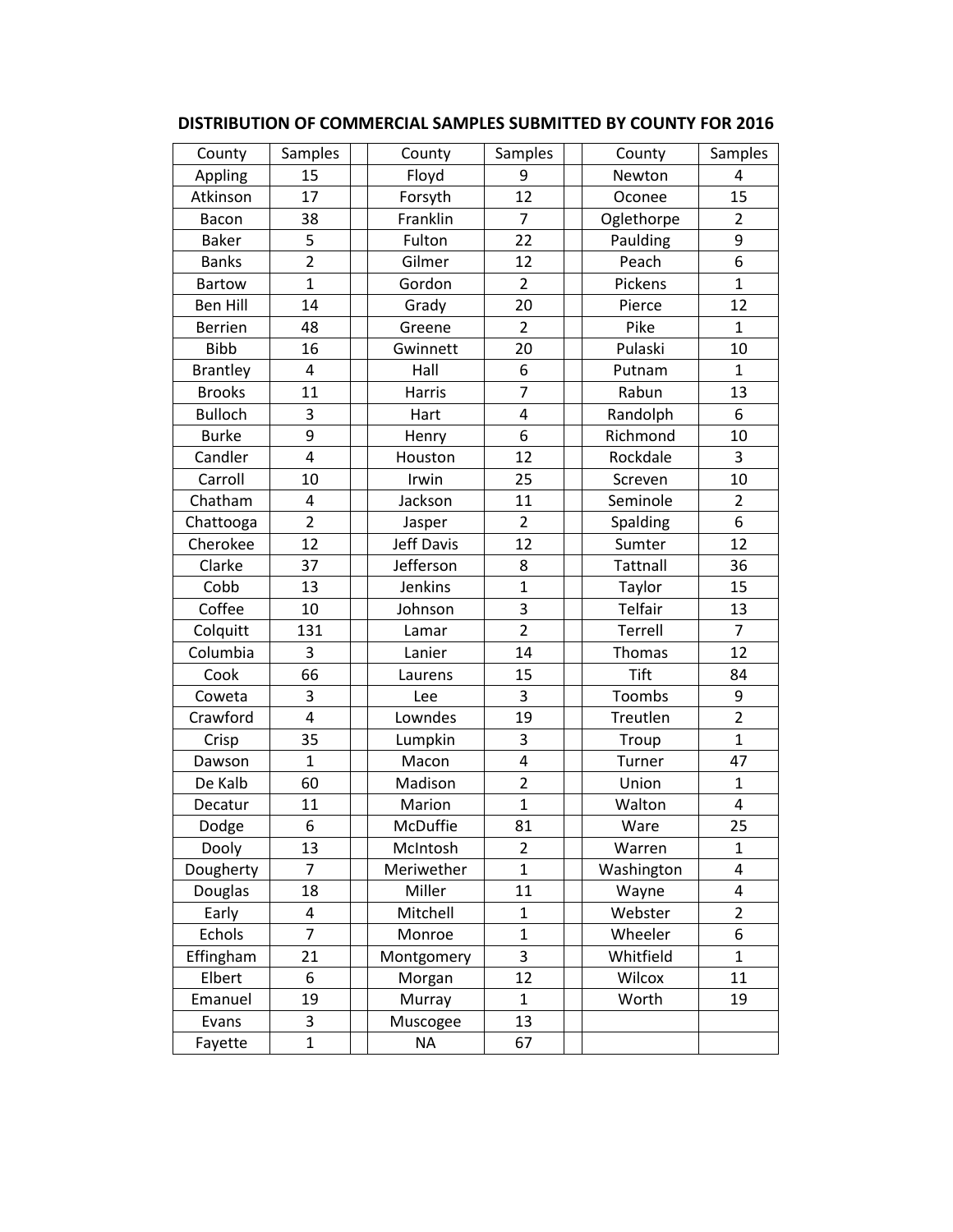## **DISTRIBUTION OF HOMEOWNER SAMPLES SUBMITTED BY COUNTY FOR 2016**

| County          | Samples        | County          | Samples                 |
|-----------------|----------------|-----------------|-------------------------|
| Appling         | 5              | Jenkins         | 3                       |
| Bacon           | $\overline{4}$ | Laurens         | $\overline{1}$          |
| <b>Baldwin</b>  | 4              | Lee             | 7                       |
| <b>Ben Hill</b> | 9              | Lowndes         | $\overline{1}$          |
| <b>Bibb</b>     | 12             | Madison         | 2                       |
| <b>Brantley</b> | 2              | McIntosh        | $\overline{1}$          |
| <b>Brooks</b>   | $\overline{2}$ | Mitchell        | $\mathbf{1}$            |
| Camden          | 3              | Monroe          | 17                      |
| Carroll         | 8              | Montgomery      | 3                       |
| Chatham         | $\overline{2}$ | Morgan          | 20                      |
| Cherokee        | 21             | Murray          | $\overline{1}$          |
| Clarke          | 60             | Muscogee        | 23                      |
| Cobb            | 35             | ΝA              | 2                       |
| Colquitt        | 16             | Newton          | 8                       |
| Coweta          | 4              | Oconee          | $\overline{2}$          |
| Dade            | 11             | Oglethorpe      | $\overline{1}$          |
| De Kalb         | 6              | Pickens         | $\overline{1}$          |
| Decatur         | 3              | Pierce          | 4                       |
| Dodge           | $\overline{1}$ | Rabun           | $\overline{1}$          |
| Dougherty       | 6              | Richmond        | $\overline{\mathbf{c}}$ |
| Douglas         | $\overline{1}$ | Rockdale        | $\overline{2}$          |
| Effingham       | 3              | Sumter          | $\overline{1}$          |
| Elbert          | 6              | <b>Tattnall</b> | $\overline{2}$          |
| Evans           | 3              | Thomas          | 17                      |
| Fayette         | 24             | Towns           | 8                       |
| Forsyth         | 3              | Treutlen        | $\overline{2}$          |
| Fulton          | 30             | Troup           | 10                      |
| Gordon          | $\mathbf{1}$   | Twiggs          | 5                       |
| Greene          | 8              | Union           | 27                      |
| Gwinnett        | 8              | Upson           | $\mathbf{1}$            |
| Hall            | $\mathbf{1}$   | Walker          | $\overline{1}$          |
| Harris          | 3              | Walton          | 10                      |
| Hart            | $\mathbf{1}$   | Ware            | 4                       |
| Henry           | 14             | Washington      | $\mathbf 1$             |
| Houston         | $\mathbf{1}$   | Wayne           | $\mathbf{1}$            |
| Jackson         | 4              | Webster         | $\mathbf 1$             |
| Jasper          | 2              | Wheeler         | $\overline{1}$          |
| Jeff Davis      | 5              | Whitfield       | $\mathbf{1}$            |
| Jefferson       | 4              | Worth           | $\mathbf 1$             |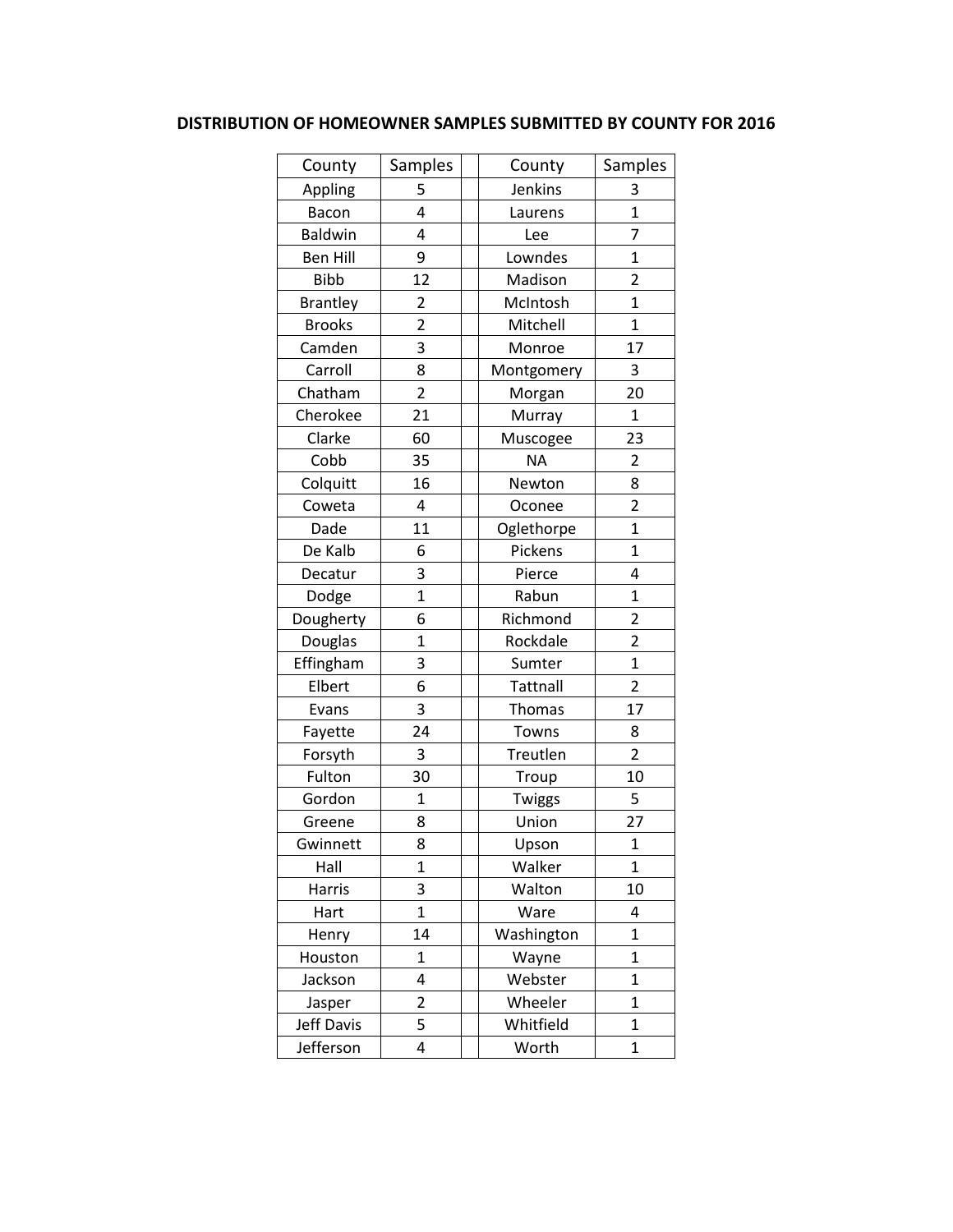#### **CROP SUMMARIES**

The following sections contain summaries of diagnosed samples by crop category for physical commercial samples, physical homeowner samples and digital homeowner samples; it does not include commercial digital samples.

**C:** Commercial

**H:** Homeowner

#### **FIELD CROPS**

(Total Diagnoses 332: C=330; H=2)

| <b>HOST</b>            | <b>DISEASE</b>                       | <b>CAUSAL ORGANISM</b>                           | C              | Н                |
|------------------------|--------------------------------------|--------------------------------------------------|----------------|------------------|
| Alfalfa                | Alfalfa rust                         | Uromyces striatus                                | 1              | 0                |
| $C = 1$                |                                      |                                                  |                |                  |
| $H = 0$                |                                      |                                                  |                |                  |
| <b>Annual Ryegrass</b> | Leaf spot                            | Bipolaris sp./spp.                               | 1              | 0                |
| $C = 3$                | Root rot                             | Various Fungi                                    | 1              | $\mathbf 0$      |
| $H = 0$                | Anaerobic soil                       | Abiotic disorder                                 | 1              | $\mathbf 0$      |
| <b>Bahiagrass</b>      | Leaf spot                            | Bipolaris sp./spp.                               | $\mathbf{1}$   | $\mathbf 0$      |
| $C = 2$                | Large patch                          | Rhizoctonia solani                               | 1              | $\mathbf 0$      |
| $H = 0$                |                                      |                                                  |                |                  |
| Bermudagrass           | Leaf spot                            | Bipolaris sp./spp.                               | $\mathbf{1}$   | $\mathbf 0$      |
| $C = 1$                |                                      |                                                  |                |                  |
| $H = 0$                |                                      |                                                  |                |                  |
| Common Wheat           | Scab                                 | Fusarium sp./spp.                                | 4              | 0                |
| $C = 20$               | Powdery mildew                       | Erysiphe sp./spp.                                | 1              | $\mathbf 0$      |
| $H = 0$                | Leaf spot                            | Stagonospora sp./spp.                            | 2              | $\mathbf 0$      |
|                        | Cultural/environmental problem       | Abiotic disorder                                 | $\overline{2}$ | $\mathbf 0$      |
|                        | Physiological responses              | Abiotic disorder                                 | 1              | $\mathbf 0$      |
|                        | Leaf rust; Rust                      | Puccinia sp./spp.                                | $\overline{2}$ | $\mathbf 0$      |
|                        | Tan spot; Yellow leaf spot           | Pyrenophora (ana. Drechslera)                    | 1              | 0                |
|                        |                                      | tritici-repentis                                 |                |                  |
|                        | Root rot                             | Various Fungi                                    | $\overline{2}$ | 0                |
|                        |                                      | Alternaria sp./spp.                              | 1              | $\mathbf 0$      |
|                        |                                      | No Pathogen Found                                | $\mathbf 1$    | $\mathbf 0$      |
|                        |                                      | Saprophytic Fungi and Yeasts                     | $\overline{2}$ | $\mathbf 0$      |
|                        |                                      | Septoria sp./spp.                                | $\mathbf{1}$   | $\boldsymbol{0}$ |
| Corn                   | Fusarium ear rot                     | Fusarium sp./spp.                                | 1              | $\mathbf 0$      |
| $C = 30$               | Common corn rust                     | Puccinia sorghi                                  | 1              | $\mathbf 0$      |
| $H = 1$                | Chemical injury                      | Abiotic disorder                                 | 2              | $\mathbf 0$      |
|                        | Cultural/environmental problem       | Abiotic disorder                                 | 1              | $\mathbf 0$      |
|                        | Nutritional deficiency               | Abiotic disorder                                 | 1              | 0                |
|                        | Unknown abiotic disorder             | Abiotic disorder                                 | 1              | 0                |
|                        | Fusarium root rot; Stalk rot         | Fusarium oxysporum                               | 1              | $\boldsymbol{0}$ |
|                        | Curvularia blight; Leaf spot         | Curvularia sp./spp.                              | $\mathbf{1}$   | $\mathbf 0$      |
|                        | Northern corn leaf blight; Leaf spot | Setosphaeria (Exserohilum)<br>turcica (turcicum) | 1              | 0                |
|                        | Southern corn rust                   | Puccinia polysora                                | 5              | $\mathbf 0$      |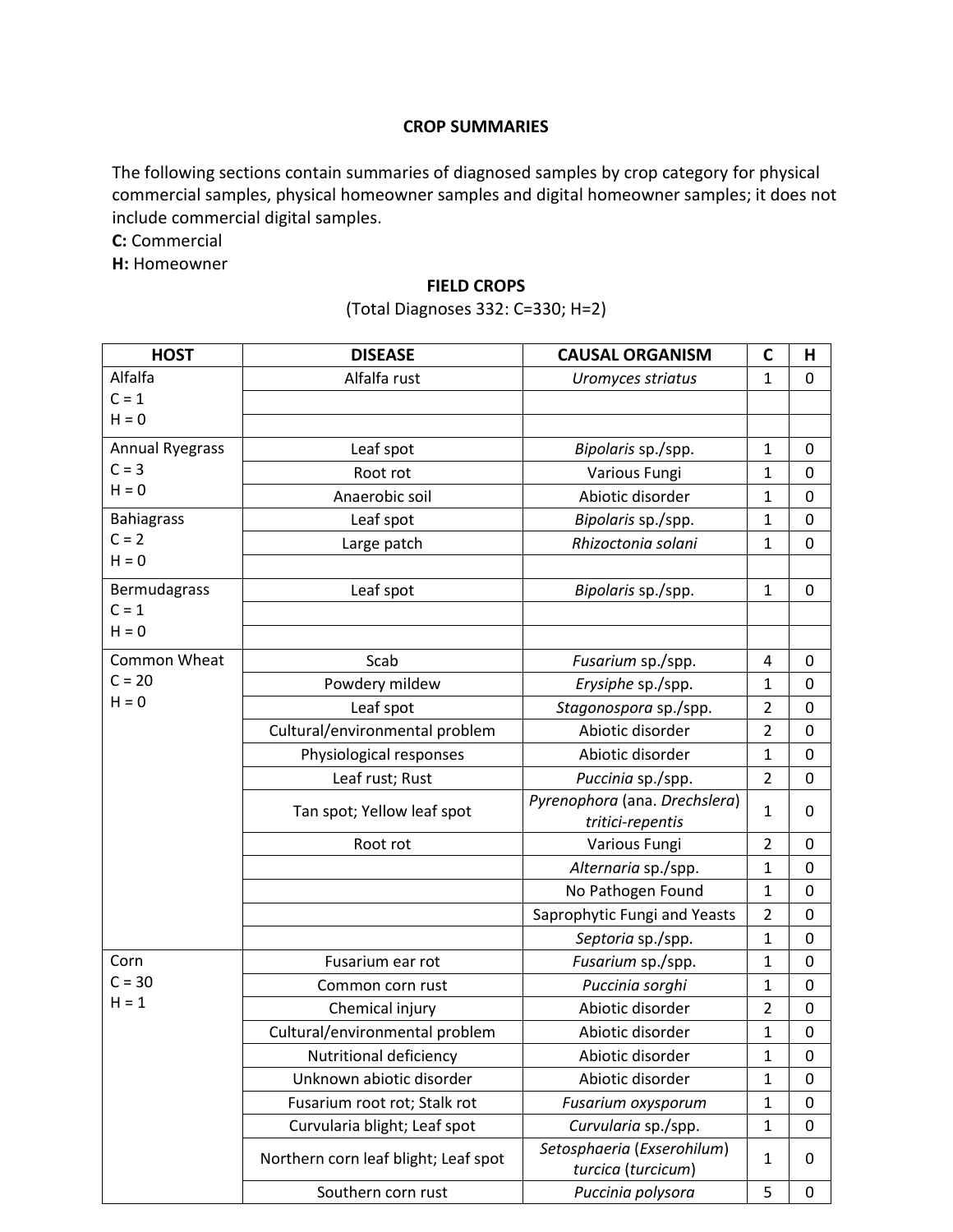|                      | Insect damage                | Unidentified Insect            | 0              | 1                |
|----------------------|------------------------------|--------------------------------|----------------|------------------|
|                      |                              | No Pathogen Found              | 6              | 0                |
|                      |                              | Unknown Agent                  | $\mathbf{1}$   | $\boldsymbol{0}$ |
|                      |                              | Unknown cause                  | 3              | $\mathbf 0$      |
|                      | No pathogen found            | <b>Identification Analysis</b> | $\mathbf 1$    | $\mathbf 0$      |
|                      | Root-knot nematodes          | Meloidogyne sp./spp.           | $\mathbf 1$    | $\mathbf 0$      |
|                      | Southern leaf blight         | <b>Bipolaris maydis</b>        | $\overline{2}$ | $\mathbf 0$      |
|                      | Northern corn leaf spot      | Bipolaris zeicola              | $\mathbf 1$    | $\mathbf 0$      |
| Corn (Seed)          | No pathogen found            | <b>Identification Analysis</b> | $\mathbf 1$    | 0                |
| $C = 1$              |                              |                                |                |                  |
| $H = 0$              |                              |                                |                |                  |
| Cotton               | Anthracnose fruit rot        | Colletotrichum sp./spp.        | $\mathbf 1$    | $\mathbf 0$      |
| $C = 120$<br>$H = 0$ | Alternaria leaf blight       | Alternaria sp./spp.            | $\mathbf 1$    | $\mathbf 0$      |
|                      | <b>Bacterial blight</b>      | Xanthomonas sp./spp.           | 21             | $\mathbf 0$      |
|                      | <b>Bacterial blight</b>      | Xanthomonas campestris         | 4              | 0                |
|                      | Fusarium wilt                | Fusarium oxysporum             | $\overline{2}$ | 0                |
|                      | Unknown                      | General                        | $\overline{2}$ | 0                |
|                      | Angular leaf spot            | Xanthomonas sp./spp.           | $\mathbf{1}$   | 0                |
|                      | Alternaria leaf spot         | Alternaria sp./spp.            | 9              | $\mathbf 0$      |
|                      | Ascochyta leaf spot          | Ascochyta sp./spp.             | $\overline{2}$ | 0                |
|                      | Cercospora leaf spot         | Cercospora sp./spp.            | 15             | $\mathbf 0$      |
|                      | Corynespora leaf spot        | Corynespora sp./spp.           | 5              | 0                |
|                      | Corynespora leaf spot        | Corynespora cassiicola         | 5              | $\mathbf 0$      |
|                      | Stemphylium leaf spot        | Stemphylium sp./spp.           | 5              | $\boldsymbol{0}$ |
|                      | Cotton flea hopper           | Atomoscellis seriatus          | $\mathbf 1$    | $\mathbf 0$      |
|                      | Southern root-knot nematode  | Meloidogyne incognita          | $\mathbf 1$    | 0                |
|                      | Chemical injury              | Abiotic disorder               | $\overline{2}$ | $\mathbf 0$      |
|                      | Physiological responses      | Abiotic disorder               | $\mathbf 1$    | $\boldsymbol{0}$ |
|                      | <b>Boll rot</b>              | Various fungi                  | $\overline{7}$ | $\mathbf 0$      |
|                      | Insufficient sample          | <b>Identification Analysis</b> | 3              | 0                |
|                      | Additional sample requested  | <b>Identification Analysis</b> | $\mathbf{1}$   | 0                |
|                      |                              | Cercospora sp./spp.            | $\mathbf 1$    | 0                |
|                      |                              | Corynespora sp./spp.           | $\mathbf 1$    | $\mathbf 0$      |
|                      |                              | Fusarium sp./spp.              | $\mathbf 1$    | 0                |
|                      |                              | No Pathogen Found              | 17             | 0                |
|                      |                              | Rhizoctonia solani             | $\mathbf 1$    | 0                |
|                      |                              | Unknown Agent                  | $\mathbf{1}$   | 0                |
|                      |                              | Unknown cause                  | 4              | 0                |
|                      | No pathogen found            | <b>Identification Analysis</b> | $\overline{2}$ | 0                |
|                      | Root-knot nematodes          | Meloidogyne sp./spp.           | 3              | 0                |
| Grain Sorghum        | Fusarium root rot; Stalk rot | Fusarium oxysporum             | $\mathbf 1$    | $\mathbf 0$      |
| $C = 1$              |                              |                                |                |                  |
| $H = 0$              |                              |                                |                |                  |
| Oats                 | Helminthosporium leaf spot   | Drechslera sp./spp.            | $\mathbf{1}$   | 0                |
| $C = 12$             | Leaf spot                    | Bipolaris sp./spp.             | $\overline{2}$ | 0                |
| $H = 0$              | Crown rust; Rust             | Puccinia coronata              | $\mathbf 1$    | 0                |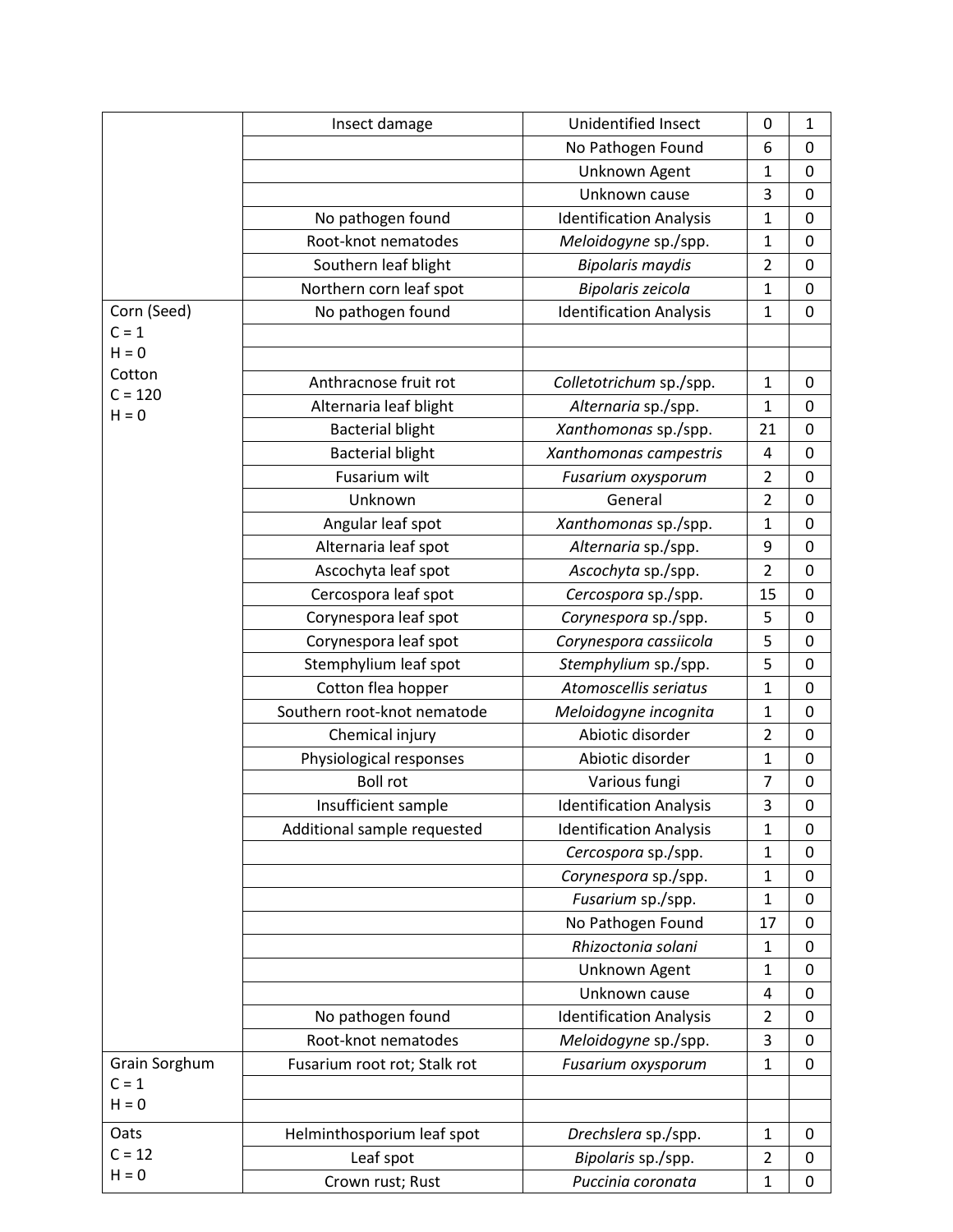|                     | Root rot                       | Various Fungi                                         | $\mathbf{1}$   | 0                |
|---------------------|--------------------------------|-------------------------------------------------------|----------------|------------------|
|                     | Insect damage                  | Unidentified Insect                                   | $\mathbf 1$    | $\mathbf 0$      |
|                     | Insufficient sample            | <b>Identification Analysis</b>                        | $\mathbf 1$    | $\mathbf 0$      |
|                     |                                | <b>Barley Yellow Dwarf Virus</b><br>(BYDV)            | $\mathbf{1}$   | 0                |
|                     |                                | Helminthosporium sp./spp.                             | $\mathbf{1}$   | 0                |
|                     |                                | No Pathogen Found                                     | 3              | $\mathbf 0$      |
| Peanut              | Unknown                        | General                                               | $\mathbf 1$    | $\mathbf 0$      |
| $C = 59$            | Collar rot                     | Diplodia sp./spp.                                     | $\mathbf{1}$   | $\mathbf 0$      |
| $H = 0$             | Diplodia collar rot            | Diplodia gossypina                                    | 5              | $\mathbf 0$      |
|                     | Aspergillus crown rot          | Aspergillus niger                                     | $\overline{2}$ | 0                |
|                     | Pythium pod rot                | Pythium sp./spp.                                      | $\mathbf{1}$   | $\mathbf 0$      |
|                     | Southern stem rot              | Sclerotium rolfsii                                    | $\overline{4}$ | $\mathbf 0$      |
|                     | Rhizoctonia stem rot           | Rhizoctonia sp./spp.                                  | 3              | $\mathbf 0$      |
|                     | Lesser cornstalk borer (LCB)   | Elasmopalpus lignosellus                              | $\mathbf{1}$   | $\mathbf 0$      |
|                     | Lesion nematodes               | Pratylenchus sp./spp.                                 | $\mathbf 1$    | $\mathbf 0$      |
|                     | Chemical injury                | Abiotic disorder                                      | $\overline{2}$ | 0                |
|                     | Chemical; Environmental injury | Abiotic disorder                                      | 1              | 0                |
|                     | Nutritional deficiency         | Abiotic disorder                                      | 1              | 0                |
|                     | Leaf scorch; Pepper spot       | Leptosphaerulina crassiasca                           | 1              | 0                |
|                     |                                | Abiotic disorder                                      | $\mathbf{1}$   | 0                |
|                     |                                | No Pathogen Found                                     | $\overline{7}$ | $\mathbf 0$      |
|                     |                                | Unknown cause                                         | $\overline{4}$ | 0                |
|                     | Southern blight                | Sclerotium rolfsii                                    | $\overline{2}$ | $\mathbf 0$      |
|                     | Root-knot nematodes            | Meloidogyne sp./spp.                                  | $\mathbf{1}$   | 0                |
|                     | Cylindrocladium black rot      | Calonectria sp./spp.                                  | $\mathbf 1$    | $\boldsymbol{0}$ |
|                     | Early leaf spot                | Peyronellaea arachidicola                             | $\overline{2}$ | $\boldsymbol{0}$ |
|                     | Late leaf spot                 | Passalora personata                                   | $\overline{2}$ | $\mathbf 0$      |
|                     | Tomato spotted wilt (TSWV)     | <b>Tospovirus Tomato Spotted</b><br><b>Wilt Virus</b> | 15             | 0                |
| <b>Pearl Millet</b> | Leaf spot                      | Bipolaris sp./spp.                                    | $\mathbf{1}$   | $\boldsymbol{0}$ |
| $C = 2$             | Gray leaf spot                 | Pyricularia grisea                                    | $\mathbf 1$    | 0                |
| $H = 0$             |                                |                                                       |                |                  |
| Rye<br>$C = 4$      | Tan spot; Yellow leaf spot     | Pyrenophora (ana. Drechslera)<br>tritici-repentis     | $\overline{2}$ | 0                |
| $H = 0$             | Root rot                       | <b>Unidentified Agent</b>                             | $\mathbf{1}$   | 0                |
|                     | No pathogen found              | <b>Identification Analysis</b>                        | $\mathbf{1}$   | $\mathbf 0$      |
| Ryegrass            | Helminthosporium leaf spot     | Drechslera sp./spp.                                   | $\overline{2}$ | $\mathbf 0$      |
| $C = 5$             | Root rot                       | Various Fungi                                         | $\mathbf 1$    | $\mathbf 0$      |
| $H = 0$             | Anaerobic soil                 | Abiotic disorder                                      | $\mathbf{1}$   | 0                |
|                     | Gray leaf spot                 | Pyricularia grisea                                    | $\mathbf{1}$   | $\mathbf 0$      |
| Sorghum             | Nutrient imbalance             | Abiotic disorder                                      | $\mathbf 1$    | $\mathbf 0$      |
| $C = 6$             | Insect damage                  | Unidentified Insect                                   | $\mathbf{1}$   | $\mathbf 0$      |
| $H = 0$             |                                | Bipolaris sp./spp.                                    | 1              | 0                |
|                     | No pathogen found              | <b>Identification Analysis</b>                        | $\overline{2}$ | 0                |
|                     | Target spot                    | Bipolaris sorghicola                                  | $\mathbf{1}$   | 0                |
| Soybean             | Phomopsis blight               | Phomopsis sp./spp.                                    | $\overline{2}$ | $\boldsymbol{0}$ |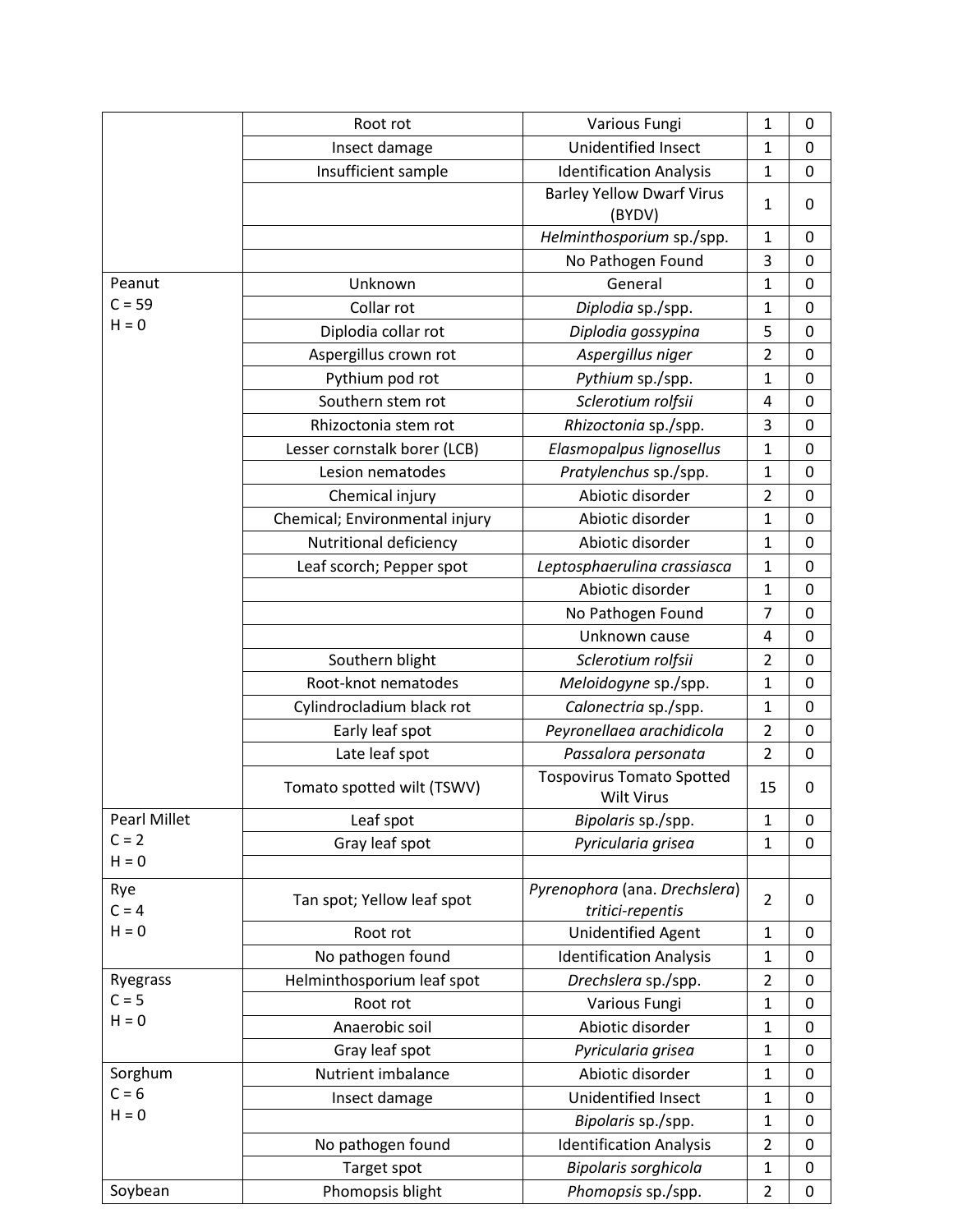| $C = 32$       | Fusarium wilt                 | Fusarium oxysporum                                    | 3              | 0              |
|----------------|-------------------------------|-------------------------------------------------------|----------------|----------------|
| $H = 0$        | Unknown                       | General                                               | 1              | 0              |
|                | Charcoal rot                  | Macrophomina phaseolina                               | $\overline{7}$ | $\Omega$       |
|                | Rhizoctonia stem and root rot | Rhizoctonia sp./spp.                                  | 1              | $\mathbf 0$    |
|                | Australasian soybean rust     | Phakopsora pachyrhizi                                 | $\mathbf{1}$   | 0              |
|                | Soybean brown spot            | Septoria glycines                                     | $\overline{2}$ | $\mathbf 0$    |
|                | Soybean pod and stem blight   | Diaporthe (Phomopsis)<br>phaseolorum                  | $\mathbf{1}$   | $\Omega$       |
|                |                               | No Pathogen Found                                     | 10             | $\overline{0}$ |
|                |                               | Unknown cause                                         | 1              | $\mathbf 0$    |
|                | Southern blight               | Sclerotium rolfsii                                    | 1              | 0              |
|                | Root-knot nematodes           | Meloidogyne sp./spp.                                  | $\overline{2}$ | $\mathbf 0$    |
| Sugarcane      | Insufficient sample           | <b>Identification Analysis</b>                        | 0              | 1              |
| $C = 0$        |                               |                                                       |                |                |
| $H = 1$        |                               |                                                       |                |                |
| Tobacco (Flue- | <b>Blue mold</b>              | Peronospora hyoscyami                                 | 5              | 0              |
| cured)         | <b>Black shank</b>            | Phytophthora nicotianae                               | 5              | $\Omega$       |
| $C = 30$       | Collar rot                    | Sclerotinia sclerotiorum                              | 1              | 0              |
| $H = 0$        | Southern stem rot             | Sclerotium rolfsii                                    | 1              | 0              |
|                | Cercospora leaf spot          | Cercospora sp./spp.                                   | $\mathbf 1$    | $\pmb{0}$      |
|                | <b>Tomato Spotted Wilt</b>    | <b>Tomato Spotted Wilt Virus</b><br>(TSWV)            | 2              | 0              |
|                | Chemical injury               | Abiotic disorder                                      | 3              | 0              |
|                | Environmental stress; Problem | Abiotic disorder                                      | 1              | $\Omega$       |
|                | Physiological responses       | Abiotic disorder                                      | $\mathbf 1$    | 0              |
|                |                               | No Pathogen Found                                     | 5              | 0              |
|                | Fertilizer injury             | Abiotic disorder                                      | $\mathbf{1}$   | $\overline{0}$ |
|                | No pathogen found             | <b>Identification Analysis</b>                        | $\mathbf{1}$   | 0              |
|                | <b>Black root rot</b>         | Thielaviopsis basicola                                | 1              | 0              |
|                | Tomato spotted wilt (TSWV)    | <b>Tospovirus Tomato Spotted</b><br><b>Wilt Virus</b> | $\overline{2}$ | 0              |
| Watermelon     |                               | No Pathogen Found                                     | $\mathbf{1}$   | $\Omega$       |
| $C = 1$        |                               |                                                       |                |                |
| $H = 0$        |                               |                                                       |                |                |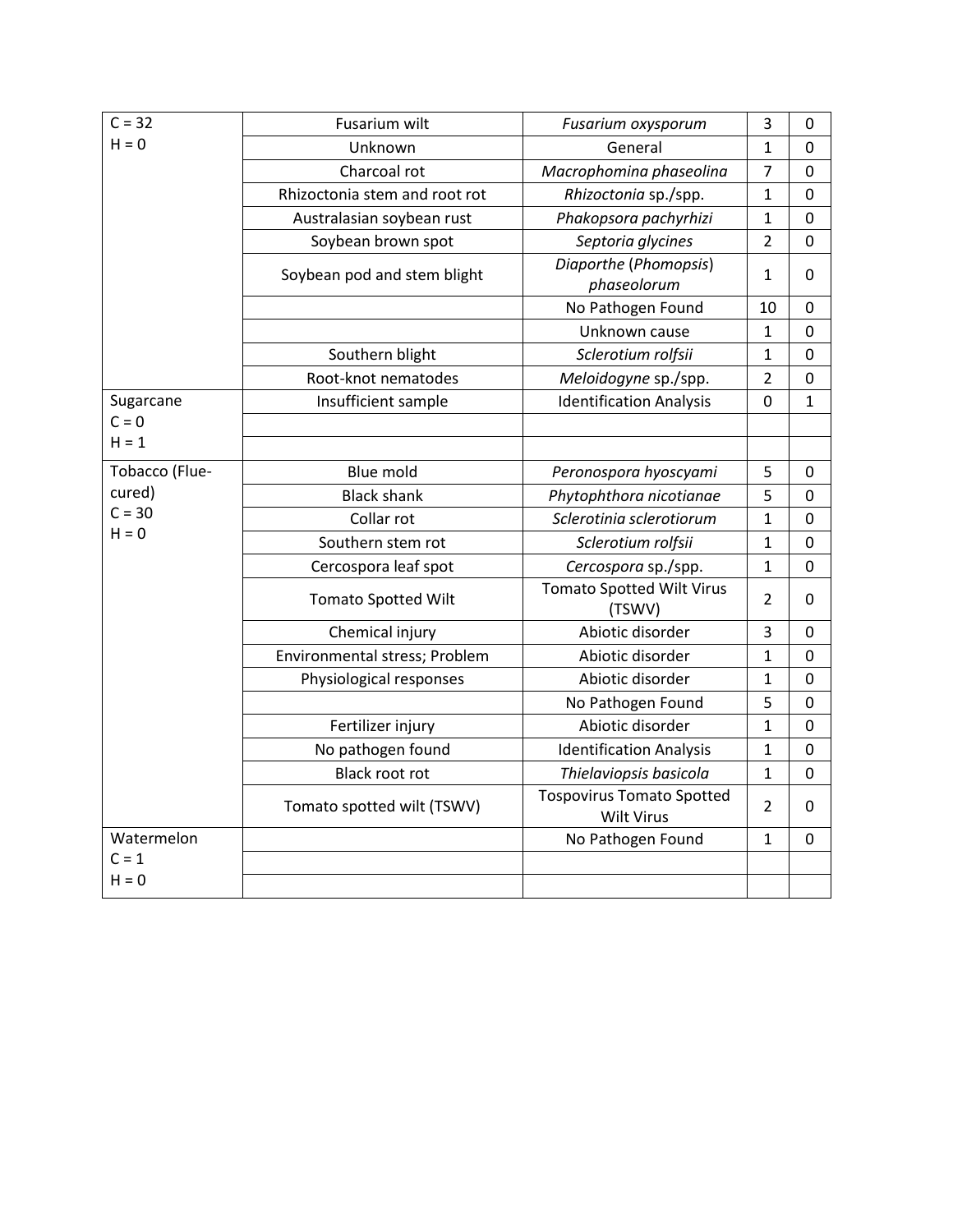## **FRUITS AND NUTS**

(Total Diagnoses 357: C=308; H=49)

| <b>HOST</b> | <b>DISEASE</b>                 | <b>CAUSAL ORGANISM</b>                                                      | C                | н                |
|-------------|--------------------------------|-----------------------------------------------------------------------------|------------------|------------------|
| Apricot     | Brown rot                      | Monilia sp./spp.                                                            | $\mathbf 0$      | $\mathbf{1}$     |
| $C = 0$     | Root problems                  | Abiotic disorder                                                            | 0                | $\mathbf{1}$     |
| $H = 2$     |                                |                                                                             |                  |                  |
| Blackberry  | Cane blotch                    | Cephaleuros sp./spp.                                                        | $\mathbf{1}$     | $\mathbf 0$      |
| $C = 13$    | Eriophyid mites                | Family Eriophyidae                                                          | 1                | $\mathbf 0$      |
| $H = 0$     | Spider mites                   | Family Tetranychidae                                                        | 1                | $\mathbf 0$      |
|             | Canker                         | Leptosphaeria sp./spp.                                                      | 1                | $\mathbf 0$      |
|             | Cane and leaf rust             | Kuehneola sp./spp.                                                          | 1                | $\mathbf 0$      |
|             | Mite damage                    | <b>Unidentified Mite</b>                                                    | $\overline{2}$   | $\mathbf 0$      |
|             |                                | Cercospora sp./spp.                                                         | $\mathbf 1$      | $\mathbf 0$      |
|             |                                | Cladosporium sp./spp.                                                       | $\overline{2}$   | $\mathbf 0$      |
|             |                                | Fusicoccum sp./spp.                                                         | 1                | $\mathbf 0$      |
|             |                                | Unknown cause                                                               | $\overline{2}$   | $\mathbf 0$      |
| Blueberry   | Anthracnose                    | Colletotrichum acutatum                                                     | 1                | $\mathbf 0$      |
| $C = 168$   | Pestalotia dieback             | Pestalotia sp./spp.                                                         | 1                | $\boldsymbol{0}$ |
| $H = 11$    | Unknown                        | General                                                                     | 5                | $\boldsymbol{0}$ |
|             | Mummy berry                    | Monilinia vaccinii-corymbosi                                                | 0                | 1                |
|             | Rhizoctonia stem and root rot  | Rhizoctonia sp./spp.                                                        | 1                | 0                |
|             | Rhizoctonia root; Crown rot    | Rhizoctonia sp./spp.                                                        | 1                | $\mathbf 0$      |
|             | Rhizoctonia crown and stem rot | Rhizoctonia sp./spp.                                                        | 1                | $\mathbf 0$      |
|             | Pucciniastrum rust             | Pucciniastrum sp./spp.                                                      | 0                | 1                |
|             | <b>Thrips</b>                  | Thrips sp./spp.                                                             | 1                | $\pmb{0}$        |
|             | Algae                          | General                                                                     | $\overline{2}$   | $\mathbf 0$      |
|             | Chemical injury                | Abiotic disorder                                                            | 0                | 1                |
|             | Mechanical damage              | Abiotic disorder                                                            | $\overline{2}$   | $\mathbf 0$      |
|             | Root damage                    | Abiotic disorder                                                            | 1                | $\mathbf 0$      |
|             | Cultural/environmental problem | Abiotic disorder                                                            | 1                | $\overline{2}$   |
|             | Site disturbance               | Abiotic disorder                                                            | $\boldsymbol{0}$ | $\mathbf 1$      |
|             | Oedema; Edema                  | Abiotic disorder                                                            | 2                | $\mathbf 0$      |
|             | Root problems                  | Abiotic disorder                                                            | 0                | 1                |
|             | Unknown abiotic disorder       | Abiotic disorder                                                            | 1                | 1                |
|             | Hemlock-blueberry rust         | Thekopsora minima                                                           | 12               | $\mathbf{1}$     |
|             | Scale insects                  | Order homoptera                                                             | $\mathbf{1}$     | 0                |
|             | Insects                        | Class insecta                                                               | 1                | $\boldsymbol{0}$ |
|             | Sooty mold                     | <b>Unidentified Fungus</b>                                                  | 1                | 0                |
|             | Insect damage                  | Unidentified Insect                                                         | 1                | 0                |
|             | Mite damage                    | <b>Unidentified Mite</b>                                                    | $\overline{2}$   | $\mathbf 0$      |
|             | Blueberry necrotic ring blotch | <b>Blueberry Necrotic Ring</b><br><b>Blotch Disorder virus</b><br>suspected | 1                | $\mathbf 0$      |
|             |                                | Abiotic disorder                                                            | $\pmb{4}$        | $\mathbf 0$      |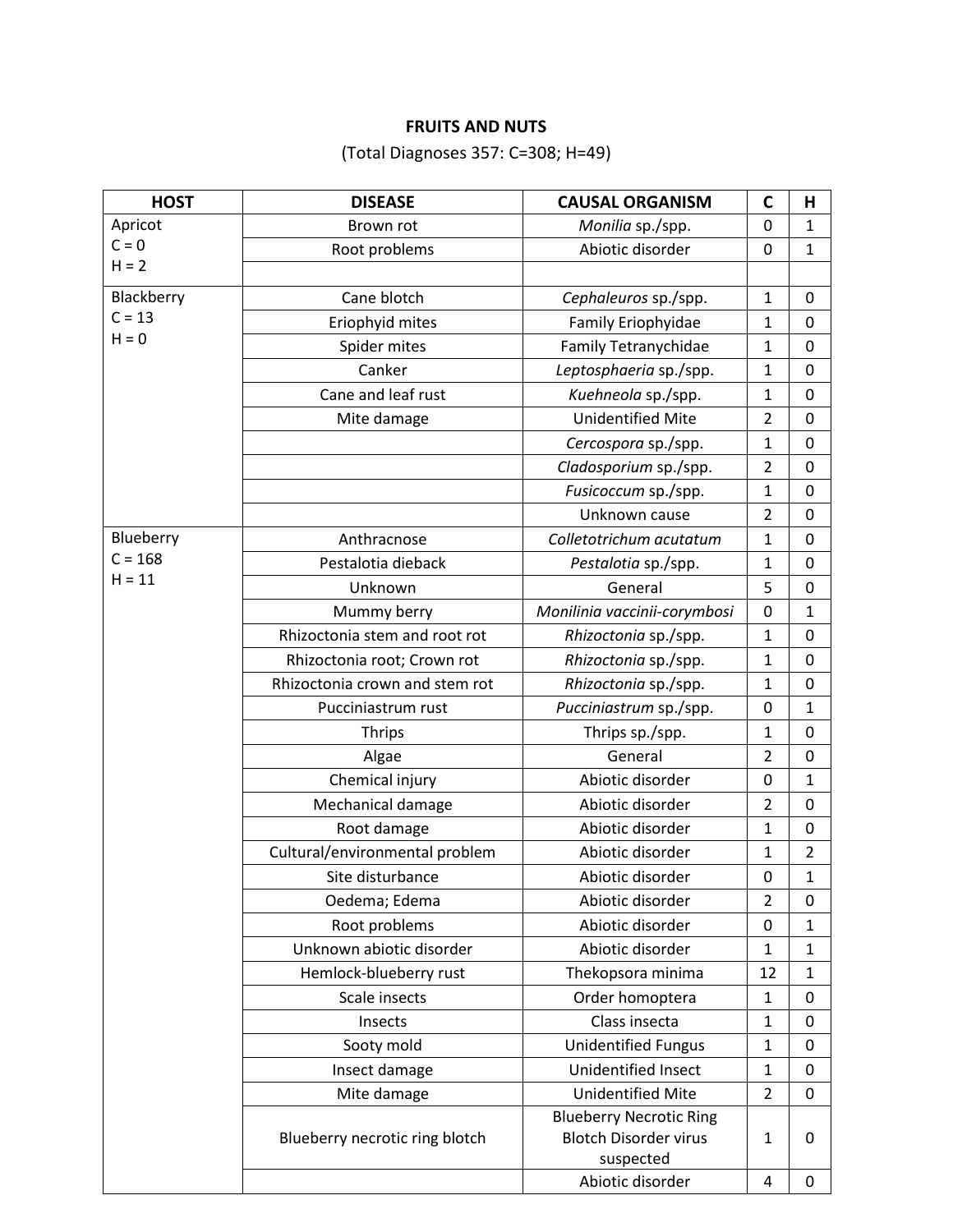|              |                                 | Alternaria sp./spp.                   | $\overline{2}$ | $\mathbf 0$  |
|--------------|---------------------------------|---------------------------------------|----------------|--------------|
|              |                                 | <b>Blueberry Necrotic Ring</b>        |                |              |
|              |                                 | <b>Blotch Disorder virus</b>          | $\mathbf{1}$   | $\mathbf{1}$ |
|              |                                 | suspected                             |                |              |
|              |                                 | Botryosphaeria sp./spp.               | 15             | $\Omega$     |
|              |                                 | Cephaleuros virescens                 | $\mathbf{1}$   | 0            |
|              |                                 | Cladosporium sp./spp.                 | 3              | 0            |
|              |                                 | Colletotrichum sp./spp.               | 9              | $\mathbf 0$  |
|              |                                 | Complex of Biotic; Abiotic            | $\mathbf{1}$   | 0            |
|              |                                 | Factors                               |                |              |
|              |                                 | Coniothyrium sp./spp.                 | 1              | 0            |
|              |                                 | <b>Environmental Stresses</b>         | 10             | 0            |
|              |                                 | Fusicoccum sp./spp.                   | 4              | $\Omega$     |
|              |                                 | Pestalotia sp./spp.                   | 4              | $\mathbf 0$  |
|              |                                 | Pestalotiopsis sp./spp.               | $\mathbf 1$    | 0            |
|              |                                 | Phomopsis sp./spp.                    | 3              | $\mathbf 0$  |
|              |                                 | Phyllosticta sp./spp.                 | $\overline{2}$ | 0            |
|              |                                 | Phytophthora cinnamomi                | 20             | 0            |
|              |                                 | Rhizoctonia solani                    | $\mathbf 1$    | $\mathbf 0$  |
|              |                                 | Rhizoctonia sp./spp.                  | 16             | $\mathbf 0$  |
|              |                                 | Unknown cause                         | 6              | $\mathbf 0$  |
|              | Anthracnose stem blight         | Colletotrichum sp./spp.               | $\mathbf 1$    | 0            |
|              | Phytophthora root and crown rot | Phytophthora cinnamomi                | 5              | $\mathbf 0$  |
|              | <b>Bacterial leaf scorch</b>    | Xylella fastidiosa                    | 17             | 0            |
|              | Crown and root rot              | <b>Unidentified Agent</b>             | $\overline{2}$ | 0            |
|              |                                 | Soymovirus Blueberry Red              | $\mathbf{1}$   |              |
|              | Blueberry red ringspot (BRRV)   | <b>Ringspot Virus</b>                 |                | 0            |
| Chestnut     | Root problems                   | Abiotic disorder                      | 0              | $\mathbf{1}$ |
| $C = 0$      |                                 |                                       |                |              |
| $H = 1$      |                                 |                                       |                |              |
| Citrus       | Scale insects                   | Order homoptera                       | $\mathbf 1$    | 0            |
| $C = 5$      | Insect damage                   | Unidentified Insect                   | $\mathbf 1$    | 0            |
| $H = 0$      | Mite damage                     | <b>Unidentified Mite</b>              | $\mathbf 1$    | 0            |
|              |                                 | Sphaeropsis sp./spp.                  | $\mathbf 1$    | $\mathbf 0$  |
|              |                                 | Unknown cause                         | $\mathbf 1$    | $\mathbf 0$  |
| Common Apple | Fire blight                     | Erwinia amylovora                     | 0              | $\mathbf{1}$ |
| $C = 3$      | Chemical injury                 | Abiotic disorder                      | 0              | $\mathbf{1}$ |
| $H = 6$      | Environmental stress; Problem   | Abiotic disorder                      | 0              | $\mathbf{1}$ |
|              |                                 | Gymnosporangium juniperi-             |                |              |
|              | Cedar-apple rust                | virginianae                           | 0              | 1            |
|              | Woolly aphids                   | Family Aphididae; Adelgidae           | $\mathbf 0$    | $\mathbf{1}$ |
|              |                                 | Colletotrichum sp./spp.               | $\mathbf{1}$   | $\mathbf 0$  |
|              |                                 | Complex of Biotic; Abiotic<br>Factors | $\mathbf{1}$   | 0            |
|              | <b>Burr knot</b>                | Abiotic disorder                      | 0              | $\mathbf{1}$ |
|              | Sooty blotch flyspeck complex   | Various Fungi                         | $\mathbf{1}$   | $\mathbf 0$  |
|              |                                 |                                       |                |              |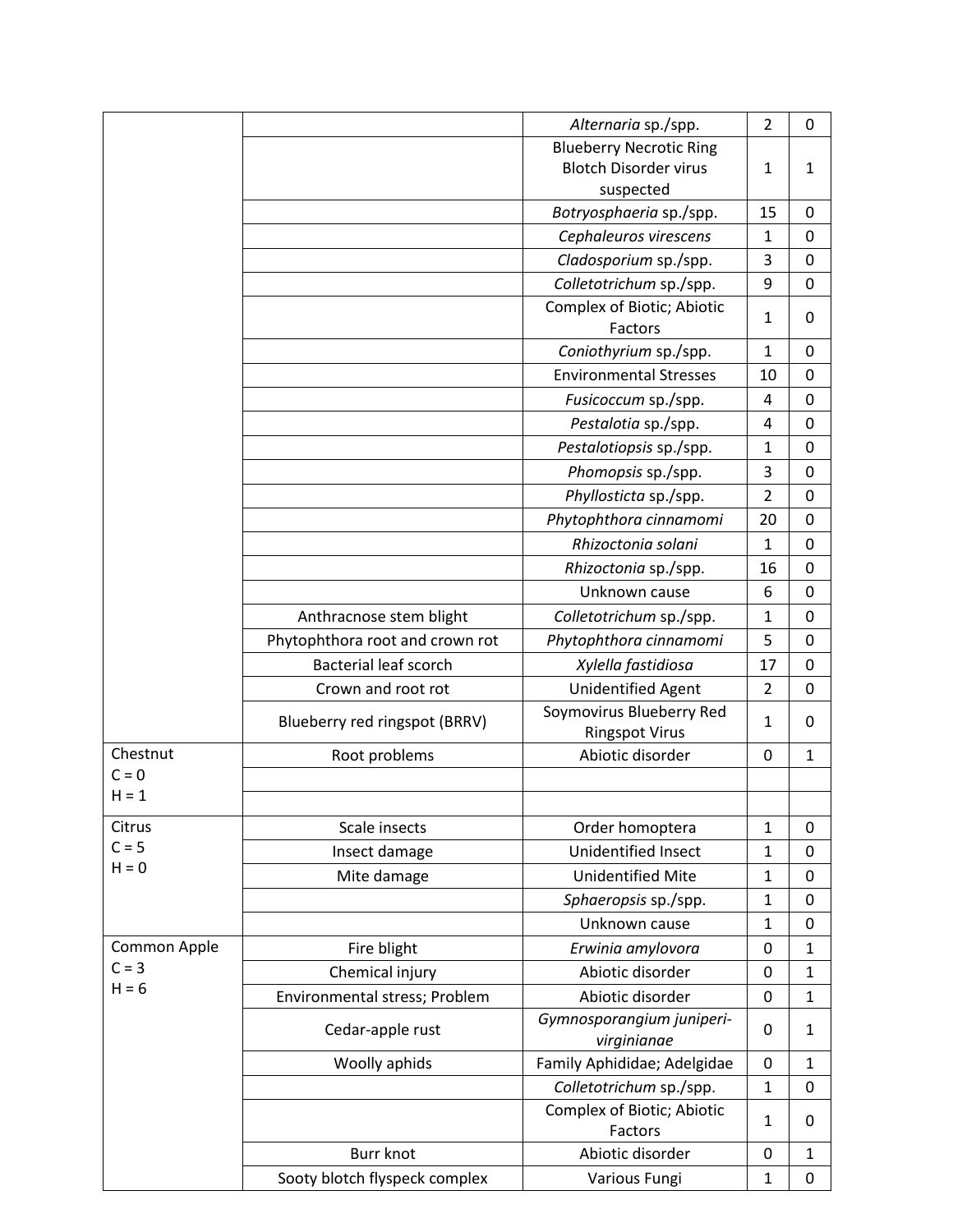| Common Fig            | Wound canker                  | Abiotic disorder           | 0              | 1                |
|-----------------------|-------------------------------|----------------------------|----------------|------------------|
| $C = 0$               |                               |                            |                |                  |
| $H = 1$               |                               |                            |                |                  |
| European Grape        |                               | Thrips sp./spp.            | $\mathbf 1$    | $\Omega$         |
| $C = 1$               |                               |                            |                |                  |
| $H = 0$               |                               |                            |                |                  |
| Grape                 | Unknown                       | General                    | 0              | 4                |
| $C = 10$              | <b>Bitter rot</b>             | Greeneria uvicola          | 1              | 0                |
| $H = 5$               | <b>Thrips</b>                 | Thrips sp./spp.            | 1              | 0                |
|                       | Environmental stress; Problem | Abiotic disorder           | 0              | $\mathbf{1}$     |
|                       | Thrips damage                 | <b>Unidentified Thrips</b> | $\overline{2}$ | $\mathbf 0$      |
|                       |                               | Cladosporium sp./spp.      | 3              | $\mathbf 0$      |
|                       |                               | Botrytis cinerea           | 3              | 0                |
| Hazelnut; Filbert     | Crown rot; Root rot; Stem rot | Phytophthora sp./spp.      | 0              | $\mathbf 1$      |
| <b>Nut</b>            |                               |                            |                |                  |
| $C = 0$               |                               |                            |                |                  |
| $H = 1$               |                               |                            |                |                  |
| Japanese<br>Persimmon | Unknown                       | General                    | $\mathbf 0$    | $\mathbf 1$      |
| $C = 8$               | Insect damage                 | <b>Unidentified Insect</b> | $\overline{2}$ | $\mathbf 0$      |
| $H = 0$               |                               | Abiotic disorder           | $\mathbf{1}$   | 0                |
|                       |                               | Pestalotia sp./spp.        | $\overline{2}$ | $\mathbf 0$      |
|                       | Sooty blotch flyspeck complex | Various Fungi              | $\overline{2}$ | 0                |
| Japanese Plum         | Unknown                       | General                    | $\mathbf{1}$   | $\overline{0}$   |
| $C = 0$<br>$H = 1$    |                               |                            |                |                  |
|                       |                               |                            |                |                  |
| Lime                  | Sooty mold                    | <b>Unidentified Fungus</b> | $\mathbf 1$    | 0                |
| $C = 3$               | Insect damage                 | Unidentified Insect        | 1              | 0                |
| $H = 0$               |                               | Colletotrichum sp./spp.    | $\mathbf{1}$   | $\mathbf 0$      |
| Loquat                | Wound canker                  | Abiotic disorder           | 0              | 1                |
| $C = 0$               |                               |                            |                |                  |
| $H = 1$               |                               |                            |                |                  |
| May Hawthorne         | Fire blight                   | Erwinia amylovora          | $\mathbf 1$    | 0                |
| $C = 2$               | Cercospora leaf spot          | Cercospora sp./spp.        | 0              | $\mathbf{1}$     |
| $H = 2$               | Cedar-quince rust             | Gymnosporangium clavipes   | $\mathbf 1$    | $\mathbf 0$      |
|                       |                               | Colletotrichum sp./spp.    | $\mathbf{1}$   | 0                |
| Muscadine Grape       | <b>Black rot</b>              | Phyllosticta ampelicida    | $\mathbf{1}$   | $\boldsymbol{0}$ |
| $C = 1$               |                               |                            |                |                  |
| $H = 0$               |                               |                            |                |                  |
| Nectarine             | Brown rot                     | Monilia sp./spp.           | $\mathbf 0$    | $\mathbf{1}$     |
| $C = 0$               | Root problems                 | Abiotic disorder           | $\mathbf 0$    | $\mathbf{1}$     |
| $H = 2$               |                               |                            |                |                  |
| Olive                 | Eriophyid mites               | Family Eriophyidae         | $\mathbf 1$    | 0                |
| $C = 4$               | Gall                          | <b>Unidentified Agent</b>  | $\mathbf{1}$   | $\mathbf 0$      |
| $H = 0$               | Sooty mold                    | <b>Unidentified Fungus</b> | $\mathbf 1$    | 0                |
|                       |                               | Phytophthora sp./spp.      | $\mathbf 1$    | $\mathbf 0$      |
| Oriental Pear;        | Insects                       | Class insecta              | $\mathbf{1}$   | 0                |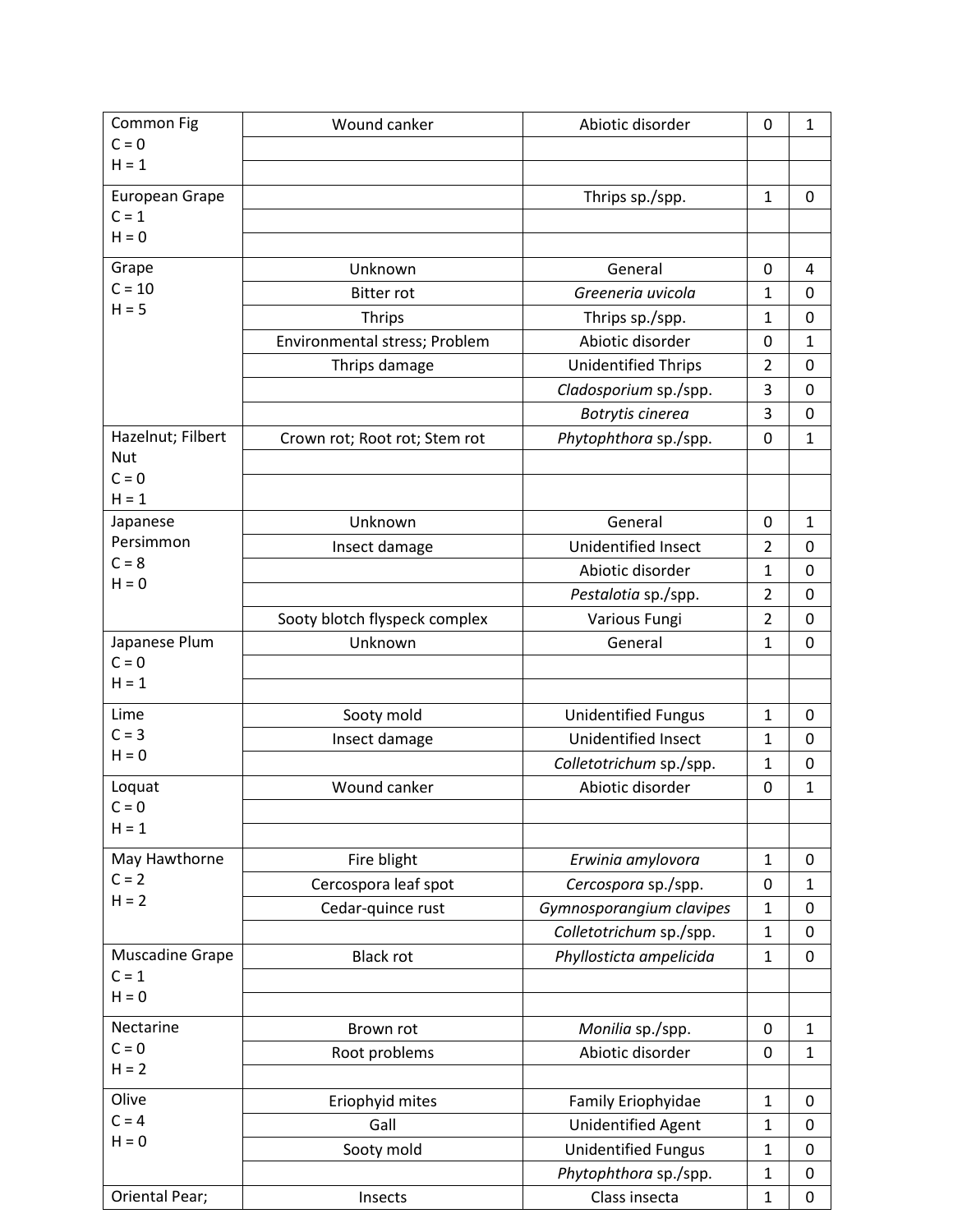| Shinglo                 |                                  |                            |                |              |
|-------------------------|----------------------------------|----------------------------|----------------|--------------|
| $C = 1$                 |                                  |                            |                |              |
| $H = 0$                 |                                  |                            |                |              |
| Peach<br>$C = 7$        | Brown rot                        | Monilia sp./spp.           | 0              | $\mathbf{1}$ |
| $H = 2$                 | Powdery mildew                   | Podosphaera sp./spp.       | 1              | $\mathbf 0$  |
|                         | Unknown                          | General                    | $\overline{2}$ | $\mathbf 0$  |
|                         | Environmental stress; Problem    | Abiotic disorder           | 0              | $\mathbf{1}$ |
|                         | Sour rot                         | <b>Multiple Pathogens</b>  | $\mathbf{1}$   | $\mathbf 0$  |
|                         |                                  | Botryosphaeria sp./spp.    | $\mathbf{1}$   | 0            |
|                         |                                  | Fusicoccum sp./spp.        | $\mathbf{1}$   | 0            |
|                         |                                  | Phytophthora sp./spp.      | $\mathbf{1}$   | 0            |
| Pear                    | Fire blight                      | Erwinia amylovora          | 0              | $\mathbf 1$  |
| $C = 3$                 | <b>Bitter rot</b>                | Colletotrichum sp./spp.    | 1              | 0            |
| $H = 4$                 | Environmental stress; Problem    | Abiotic disorder           | 0              | $\mathbf 1$  |
|                         | Root problems                    | Abiotic disorder           | 0              | $\mathbf{1}$ |
|                         | Insect damage                    | <b>Unidentified Insect</b> | $\mathbf{1}$   | 0            |
|                         | Sooty blotch flyspeck complex    | Various Fungi              | 1              | $\mathbf 0$  |
|                         | Fabraea leaf and fruit spot      | Diplocarpon mespili        | 0              | $\mathbf{1}$ |
| Pear                    | Fire blight                      | Erwinia amylovora          | 0              | $\mathbf 1$  |
| (Ornamental)            |                                  |                            |                |              |
| $C = 0$<br>$H = 1$      |                                  |                            |                |              |
| Pecan                   | Anthracnose                      | Glomerella sp./spp.        | 3              | 0            |
| $C = 13$                | Lightning damage                 | Abiotic disorder           | $\mathbf{1}$   | $\mathbf 0$  |
| $H = 1$                 | Environmental stress; Problem    | Abiotic disorder           | $\overline{2}$ | $\mathbf 0$  |
|                         | Zinc deficiency                  | Abiotic disorder           | $\mathbf{1}$   | $\mathbf 0$  |
|                         | Anthracnose; Colletotrichum leaf |                            |                |              |
|                         | spot                             | Colletotrichum sp./spp.    | 1              | 0            |
|                         |                                  | No Pathogen Found          | 4              | 0            |
|                         |                                  | Phylloxera sp./spp.        | 0              | $\mathbf{1}$ |
|                         | <b>Bacterial leaf scorch</b>     | Xylella fastidiosa         | 1              | 0            |
| Persimmon               | Environmental stress; Problem    | Abiotic disorder           | 0              | $\mathbf{1}$ |
| (Ornamental)<br>$C = 0$ | Wound canker                     | Abiotic disorder           | 0              | $\mathbf{1}$ |
| $H = 2$                 |                                  |                            |                |              |
| Plum                    | Phyllosticta leaf spot           | Phyllosticta sp./spp.      | 0              | $\mathbf{1}$ |
| $C = 0$                 | Plum Curculio                    | Conotrachelus nenuphar     | 0              | $\mathbf{1}$ |
| $H = 3$                 | <b>Black knot</b>                | Apiosporina morbosa        | 0              | $\mathbf{1}$ |
| Pomegranate             | Phytophthora stem rot            | Phytophthora sp./spp.      | 1              | $\mathbf 0$  |
| $C = 8$                 | <b>Mites</b>                     | Order Acari                | $\mathbf{1}$   | 0            |
| $H = 0$                 | Bark beetles; Ambrosia beetles   | <b>Family Scolytidae</b>   | $\mathbf{1}$   | $\mathbf 0$  |
|                         | Ambrosia beetle                  | Trypodendron sp./spp.      | $\mathbf{1}$   | $\mathbf 0$  |
|                         | Insects                          | Class insecta              | $\mathbf{1}$   | 0            |
|                         |                                  | Fusarium sp./spp.          | $\mathbf{1}$   | $\mathbf 0$  |
|                         |                                  | Fusicoccum sp./spp.        | $\mathbf{1}$   | 0            |
|                         | Phytophthora root and crown rot  | Phytophthora cinnamomi     | $\mathbf{1}$   | $\mathbf 0$  |
| Rhubarb                 | Unknown                          | General                    | 0              | $\mathbf{1}$ |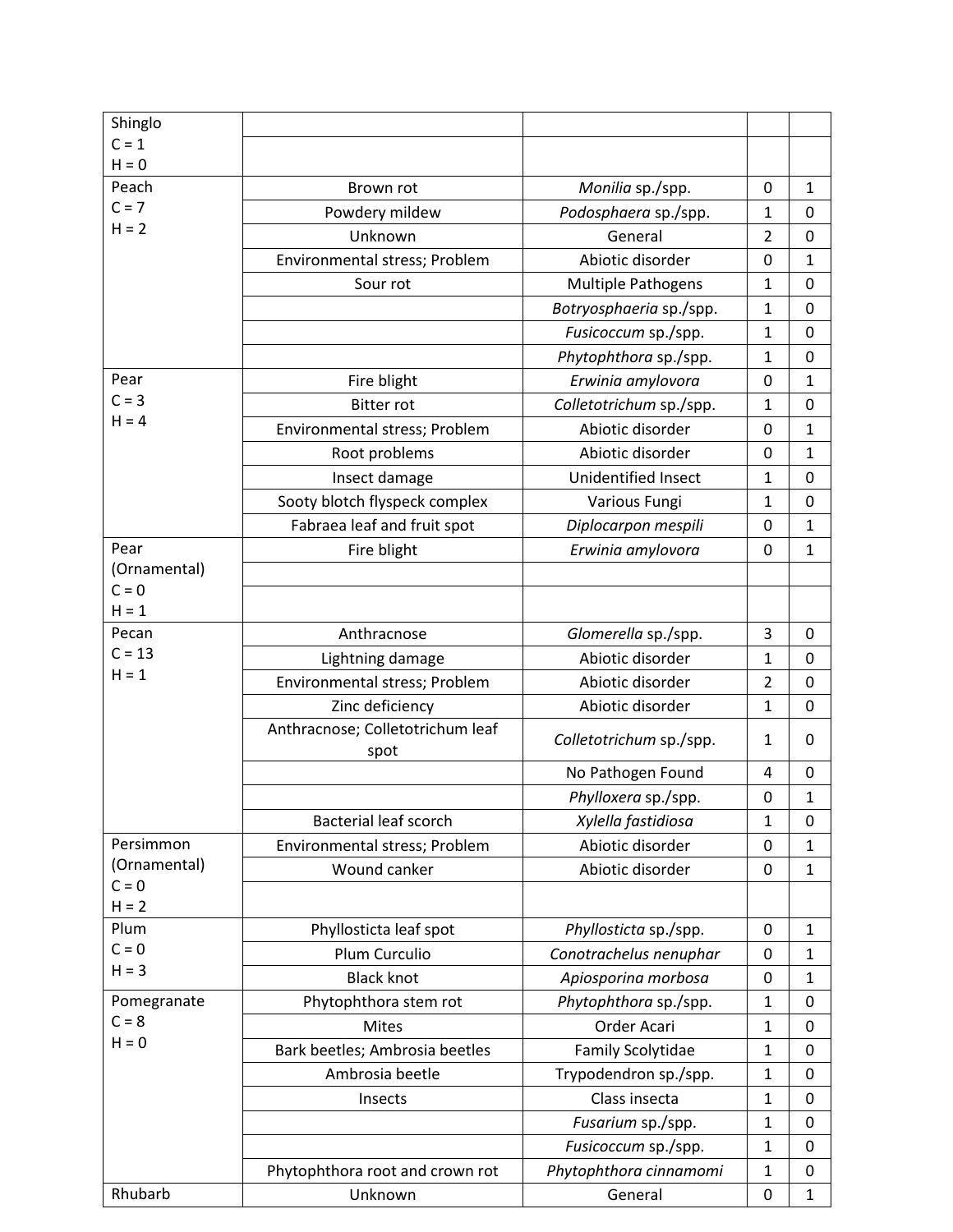| $C = 0$                   |                                 |                             |                |                  |
|---------------------------|---------------------------------|-----------------------------|----------------|------------------|
| $H = 1$                   |                                 |                             |                |                  |
| Satsuma                   | Root rot                        | Unidentified Agent          | $\mathbf{1}$   | $\mathbf 0$      |
| Tangerine                 | Insect damage                   | Unidentified Insect         | $\mathbf{1}$   | $\mathbf 0$      |
| $C = 2$                   |                                 |                             |                |                  |
| $H = 0$                   |                                 |                             |                |                  |
| Satsuma;<br>Mandarin;     | Oedema; Edema                   | Abiotic disorder            | $\mathbf 0$    | $\mathbf{1}$     |
| Tangerine                 | Insect damage                   | Unidentified Insect         | 1              | 0                |
| $C = 5$                   | Mite damage                     | <b>Unidentified Mite</b>    | 1              | $\mathbf 0$      |
| $H = 1$                   |                                 | Phomopsis sp./spp.          | $\mathbf{1}$   | 0                |
|                           |                                 | Phytophthora sp./spp.       | $\mathbf{1}$   | $\mathbf 0$      |
|                           |                                 | Unknown cause               | $\mathbf{1}$   | $\mathbf 0$      |
| Strawberry                | Anthracnose fruit rot           | Colletotrichum sp./spp.     | 3              | 0                |
| $C = 50$<br>$H = 0$       | Powdery mildew                  | Sphaerotheca sp./spp.       | $\mathbf{1}$   | $\mathbf 0$      |
|                           | Unknown                         | General                     | $\overline{2}$ | $\mathbf 0$      |
|                           | Angular leaf spot               | Xanthomonas sp./spp.        | $\mathbf{1}$   | $\mathbf 0$      |
|                           | <b>Mites</b>                    | Order Acari                 | $\mathbf{1}$   | $\mathbf 0$      |
|                           | Spider mites                    | <b>Family Tetranychidae</b> | 3              | 0                |
|                           | Twospotted spider mite          | Tetranychus urticae         | $\mathbf{1}$   | $\mathbf 0$      |
|                           | <b>Thrips</b>                   | Thrips sp./spp.             | $\mathbf{1}$   | 0                |
|                           | Aphids (Plant lice)             | <b>Family Aphididae</b>     | $\mathbf{1}$   | $\mathbf 0$      |
|                           | Nutritional deficiency          | Abiotic disorder            | $\mathbf{1}$   | $\mathbf 0$      |
|                           | Unknown abiotic disorder        | Abiotic disorder            | $\mathbf{1}$   | $\mathbf 0$      |
|                           |                                 | Diplocarpon (ana.           |                |                  |
|                           | Leaf scorch                     | Marssonina) earlianum       | 3              | 0                |
|                           |                                 | (fragariae)                 |                |                  |
|                           | Phytophthora root and crown rot | Phytophthora cactorum       | 3              | 0                |
|                           | Mite damage                     | <b>Unidentified Mite</b>    | $\overline{2}$ | $\mathbf 0$      |
|                           |                                 | Abiotic disorder            | 1              | 0                |
|                           |                                 | Botrytis sp./spp.           | 11             | 0                |
|                           |                                 | Cladosporium sp./spp.       | $\mathbf{1}$   | 0                |
|                           |                                 | Colletotrichum sp./spp.     | $\mathbf{1}$   | 0                |
|                           |                                 | Mycosphaerella sp./spp.     | $\mathbf{1}$   | $\boldsymbol{0}$ |
|                           |                                 | Phytophthora cactorum       | 6              | $\mathbf 0$      |
|                           |                                 | Rhizoctonia sp./spp.        | 3              | 0                |
|                           |                                 | Rhizopus sp./spp.           | $\mathbf{1}$   | $\mathbf 0$      |
|                           |                                 | Unknown cause               | $\mathbf{1}$   | $\mathbf 0$      |
| Unknown; No               | Unknown                         | General                     | 0              | $\mathbf{1}$     |
| Site Specified<br>$C = 0$ |                                 |                             |                |                  |
| $H = 1$                   |                                 |                             |                |                  |
| Wheat                     |                                 | No Pathogen Found           | $\mathbf{1}$   | $\mathbf 0$      |
| $C = 1$                   |                                 |                             |                |                  |
| $H = 0$                   |                                 |                             |                |                  |
|                           |                                 |                             |                |                  |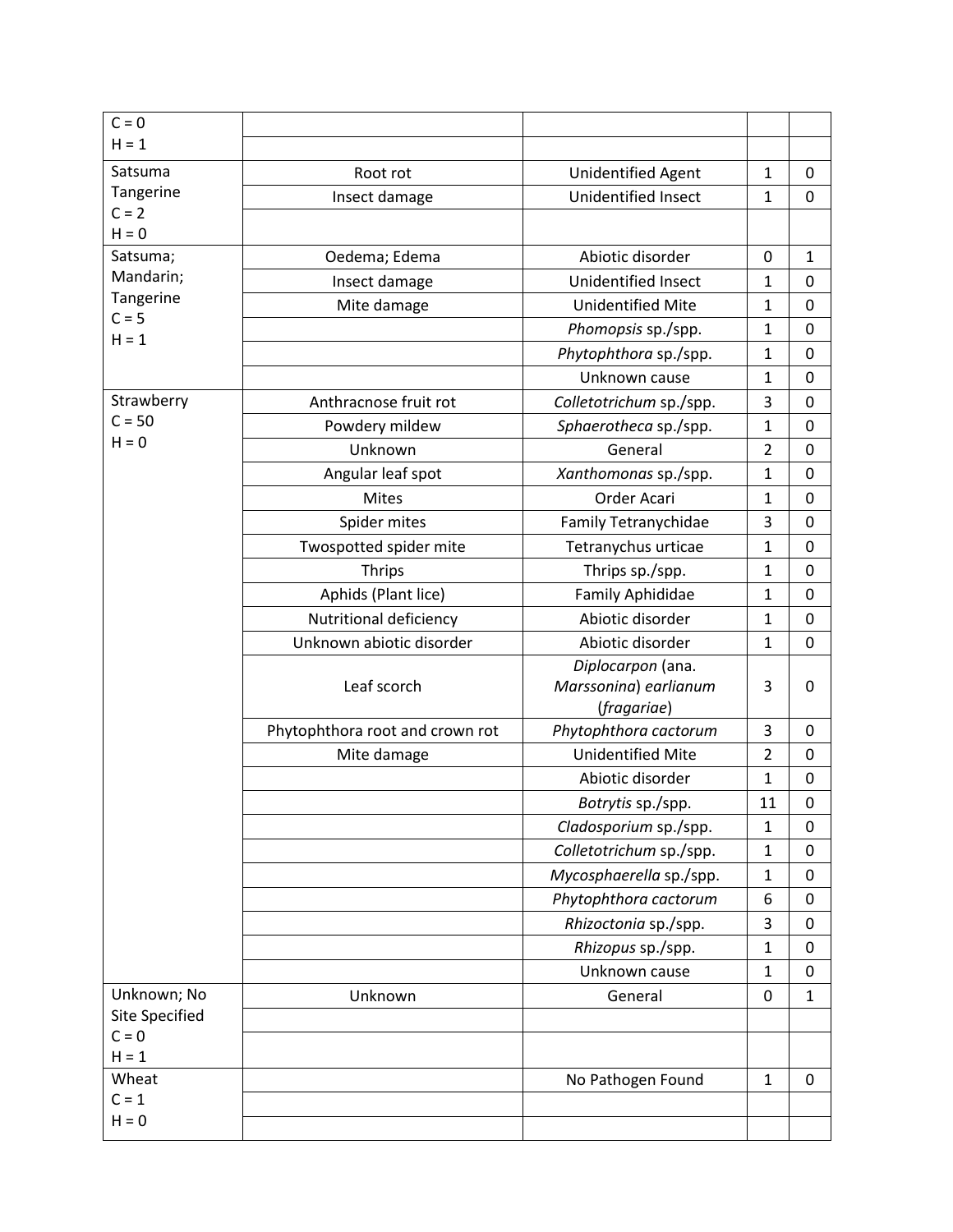## **HERBACEOUS ORNAMENTALS**

(Total Diagnoses 148: C=107; H=41)

| <b>HOST</b>            | <b>DISEASE</b>                        | <b>CAUSAL ORGANISM</b>                   | C              | н            |
|------------------------|---------------------------------------|------------------------------------------|----------------|--------------|
| Amaryllis              | Red blotch                            | Stagonospora sp./spp.                    | 0              | 1            |
| $C = 0$                |                                       |                                          |                |              |
| $H = 1$                |                                       |                                          |                |              |
| Asiatic Jasmine        | <b>Rhizoctonia Crown and Root Rot</b> | Thanatephorus (Rhizoctonia)              | 0              | $\mathbf{1}$ |
| $C = 0$                |                                       | cucumeris (solani)                       |                |              |
| $H = 1$                |                                       |                                          |                |              |
|                        |                                       |                                          |                |              |
| Autumn Fern<br>$C = 2$ | Crown and root rot                    | Phytophthora sp./spp.                    | $\overline{2}$ | $\mathbf 0$  |
| $H = 0$                |                                       |                                          |                |              |
|                        |                                       |                                          |                |              |
| Begonia<br>$C = 3$     | Rhizoctonia root; Crown rot           | Rhizoctonia sp./spp.<br>Abiotic disorder | 1              | $\mathbf 0$  |
| $H = 3$                | Environmental stress; Problem         |                                          | 0              | 1            |
|                        | Pythium root and/or crown rot         | Pythium sp./spp.<br>Abiotic disorder     | 2<br>0         | 1            |
| <b>Black Mondo</b>     |                                       | Abiotic disorder                         |                | 1            |
| Grass                  | Cultural/environmental problem        |                                          | 0<br>0         | 1            |
| $C = 0$                | Root problems                         | Abiotic disorder                         |                | 1            |
| $H = 3$                | Pythium root and/or crown rot         | Pythium sp./spp.                         | 0              | $\mathbf{1}$ |
| Brackenridge's         | Oedema; Edema                         | Abiotic disorder                         | 1              | 0            |
| Rosemallow             |                                       |                                          |                |              |
| $C = 1$<br>$H = 0$     |                                       |                                          |                |              |
| <b>Bugloss</b>         | Foliar nematodes                      | Aphelenchoides sp./spp.                  | 0              | 1            |
| $C = 0$                |                                       |                                          |                |              |
| $H = 1$                |                                       |                                          |                |              |
| Canna Lily             | Phytophthora stem rot                 | Phytophthora sp./spp.                    | 0              | 1            |
| $C = 0$                |                                       |                                          |                |              |
| $H = 1$                |                                       |                                          |                |              |
| Carolina               | Stone fruit rust                      | Tranzschelia pruni-spinosae              | 1              | 0            |
| Windlfower             |                                       |                                          |                |              |
| $C = 1$                |                                       |                                          |                |              |
| $H = 0$<br>Coneflower  |                                       |                                          |                |              |
| $C = 1$                | Pythium root and/or crown rot         | Pythium sp./spp.                         | $\mathbf{1}$   | $\mathbf 0$  |
| $H = 0$                |                                       |                                          |                |              |
| Copper-leaf            |                                       | No Pathogen Found                        | $\mathbf{1}$   | 0            |
| $C = 0$                |                                       |                                          |                |              |
| $H = 1$                |                                       |                                          |                |              |
| Creeping Jenny         | Rhizoctonia blight                    | Rhizoctonia solani                       | 0              | 1            |
| $C = 0$                |                                       |                                          |                |              |
| $H = 1$                |                                       |                                          |                |              |
| <b>Creeping Phlox</b>  | Root rot                              | Thielaviopsis sp./spp.                   | 1              | 0            |
| $C = 1$                |                                       |                                          |                |              |
|                        |                                       |                                          |                |              |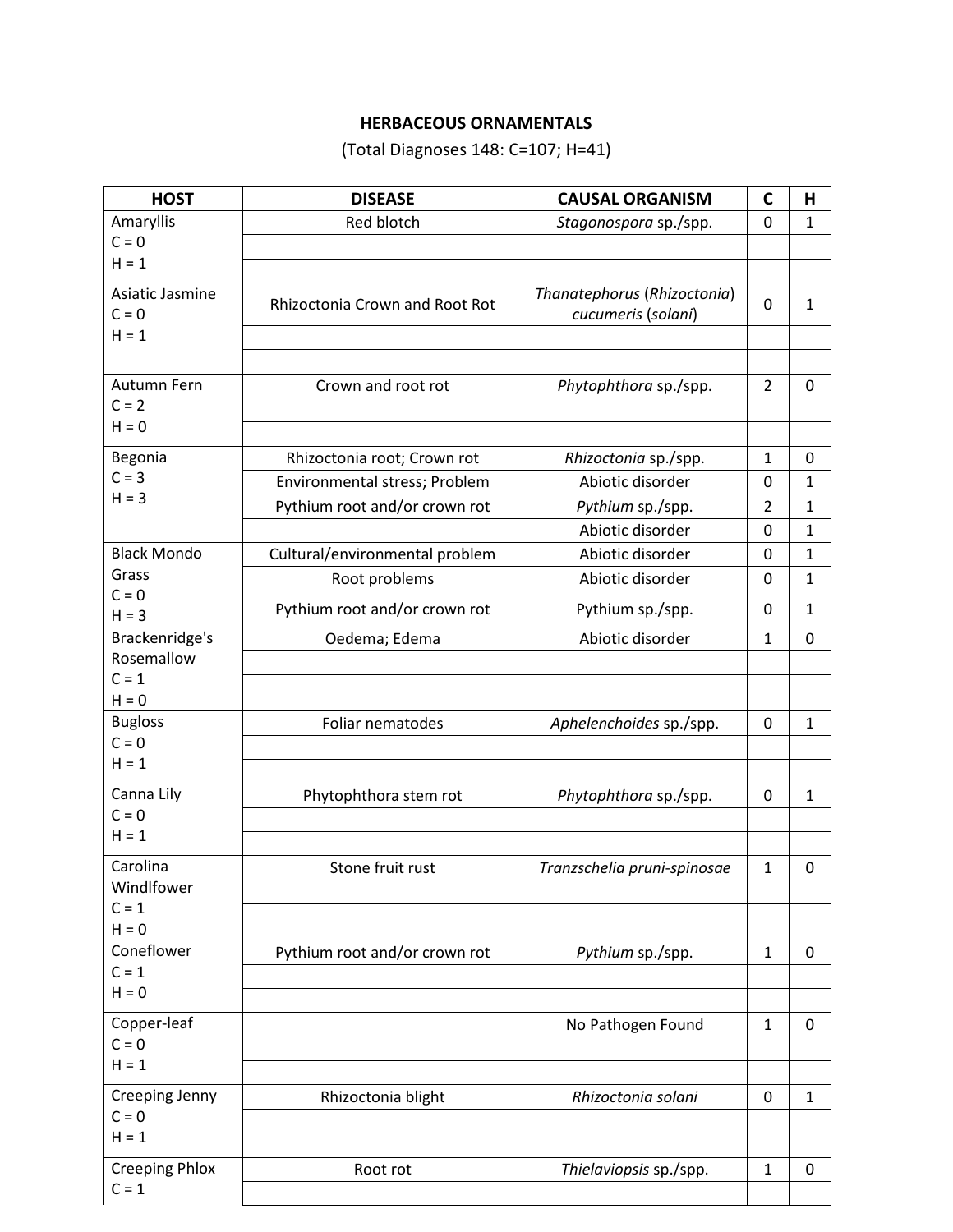| $H = 0$                    |                               |                             |                |                |
|----------------------------|-------------------------------|-----------------------------|----------------|----------------|
| Dahlia                     | Environmental stress; Problem | Abiotic disorder            | 0              | $\mathbf{1}$   |
| $C = 1$                    | Insect damage                 | Unidentified Insect         | 1              | 0              |
| $H = 1$                    |                               |                             |                |                |
| Daylily                    | Environmental stress; Problem | Abiotic disorder            | 0              | $\overline{2}$ |
| $C = 0$                    |                               |                             |                |                |
| $H = 2$                    |                               |                             |                |                |
| English Ivy                | Environmental stress; Problem | Abiotic disorder            | 0              | $\mathbf{1}$   |
| $C = 0$                    | Root problems                 | Abiotic disorder            | 0              | $\overline{2}$ |
| $H = 4$                    |                               | Abiotic disorder            | 0              | $\mathbf 1$    |
| <b>False Salvia</b>        | Cucumber mosaic (CMV)         | <b>Cucumovirus Cucumber</b> | $\mathbf{1}$   | 0              |
| $C = 1$                    |                               | <b>Mosaic Virus</b>         |                |                |
| $H = 0$                    |                               |                             |                |                |
|                            |                               |                             |                |                |
| Florist's<br>Chrysanthemum | Crown and root rot            | Phytophthora sp./spp.       | 1              | 0              |
| $C = 2$                    | Mite damage                   | <b>Unidentified Mite</b>    | $\mathbf{1}$   | 0              |
| $H = 0$                    |                               |                             |                |                |
| Foxglove                   |                               | Paecilomyces sp./spp.       | $\mathbf{1}$   | 0              |
| $C = 2$                    |                               | Botrytis cinerea            | $\mathbf{1}$   | $\mathbf 0$    |
| $H = 0$                    |                               |                             |                |                |
| Goldenrod                  | Aster rust; Pine needle rust  | Coleosporium asterum        | 0              | $\mathbf{1}$   |
| $C = 0$                    |                               |                             |                |                |
| $H = 1$                    |                               |                             |                |                |
| <b>Grace Ward</b>          | Crown and root rot            | Phytophthora sp./spp.       | $\mathbf{1}$   | 0              |
| Lithodora                  |                               |                             |                |                |
| $C = 1$                    |                               |                             |                |                |
| $H = 0$<br>Greater         | Phyllosticta leaf spot        |                             | $\mathbf{1}$   | 0              |
| Periwinkle                 |                               | Phyllosticta sp./spp.       |                |                |
| $C = 1$                    |                               |                             |                |                |
| $H = 0$                    |                               |                             |                |                |
| Hellebore                  | Crown and root rot            | Phytophthora sp./spp.       | $\overline{2}$ | 0              |
| $C = 10$                   | Coniothyrium leaf spot        | Coniothyrium sp./spp.       | 1              | 0              |
| $H = 6$                    | Hellebore black death         | Carlavirus (HeNV)           | $\overline{2}$ | $\mathbf 0$    |
|                            |                               | No Pathogen Found           | $\mathbf{1}$   | 0              |
|                            | Downy mildew                  | Peronospora pulveracea      | 4              | 5              |
|                            | Anthracnose stem blight       | Colletotrichum sp./spp.     | $\mathbf{1}$   | $\mathbf 0$    |
| Heuchera                   |                               | Rhizoctonia sp./spp.        | $\mathbf 1$    | $\mathbf 0$    |
| $C = 1$                    |                               |                             |                |                |
| $H = 0$                    |                               |                             |                |                |
| Holly Fern                 | Crown and root rot            | Phytophthora sp./spp.       | $\mathbf{1}$   | $\mathbf 0$    |
| $C = 1$                    |                               |                             |                |                |
| $H = 0$                    |                               |                             |                |                |
|                            |                               |                             |                |                |
| Hollyhock                  |                               | No Pathogen Found           | $\mathbf{1}$   | $\mathbf 0$    |
| $C = 1$                    |                               |                             |                |                |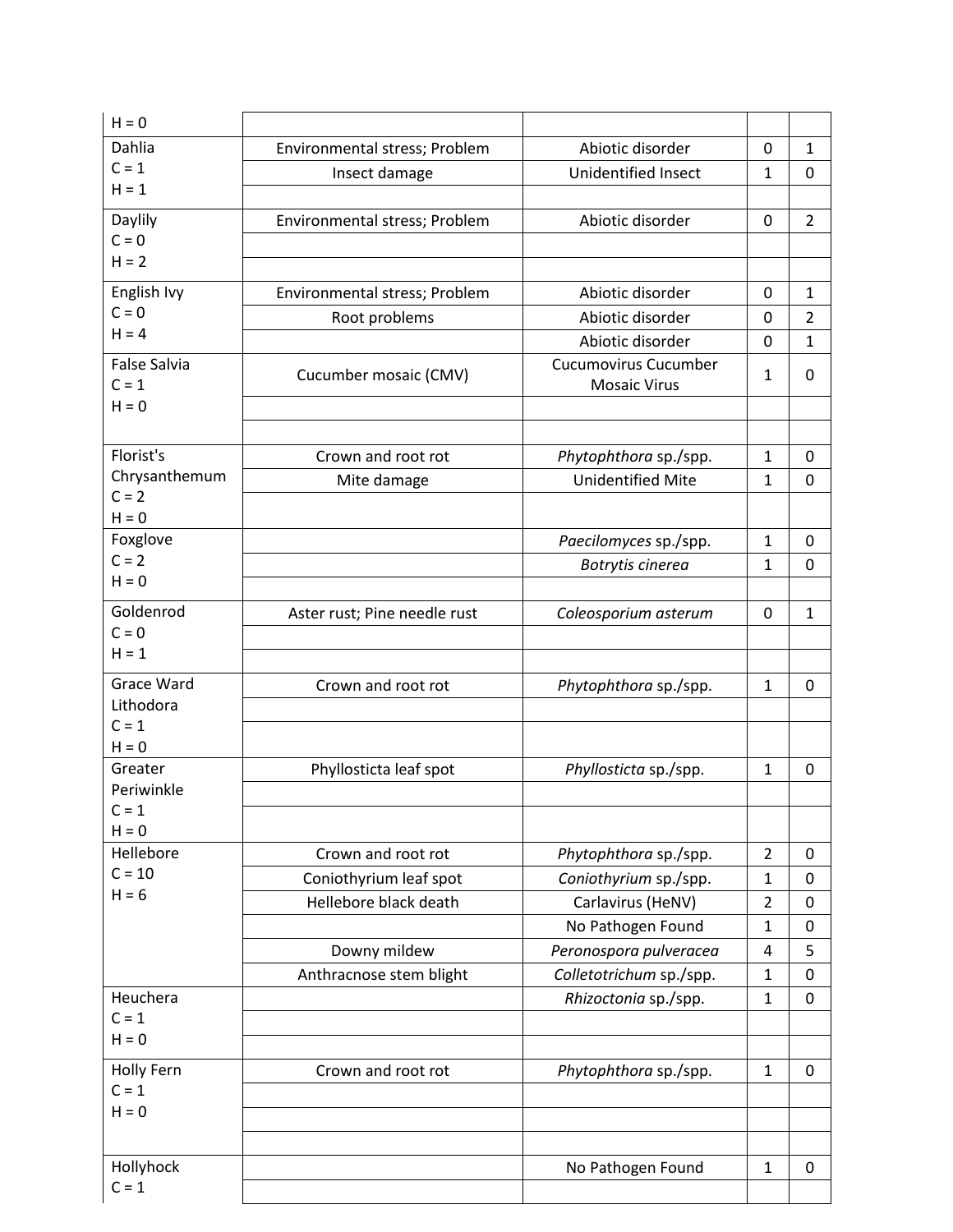| $H = 0$                  |                                          |                         |                |                |
|--------------------------|------------------------------------------|-------------------------|----------------|----------------|
| Hosta                    | Crown and root rot                       | Phytophthora sp./spp.   | $\mathbf{1}$   | 0              |
| $C = 3$                  | <b>Hosta Virus X</b>                     | Hosta Virus X (HVX)     | $\mathbf 1$    | $\mathbf 0$    |
| $H = 2$                  | Anthracnose; Colletotrichum leaf<br>spot | Colletotrichum sp./spp. | $\mathbf{1}$   | $\overline{2}$ |
| Impatiens                | Downy mildew                             | Plasmopara obducens     | $\overline{2}$ | $\mathbf 0$    |
| $C = 3$                  |                                          | No Pathogen Found       | $\mathbf{1}$   | $\mathbf 0$    |
| $H = 0$                  |                                          |                         |                |                |
| Ivy                      | Crown and root rot                       | Phytophthora sp./spp.   | $\mathbf{1}$   | 0              |
| $C = 2$<br>$H = 0$       | Anthracnose; Colletotrichum leaf<br>spot | Colletotrichum sp./spp. | 1              | $\Omega$       |
|                          |                                          |                         |                |                |
| Japanese Spurge          | Leaf and stem blight                     | Volutella pachysandrae  | $\overline{2}$ | 0              |
| $C = 5$                  | Root rot and web blight                  | Rhizoctonia sp./spp.    | 1              | 0              |
| $H = 0$                  | Rhizoctonia crown and stem rot           | Rhizoctonia sp./spp.    | 1              | 0              |
|                          |                                          | Pythium sp./spp.        | $\mathbf{1}$   | $\mathbf 0$    |
| Japanese Tassel<br>Fern  | Crown and root rot                       | Phytophthora sp./spp.   | $\mathbf{1}$   | $\mathbf 0$    |
| $C = 1$                  |                                          |                         |                |                |
| $H = 0$                  |                                          |                         |                |                |
| Lavender                 |                                          | Abiotic disorder        | $\mathbf{1}$   | $\mathbf 0$    |
| $C = 1$                  |                                          |                         |                |                |
| $H = 0$                  |                                          |                         |                |                |
| Leucanthemum             | Rhizoctonia root; Crown rot              | Rhizoctonia sp./spp.    | $\mathbf{1}$   | 0              |
| $C = 2$                  | Pythium root and/or crown rot            | Pythium sp./spp.        | $\mathbf{1}$   | $\mathbf 0$    |
| $H = 0$                  |                                          |                         |                |                |
| Lily Turf                | Cultural/environmental problem           | Abiotic disorder        | $\mathbf 0$    | $\mathbf{1}$   |
| $C = 0$                  |                                          |                         |                |                |
| $H = 1$                  |                                          |                         |                |                |
| Lily-of-the-nile         | <b>Mites</b>                             | Order Acari             | $\mathbf{1}$   | 0              |
| $C = 3$                  | Pythium root and/or crown rot            | Pythium sp./spp.        | $\mathbf 1$    | 0              |
| $H = 0$                  |                                          | Colletotrichum sp./spp. | $\mathbf 1$    | 0              |
| Lilyturf                 | Crown and root rot                       | Phytophthora sp./spp.   | $\mathbf{1}$   | $\mathbf 0$    |
| (Bordergrass)<br>$C = 2$ | Anthracnose; Colletotrichum leaf<br>spot | Colletotrichum sp./spp. | $\mathbf{1}$   | 0              |
| $H = 0$                  |                                          |                         |                |                |
| Madagascar               | Rhizoctonia root; Crown rot              | Rhizoctonia sp./spp.    | $\mathbf{1}$   | 0              |
| periwinkle; Vinca        | Root problems                            | Abiotic disorder        | $\mathbf 0$    | 3              |
| $C = 3$                  | Phytophthora blight; Dieback             | Phytophthora nicotianae | $\mathbf{1}$   | 0              |
| $H = 3$                  | Crown rot; Root rot; Stem rot            | Phytophthora sp./spp.   | $\mathbf{1}$   | 0              |
| Mandevilla               | Crown and root rot                       | Phytophthora sp./spp.   | $\mathbf 1$    | 0              |
| $C = 2$                  |                                          | Colletotrichum sp./spp. | $\mathbf 1$    | 0              |
| $H = 0$                  |                                          |                         |                |                |
| Mistflower               | Southern blight                          | Sclerotium rolfsii      | $\mathbf{1}$   | 0              |
| $C = 1$                  |                                          |                         |                |                |
| $H = 0$                  |                                          |                         |                |                |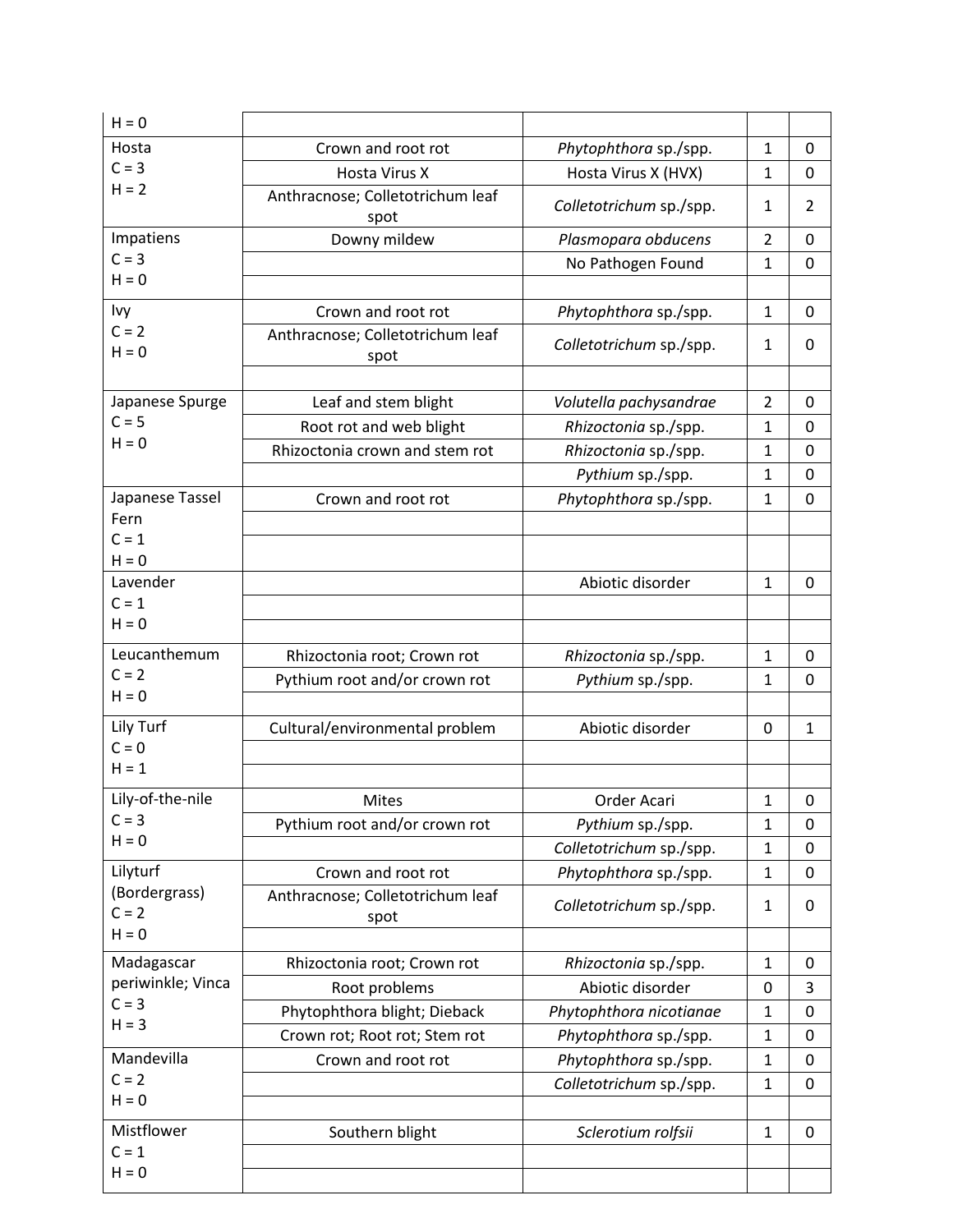| Mondograss;             | Crown and root rot               | Phytophthora sp./spp.            | $\mathbf{1}$   | $\mathbf 0$  |
|-------------------------|----------------------------------|----------------------------------|----------------|--------------|
| Dwarf Lily Turf         | Root problems                    | Abiotic disorder                 | $\mathbf{1}$   | $\mathbf 0$  |
| $C = 4$                 | Anthracnose; Colletotrichum leaf |                                  |                |              |
| $H = 0$                 | spot                             | Colletotrichum sp./spp.          | 2              | 0            |
| <b>Muck Sunflower</b>   | Powdery mildew                   | Erysiphe sp./spp.                | $\mathbf 1$    | 0            |
| $C = 2$                 | Sunflower rust                   | Puccinia helianthi               | $\mathbf{1}$   | $\mathbf 0$  |
| $H = 0$                 |                                  |                                  |                |              |
| <b>Muck Sunflower</b>   | Powdery mildew                   | Erysiphe sp./spp.                | $\mathbf{1}$   | $\mathbf 0$  |
| $C = 2$                 | Sunflower rust                   | Puccinia helianthi               | $\mathbf{1}$   | 0            |
| $H = 0$                 |                                  |                                  |                |              |
| <b>Muley Grass</b>      | Leaf rust; Rust                  | Puccinia sp./spp.                | $\mathbf{1}$   | 0            |
| $C = 3$                 |                                  | Pythium sp./spp.                 | 1              | $\mathbf 0$  |
| $H = 0$                 | Leaf spot; Leaf blight           | Exserohilum rostratum            | $\mathbf{1}$   | $\mathbf 0$  |
| New Guinea              | <b>Broad mite</b>                | Polyphagotarsonemus latus        | $\mathbf{1}$   | $\mathbf 0$  |
| Impatiens               | Root problems                    | Abiotic disorder                 | 0              | $\mathbf{1}$ |
| $C = 3$                 |                                  | Insolibasidium deformans         | $\mathbf{1}$   | $\mathbf 0$  |
| $H = 1$                 | Tomato spotted wilt (TSWV)       | <b>Tospovirus Tomato Spotted</b> | $\mathbf{1}$   | $\Omega$     |
|                         |                                  | <b>Wilt Virus</b>                |                |              |
| Ostrich Fern<br>$C = 2$ | Crown and root rot               | Phytophthora sp./spp.            | $\overline{2}$ | $\mathbf 0$  |
| $H = 0$                 |                                  |                                  |                |              |
|                         |                                  |                                  |                |              |
| Pachysandra             | Leaf and stem blight             | Volutella pachysandrae           | $\overline{2}$ | $\mathbf{1}$ |
| $C = 2$<br>$H = 1$      |                                  |                                  |                |              |
|                         |                                  |                                  |                |              |
| Pansy                   |                                  | Unknown cause                    | $\mathbf 1$    | $\mathbf 0$  |
| $C = 0$                 |                                  |                                  |                |              |
| $H = 1$                 |                                  |                                  |                |              |
| Pentas                  | Crown and root rot               | Phytophthora sp./spp.            | $\mathbf{1}$   | $\mathbf 0$  |
| $C = 1$                 |                                  |                                  |                |              |
| $H = 0$                 |                                  |                                  |                |              |
| Peony                   | Leaf blotch; Leaf spot           | Cladosporium sp./spp.            | $\mathbf 0$    | $\mathbf{1}$ |
| $C = 0$                 |                                  |                                  |                |              |
| $H = 1$                 |                                  |                                  |                |              |
| Petunias                | Botrytis blight                  | Botrytis sp./spp.                | $\mathbf{1}$   | 0            |
| $C = 5$                 | Rhizoctonia blight               | Rhizoctonia solani               | 0              | $\mathbf{1}$ |
| $H = 1$                 | <b>Bacterial leaf blight</b>     | Pseudomonas sp./spp.             | $\mathbf{1}$   | 0            |
|                         | Pythium root and/or crown rot    | Pythium sp./spp.                 | $\mathbf 1$    | 0            |
|                         |                                  | Fusarium sp./spp.                | $\mathbf 1$    | $\mathbf 0$  |
|                         |                                  | No Pathogen Found                | $\mathbf{1}$   | 0            |
| <b>Pitcher Plant</b>    | Cylindrocladium blight; Root rot | Calonectria sp./spp.             | $\mathbf{1}$   | 0            |
| $C = 1$                 |                                  |                                  |                |              |
| $H = 0$                 |                                  |                                  |                |              |
| Poinsettia              | Bacterial soft rot               | Erwinia sp./spp.                 | $\mathbf{1}$   | 0            |
| $C = 2$                 | Pythium root and/or crown rot    | Pythium sp./spp.                 | $\mathbf 1$    | 0            |
| $H = 0$                 |                                  |                                  |                |              |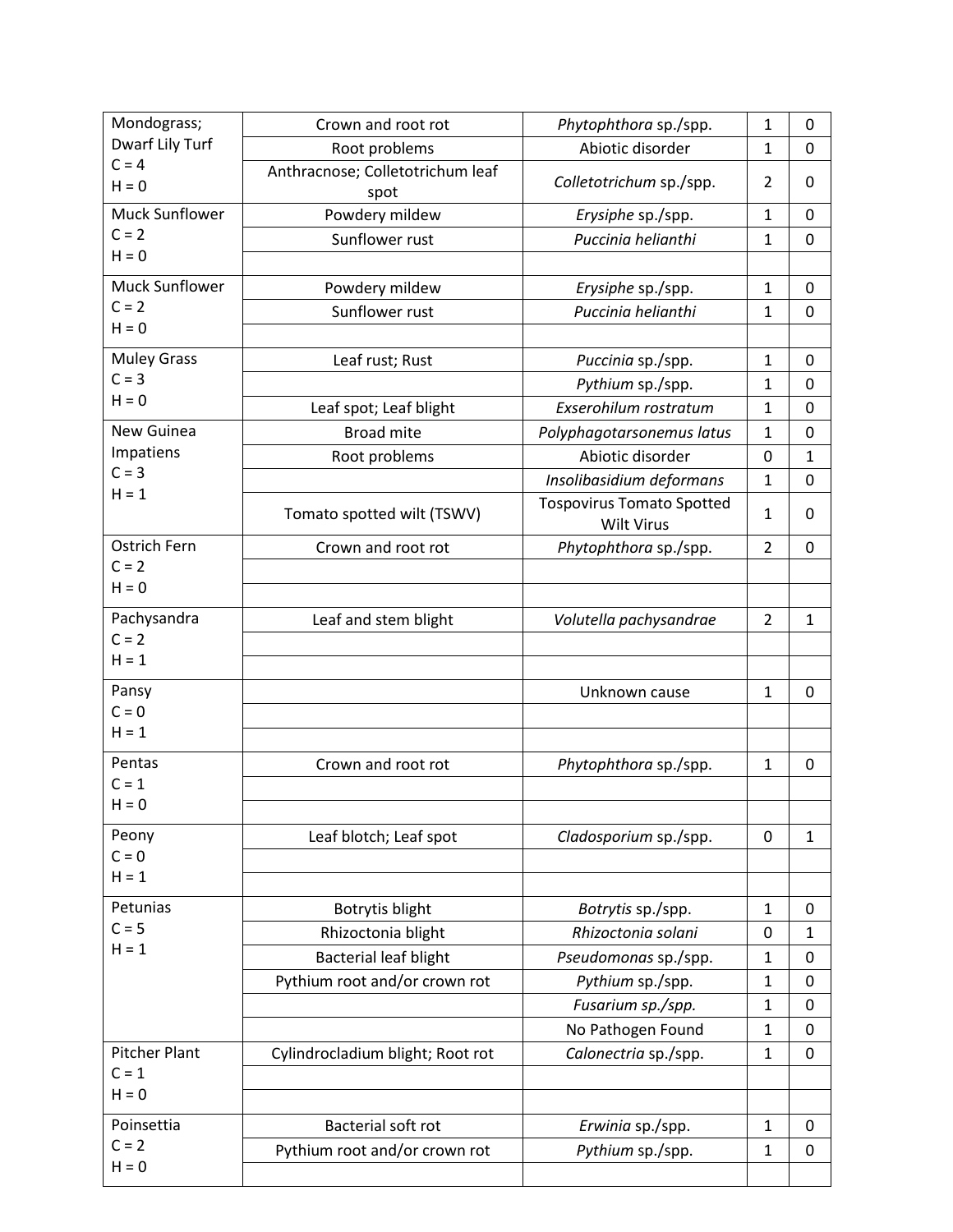| <b>Prairie Dropseed</b> | Helminthosporium leaf spot     | Drechslera sp./spp.     | $\mathbf{1}$   | 0            |
|-------------------------|--------------------------------|-------------------------|----------------|--------------|
| $C = 2$                 |                                | Pythium sp./spp.        | 1              | $\mathbf 0$  |
| $H = 0$                 |                                |                         |                |              |
| Red-hot Poker           | Southern blight                | Sclerotium rolfsii      | $\mathbf{1}$   | $\Omega$     |
| $C = 1$<br>$H = 0$      |                                |                         |                |              |
|                         |                                |                         |                |              |
| <b>Rubber Plant</b>     | Cultural/environmental problem | Abiotic disorder        | $\mathbf 0$    | $\mathbf{1}$ |
| $C = 0$<br>$H = 1$      |                                |                         |                |              |
|                         |                                |                         |                |              |
| Rudbeckia<br>$C = 2$    | Crown and root rot             | Phytophthora sp./spp.   | $\mathbf{1}$   | 0            |
| $H = 0$                 | Southern blight                | Sclerotium rolfsii      | $\mathbf 1$    | $\mathbf 0$  |
|                         |                                |                         |                |              |
| Shasta Daisy<br>$C = 0$ | Root problems                  | Abiotic disorder        | $\mathbf 0$    | $\mathbf{1}$ |
| $H = 1$                 |                                |                         |                |              |
| Siberian Iris           | Rhizoctonia root; Crown rot    | Rhizoctonia sp./spp.    | $\mathbf{1}$   | 0            |
| $C = 2$                 | Pythium root and/or crown rot  | Pythium sp./spp.        | $\mathbf{1}$   | $\mathbf 0$  |
| $H = 0$                 |                                |                         |                |              |
| Snapdragon              | Crown rot; Root rot; Stem rot  | Phytophthora sp./spp.   | $\mathbf{1}$   | 0            |
| $C = 2$                 | Root-knot nematodes            | Meloidogyne sp./spp.    | $\mathbf{1}$   | 0            |
| $H = 0$                 |                                |                         |                |              |
| Snapdragon              | Root problems                  | Abiotic disorder        | 0              | 1            |
| $C = 0$                 |                                |                         |                |              |
| $H = 1$                 |                                |                         |                |              |
| Soft Rush               | Crown and root rot             | Phytophthora sp./spp.   | $\mathbf{1}$   | 0            |
| $C = 2$                 | Rust                           | Uromyces sp./spp.       | 1              | 0            |
| $H = 0$                 |                                |                         |                |              |
| <b>Stoke's Aster</b>    |                                | Colletotrichum sp./spp. | $\mathbf 1$    | 0            |
| $C = 1$                 |                                |                         |                |              |
| $H = 0$                 |                                |                         |                |              |
| Swamp                   |                                | Pythium sp./spp.        | $\mathbf{1}$   | 0            |
| Milkweed<br>$C = 1$     |                                |                         |                |              |
| $H = 0$                 |                                |                         |                |              |
| <b>Sweet Basil</b>      | Downy mildew                   | Peronospora belbahrii   | $\overline{2}$ | 0            |
| $C = 4$                 |                                | Pythium sp./spp.        | $\overline{2}$ | 0            |
| $H = 0$                 |                                |                         |                |              |
| Switchgrass             | Helminthosporium leaf spot     | Drechslera sp./spp.     | $\mathbf{1}$   | 0            |
| $C = 2$                 |                                | Pythium sp./spp.        | $\mathbf 1$    | 0            |
| $H = 0$                 |                                |                         |                |              |
| <b>Tartarian Aster</b>  | Southern blight                | Sclerotium rolfsii      | $\mathbf{1}$   | 0            |
| $C = 1$                 |                                |                         |                |              |
| $H = 0$                 |                                |                         |                |              |
| Violas (Violet;         | Pythium root and/or crown rot  | Pythium sp./spp.        | $\mathbf{1}$   | 0            |
| Pansy)                  | Black root rot                 | Thielaviopsis basicola  | $\mathbf{1}$   | $\mathbf 0$  |
| $C = 2$                 |                                |                         |                |              |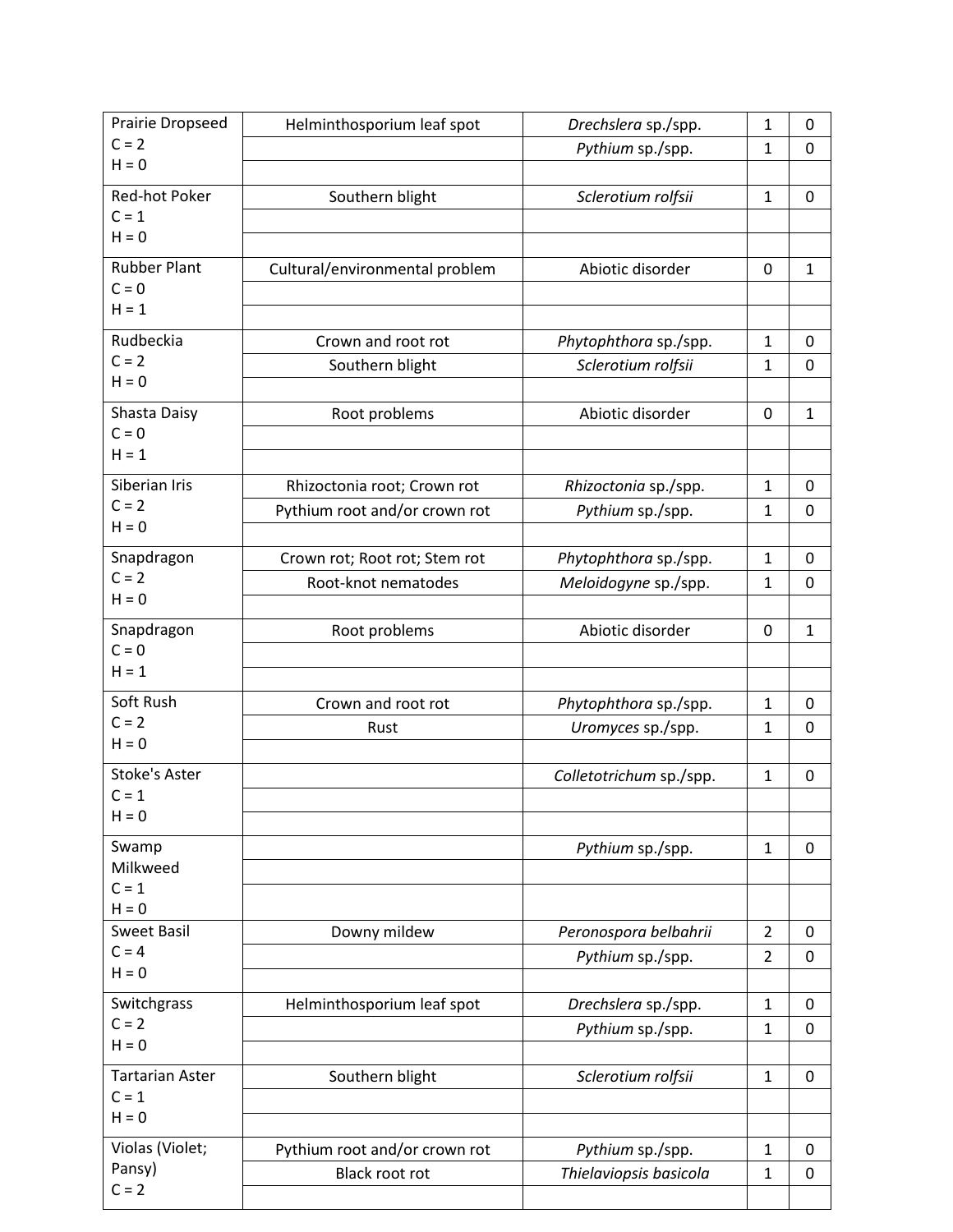| $H = 0$ |               |                     |  |
|---------|---------------|---------------------|--|
| Zinnia  | Insect damage | Unidentified Insect |  |
| $C = 0$ |               |                     |  |
| $H = 1$ |               |                     |  |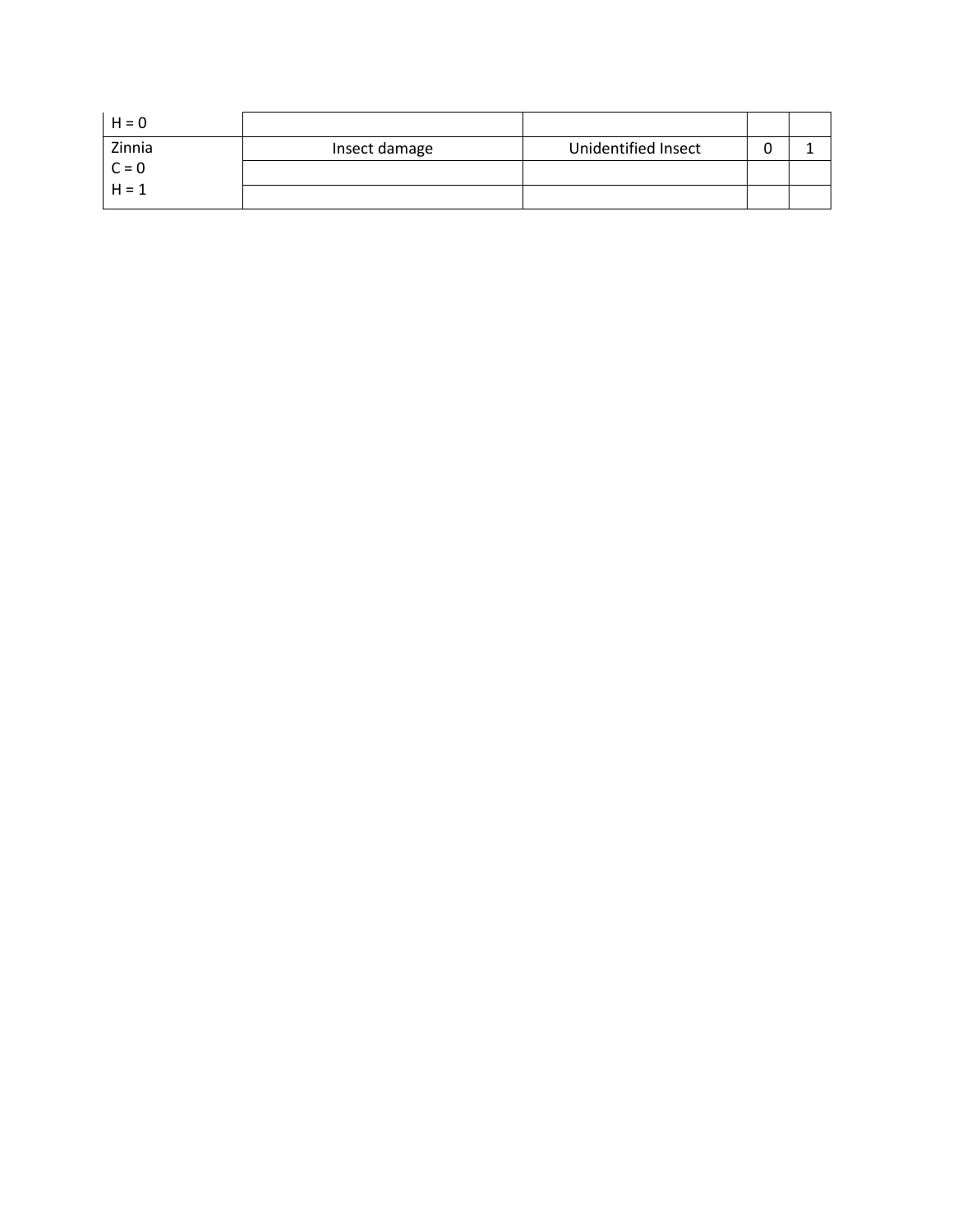## **MISCELLANEOUS**

# (Total Diagnoses 8: C=2; H=6)

| <b>HOST</b>    | <b>DISEASE</b>                | <b>CAUSAL ORGANISM</b>  | $\mathsf{C}$   | H              |
|----------------|-------------------------------|-------------------------|----------------|----------------|
| Multiple hosts |                               | Abiotic disorder        | 0              | $\mathbf{1}$   |
| $C = 0$        |                               |                         |                |                |
| $H = 1$        |                               |                         |                |                |
| Potting Soil;  |                               | Paecilomyces sp./spp.   | $\mathbf{1}$   | $\overline{0}$ |
| growing media  |                               |                         |                |                |
| $C = 1$        |                               |                         |                |                |
| $H = 0$        |                               |                         |                |                |
| Sphagnum Moss  | Environmental stress; Problem | Abiotic disorder        | $\mathbf 0$    | $\mathbf{1}$   |
| $C = 0$        |                               |                         |                |                |
| $H = 1$        |                               |                         |                |                |
| Sunn Hemp;     |                               | Colletotrichum sp./spp. | $\mathbf{1}$   | $\Omega$       |
| Indian Hemp    |                               |                         |                |                |
| $C = 1$        |                               |                         |                |                |
| $H = 0$        |                               |                         |                |                |
| Unknown        | Unknown                       | General                 | $\overline{0}$ | $\mathbf{1}$   |
| Weeds;         |                               |                         |                |                |
| Unknown plants |                               |                         |                |                |
| $C = 0$        |                               |                         |                |                |
| $H = 1$        |                               |                         |                |                |
| Unknown; No    | Unknown                       | General                 | $\overline{0}$ | $\mathbf{1}$   |
| Site Specified | Not pathogen; Saprophyte      | Secondary Agents;       | 0              | 1              |
| $C = 0$        |                               | Saprophytes; Unspecif.  |                |                |
| $H = 3$        |                               | Abiotic disorder        | 0              | 1              |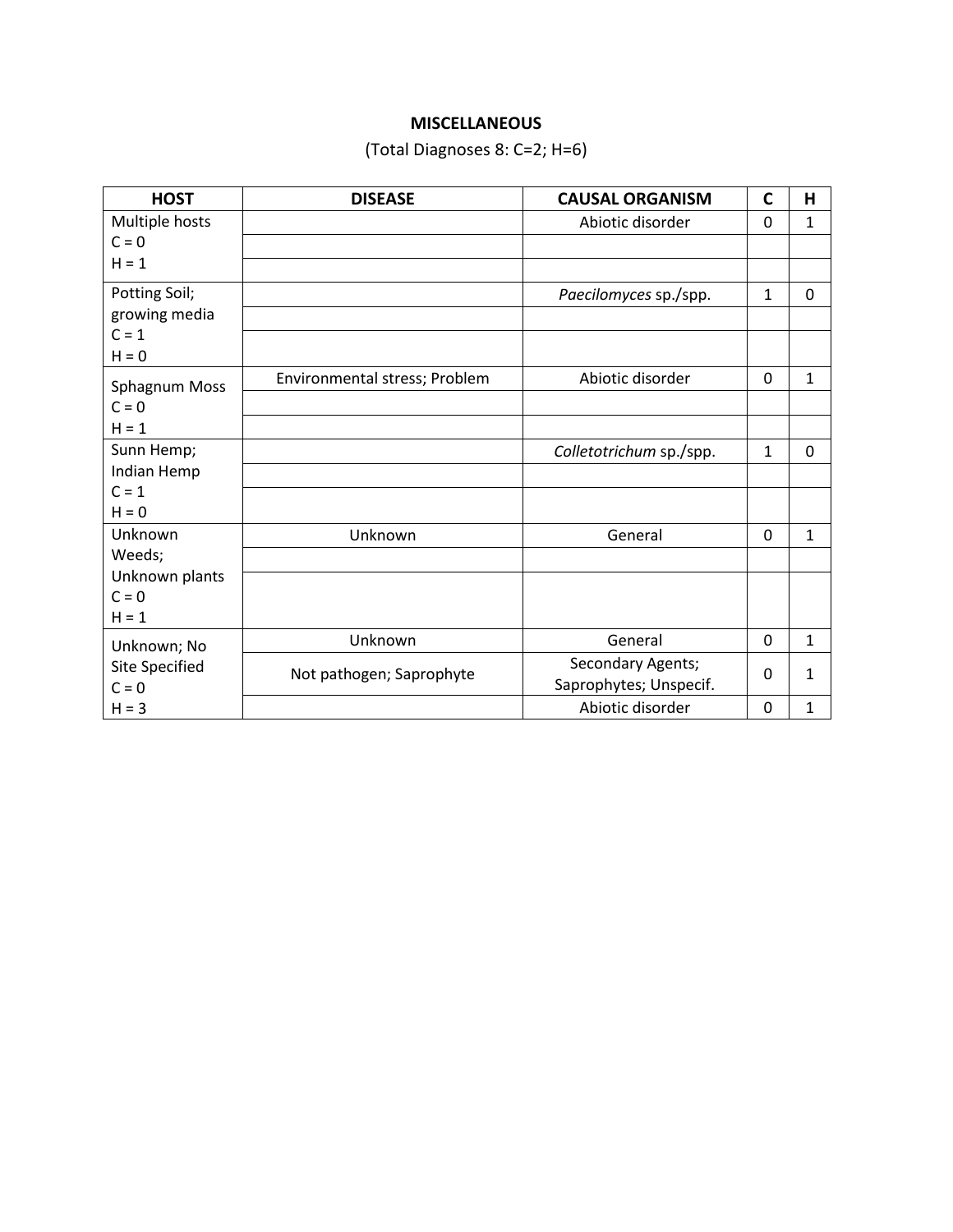## **TREES**

# (Total Diagnoses 176: C=94; H=82)

| <b>HOST</b>           | <b>DISEASE</b>                | <b>CAUSAL ORGANISM</b>     | C                | Н              |
|-----------------------|-------------------------------|----------------------------|------------------|----------------|
| American              | Insect damage                 | <b>Unidentified Insect</b> | 0                | 1              |
| Sweetgum              |                               |                            |                  |                |
| $C = 0$               |                               |                            |                  |                |
| $H = 1$               |                               |                            |                  |                |
| Arborvitae            | Dieback; Canker               | Seiridium sp./spp.         | $\overline{2}$   | 0              |
| $C = 15$              | Crown and root rot            | Phytophthora sp./spp.      | 3                | $\mathbf 0$    |
| $H = 8$               | Site disturbance              | Abiotic disorder           | 0                | $\mathbf 1$    |
|                       | Environmental stress; Problem | Abiotic disorder           | 0                | 5              |
|                       | Root problems                 | Abiotic disorder           | 0                | $\overline{2}$ |
|                       | Mite damage                   | <b>Unidentified Mite</b>   | 1                | $\mathbf 0$    |
|                       |                               | No Pathogen Found          | 5                | $\mathbf 0$    |
|                       | Root problem                  | <b>Unknown Cause</b>       | 3                | $\mathbf 0$    |
|                       | Seiridium canker              | Seiridium unicorne         | 1                | $\mathbf 0$    |
| Arizona Cypress       | Environmental stress; Problem | Abiotic disorder           | 0                | 1              |
| $C = 0$               |                               |                            |                  |                |
| $H = 1$               |                               |                            |                  |                |
| Ash                   | Not pathogen; Saprophyte      | Secondary Agents;          | 0                | 1              |
| $C = 0$               |                               | Saprophytes; Unspecif.     |                  |                |
| $H = 1$               |                               |                            |                  |                |
|                       |                               |                            |                  |                |
| Atlantic              |                               | No Pathogen Found          | 1                | 0              |
| Whitecedar            |                               |                            |                  |                |
| $C = 1$               |                               |                            |                  |                |
| $H = 0$               |                               |                            |                  |                |
| <b>Black Alder;</b>   |                               | No Pathogen Found          | $\mathbf{1}$     | 0              |
| <b>Common Alder</b>   |                               |                            |                  |                |
| $C = 1$               |                               |                            |                  |                |
| $H = 0$<br>California |                               |                            |                  |                |
| Incense Cedar         | Environmental stress; Problem | Abiotic disorder           | 0                | 1              |
| $C = 0$               |                               |                            |                  |                |
| $H = 1$               |                               |                            |                  |                |
| <b>Callery Pear</b>   | Environmental stress; Problem | Abiotic disorder           | 0                | 1              |
| $C = 0$               | Root problems                 | Abiotic disorder           | 0                | $\overline{2}$ |
| $H = 3$               |                               |                            |                  |                |
|                       |                               |                            |                  |                |
| Cherry                | Environmental stress; Problem | Abiotic disorder           | 0                | $\mathbf{1}$   |
| $C = 0$               | Root problems                 | Abiotic disorder           | 0                | $\overline{2}$ |
| $H = 4$               | Wound canker                  | Abiotic disorder           | 0                | 1              |
| Conifers,             | Eastern spruce gall adelgid   | Adelges abietis            | $\boldsymbol{0}$ | 1              |
| Softwoods             |                               |                            |                  |                |
| $C = 0$               |                               |                            |                  |                |
| $H = 1$               |                               |                            |                  |                |
| Cryptomeria           | Environmental stress; Problem | Abiotic disorder           | $\mathbf 0$      | $\overline{2}$ |
| $C = 1$               | Root problems                 | Abiotic disorder           | 0                | $\mathbf{1}$   |
| $H = 3$               | Seiridium canker              | Seiridium unicorne         | $\mathbf{1}$     | $\pmb{0}$      |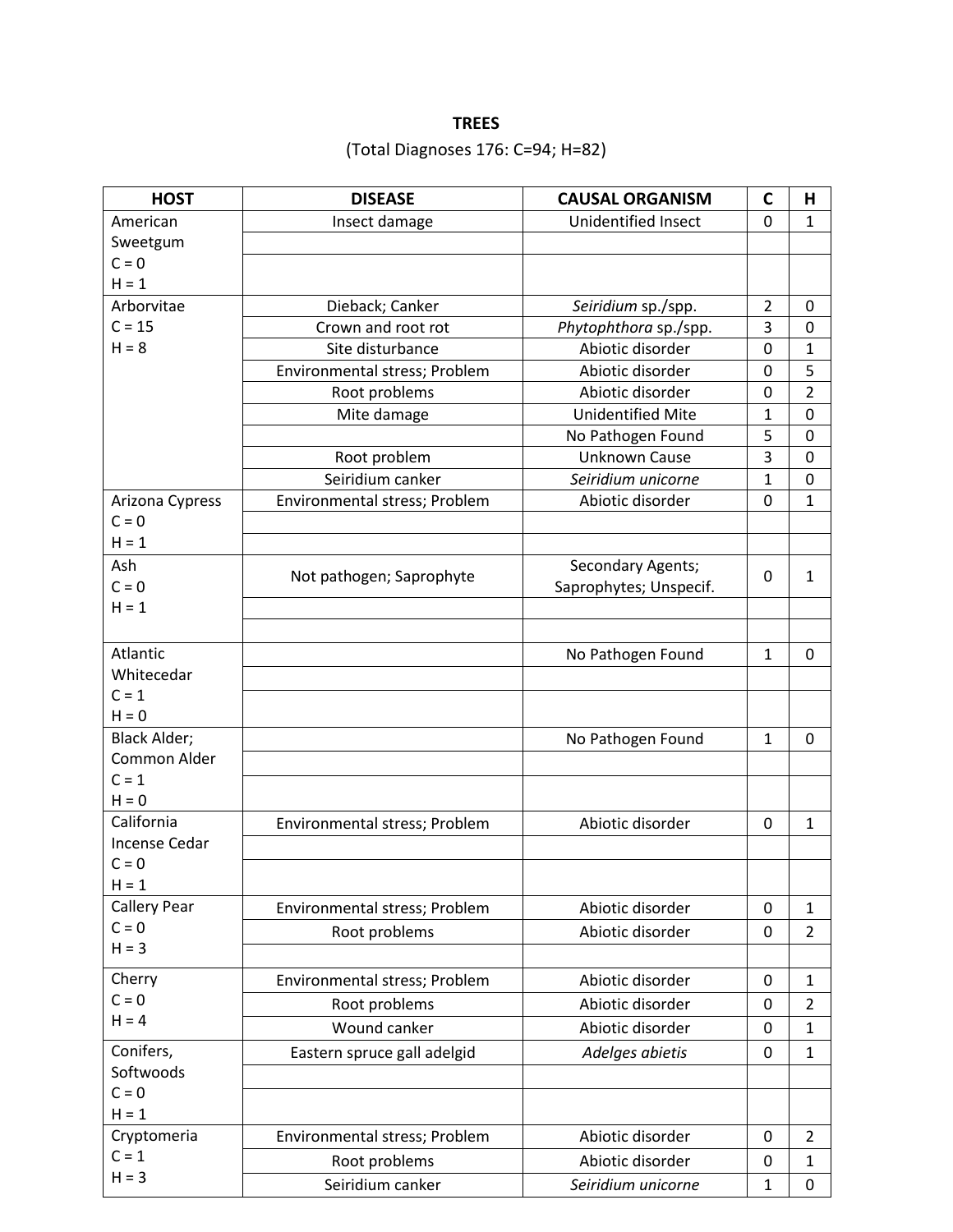| Deodar Cedar         | Site disturbance              | Abiotic disorder         | 0              | $\mathbf{1}$   |
|----------------------|-------------------------------|--------------------------|----------------|----------------|
| $C = 0$              | Unknown abiotic disorder      | Abiotic disorder         | 0              | $\mathbf{1}$   |
| $H = 2$              |                               |                          |                |                |
| Dogwood              | Herbicide injury; Exposure    | Abiotic disorder         | 0              | $\mathbf{1}$   |
| $C = 0$              | Environmental stress; Problem | Abiotic disorder         | 0              | $\overline{2}$ |
| $H = 4$              | Root problems                 | Abiotic disorder         | 0              | $\mathbf{1}$   |
| Eastern Red          | Crown and root rot            | Phytophthora sp./spp.    | $\mathbf 1$    |                |
| Cedar                | Environmental stress; Problem | Abiotic disorder         | 0              | 1              |
| $C = 1$              |                               |                          |                |                |
| $H = 1$              |                               |                          |                |                |
| Eastern Redbud       | Armillaria root rot           | Armillaria sp./spp.      | $\mathbf{1}$   | 0              |
| $C = 1$<br>$H = 0$   |                               |                          |                |                |
|                      |                               |                          |                |                |
| Eastern White        | Needle blight of pines        | Ploioderma lethale       | $\mathbf{1}$   | $\mathbf 0$    |
| Pine<br>$C = 1$      |                               |                          |                |                |
| $H = 0$              |                               |                          |                |                |
| Falsecypress         | Crown and root rot            | Phytophthora sp./spp.    | $\overline{2}$ | 0              |
| $C = 2$              | Root problems                 | Abiotic disorder         | 0              | $\mathbf{1}$   |
| $H = 1$              |                               |                          |                |                |
| Flowering            | Crown and root rot            | Phytophthora sp./spp.    | $\mathbf{1}$   | 0              |
| Dogwood              | Spot anthracnose              | Elsinoe corni            | $\overline{2}$ | $\mathbf 0$    |
| $C = 6$              |                               | Abiotic disorder         | $\overline{2}$ |                |
| $H = 0$              |                               |                          |                | 0              |
| Giant Sequoia        |                               | No Pathogen Found        | $\mathbf{1}$   | 0              |
| $C = 1$              | Conifer needle blight         | Passalora sequoiae       | $\mathbf{1}$   | $\mathbf 0$    |
| $H = 0$              |                               |                          |                |                |
|                      |                               |                          |                |                |
| Ginkgo<br>$C = 1$    |                               | No Pathogen Found        | $\mathbf{1}$   | 0              |
| $H = 0$              |                               |                          |                |                |
|                      |                               |                          |                |                |
| Green Ash<br>$C = 1$ | Crown and root rot            | Phytophthora sp./spp.    | $\mathbf{1}$   | $\mathbf 0$    |
| $H = 0$              |                               |                          |                |                |
|                      |                               |                          |                |                |
| Hemlock<br>$C = 2$   | Scale insects                 | Order homoptera          | $\mathbf{1}$   | $\mathbf 0$    |
| $H = 0$              |                               | No Pathogen Found        | $\mathbf{1}$   | $\mathbf 0$    |
|                      |                               |                          |                |                |
| Italian Cypress      | Environmental stress; Problem | Abiotic disorder         | $\mathbf 0$    | $\mathbf{1}$   |
| $C = 3$<br>$H = 1$   | Mite damage                   | <b>Unidentified Mite</b> | $\mathbf{1}$   | 0              |
|                      |                               | No Pathogen Found        | $\mathbf{1}$   | 0              |
|                      | Root problem                  | <b>Unknown Cause</b>     | $\mathbf{1}$   | 0              |
| Japanese Cedar       | Sclerotinia blight            | Sclerotinia sp./spp.     | $\mathbf{1}$   | 0              |
| $C = 11$             | Needle dieback                | Phyllosticta sp./spp.    | $\mathbf{1}$   | 0              |
| $H = 0$              | Dieback; Canker               | Seiridium sp./spp.       | $\mathbf 1$    | 0              |
|                      | Crown and root rot            | Phytophthora sp./spp.    | $\mathbf{1}$   | $\mathbf 0$    |
|                      | Cercospora needle blight      | Cercospora sp./spp.      | 1              | 0              |
|                      | Scale insects                 | Order homoptera          | $\mathbf 1$    | $\pmb{0}$      |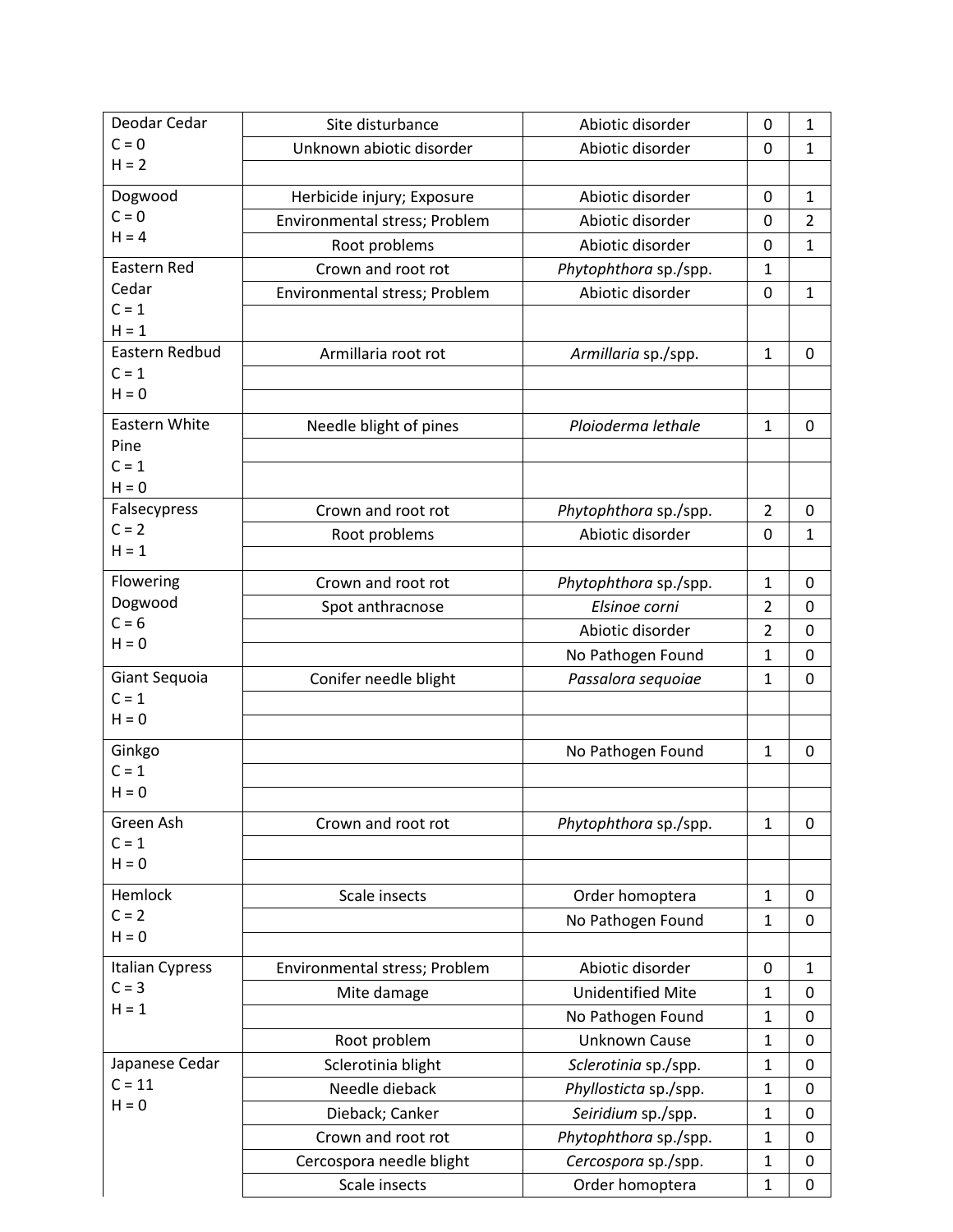|                      |                                     | No Pathogen Found                           | $\overline{2}$ | 0              |
|----------------------|-------------------------------------|---------------------------------------------|----------------|----------------|
|                      |                                     | Rhizoctonia sp./spp.                        | $\mathbf{1}$   | $\Omega$       |
|                      | Root problem                        | <b>Unknown Cause</b>                        | $\overline{2}$ | 0              |
| Japanese Maple       | Cultural/environmental problem      | Abiotic disorder                            | 0              | $\mathbf{1}$   |
| $C = 2$              |                                     |                                             |                |                |
| $H = 1$              | Dieback; Canker; Twig blight        | Botryosphaeria sp./spp.                     | $\mathbf{1}$   | 0              |
|                      |                                     | No Pathogen Found                           | $\mathbf{1}$   | $\mathbf 0$    |
| Juniper              | Root problems                       | Abiotic disorder                            | 0              | $\overline{2}$ |
| $C = 0$              |                                     |                                             |                |                |
| $H = 2$              |                                     |                                             |                |                |
| Leyland Cypress      | Crown and root rot                  | Phytophthora sp./spp.                       | $\mathbf{1}$   | 0              |
| $C = 7$<br>$H = 24$  | Not pathogen; Saprophyte            | Secondary Agents;<br>Saprophytes; Unspecif. | 0              | $\mathbf{1}$   |
|                      | Lichens                             | Lichenes                                    | 0              | $\mathbf{1}$   |
|                      | Herbicide injury; Exposure          | Abiotic disorder                            | $\mathbf 0$    | $\overline{2}$ |
|                      | Environmental stress; Problem       | Abiotic disorder                            | 0              | 19             |
|                      | Dieback; Canker; Twig blight        | Botryosphaeria sp./spp.                     | $\mathbf{1}$   | 0              |
|                      |                                     | No Pathogen Found                           | $\mathbf 1$    | $\mathbf 0$    |
|                      | Crown rot; Root rot; Stem rot       | Phytophthora sp./spp.                       | $\mathbf{1}$   | 0              |
|                      | Root problem                        | <b>Unknown Cause</b>                        | 1              | 0              |
|                      | Cercospora blight                   | Passalora sequoiae                          | 0              | $\mathbf{1}$   |
|                      | Seiridium canker                    | Seiridium unicorne                          | $\overline{2}$ | $\Omega$       |
| Live Oak             | Tar spot of oak                     | Trabutia quercina                           | $\mathbf{1}$   | $\mathbf 0$    |
| $C = 1$              |                                     |                                             |                |                |
| $H = 0$              |                                     |                                             |                |                |
| <b>Loblolly Pine</b> | Diplodia blight                     | Sphaeropsis sapinea                         | $\mathbf{1}$   | 0              |
| $C = 5$              | Rhizoctonia root rot                | Rhizoctonia sp./spp.                        | 1              | $\mathbf 0$    |
| $H = 0$              | Scale insects                       | Order homoptera                             | $\mathbf{1}$   | 0              |
|                      | Lophodermium leaf spot; Needle cast | Lophodermium sp./spp.                       | $\overline{2}$ | 0              |
| London               | <b>Bacterial leaf scorch</b>        | Xylella fastidiosa                          | $\mathbf 1$    | 0              |
| Planetree            |                                     |                                             |                |                |
| $C = 1$              |                                     |                                             |                |                |
| $H = 0$              |                                     |                                             |                |                |
| Longleaf Pine        |                                     | Rhizoctonia sp./spp.                        | $\mathbf{1}$   | 0              |
| $C = 1$              |                                     |                                             |                |                |
| $H = 0$              |                                     |                                             |                |                |
| Magnolia             | Algal leaf spot                     | Cephaleuros sp./spp.                        | 0              | 1              |
| $C = 2$              | Environmental stress; Problem       | Abiotic disorder                            | 0              | $\mathbf{1}$   |
| $H = 2$              |                                     | No Pathogen Found                           | $\mathbf 1$    | $\mathbf 0$    |
|                      | Root problem                        | <b>Unknown Cause</b>                        | 1              | 0              |
| Maple                | Crown and root rot                  | Phytophthora sp./spp.                       | 1              | 0              |
| $C = 3$              | Environmental stress; Problem       | Abiotic disorder                            | 0              | $\overline{2}$ |
| $H = 4$              | Wound canker                        | Abiotic disorder                            | 0              | $\mathbf{1}$   |
|                      | Yellow-bellied sapsucker            | Sphyrapicus varius                          | 0              | $\mathbf{1}$   |
|                      |                                     | Abiotic disorder                            | 1              | 0              |
|                      |                                     | No Pathogen Found                           | $\mathbf{1}$   | $\mathbf 0$    |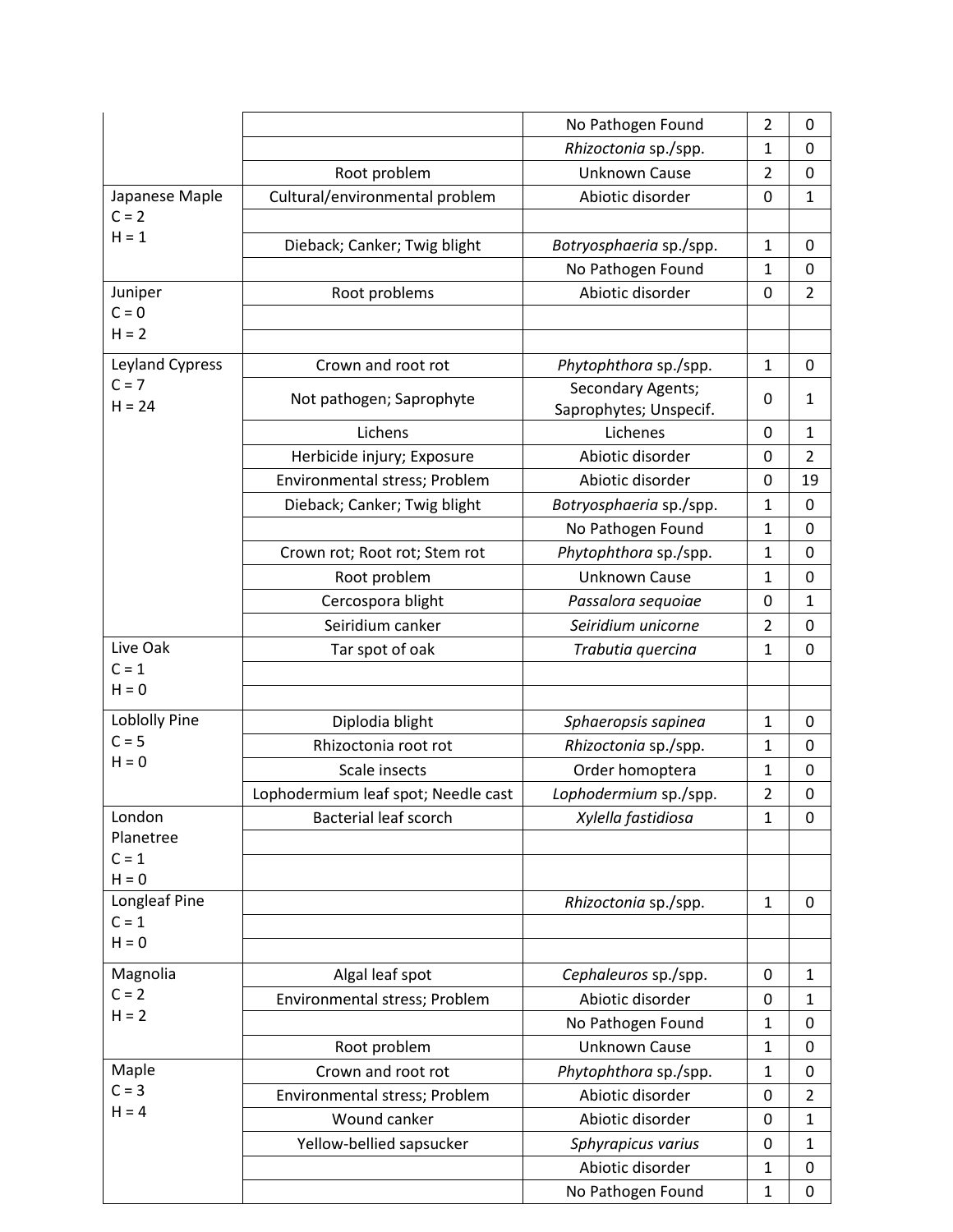| North. White             |                                     | No Pathogen Found          | $\mathbf{1}$   | $\mathbf 0$    |
|--------------------------|-------------------------------------|----------------------------|----------------|----------------|
| (American) Cedar         |                                     |                            |                |                |
| $C = 1$                  |                                     |                            |                |                |
| $H = 0$                  |                                     |                            |                |                |
| Norway Spruce<br>$C = 0$ | Environmental stress; Problem       | Abiotic disorder           | $\mathbf 0$    | $\mathbf{1}$   |
| $H = 1$                  |                                     |                            |                |                |
|                          |                                     |                            |                |                |
| Oak                      | Powdery mildew                      | Oidium sp./spp.            | 0              | $\mathbf{1}$   |
| $C = 5$<br>$H = 5$       | Unknown                             | General                    | 0              | $\mathbf 1$    |
|                          | Oak Lecanium                        | Parthenolecanium quercifex | $\mathbf{1}$   | 0              |
|                          | Environmental stress; Problem       | Abiotic disorder           | 0              | $\mathbf 1$    |
|                          | Wound canker                        | Abiotic disorder           | 0              | $\mathbf 1$    |
|                          | Leaf spot                           | Unknown cause              | 0              | $\mathbf{1}$   |
|                          | Leaf spot                           | Tubakia sp./spp.           | $\mathbf{1}$   | $\mathbf 0$    |
|                          |                                     | Abiotic disorder           | $\mathbf{1}$   | $\mathbf 0$    |
|                          |                                     | No Pathogen Found          | $\mathbf{1}$   | $\mathbf 0$    |
|                          | <b>Bacterial leaf scorch</b>        | Xylella fastidiosa         | $\mathbf{1}$   | 0              |
| Pear                     | Chemical injury                     | Abiotic disorder           | $\mathbf{1}$   | $\mathbf 0$    |
| (Ornamental)             |                                     |                            |                |                |
| $C = 0$                  |                                     |                            |                |                |
| $H = 1$                  |                                     |                            |                |                |
| Persimmon                | Whiteflies                          | Family Aleyrodidae         | $\mathbf{1}$   | $\mathbf 0$    |
| (Ornamental)<br>$C = 0$  |                                     |                            |                |                |
| $H = 1$                  |                                     |                            |                |                |
| Pin Oak                  | Leaf spot                           | Tubakia sp./spp.           | $\mathbf{1}$   | 0              |
| $C = 1$                  |                                     |                            |                |                |
| $H = 0$                  |                                     |                            |                |                |
| Pine                     | Unknown                             | General                    | 0              | $\mathbf{1}$   |
| $C = 5$                  | Crown and root rot                  | Phytophthora sp./spp.      | $\overline{2}$ | 0              |
| $H = 2$                  | Rhizoctonia root; Crown rot         | Rhizoctonia sp./spp.       | $\mathbf{1}$   | $\mathbf 0$    |
|                          | Not pathogen; Saprophyte            | Secondary Agents;          | 0              | 1              |
|                          |                                     | Saprophytes; Unspecif.     |                |                |
|                          | Lophodermium leaf spot; Needle cast | Lophodermium sp./spp.      | $\mathbf 1$    | $\mathbf 0$    |
|                          |                                     | No Pathogen Found          | $\mathbf{1}$   | $\mathbf 0$    |
| Plum                     | Wound canker                        | Abiotic disorder           | $\pmb{0}$      | $\mathbf{1}$   |
| $C = 0$                  |                                     |                            |                |                |
| $H = 1$                  |                                     |                            |                |                |
| Poplar                   |                                     | Phomopsis sp./spp.         | $\mathbf{1}$   | $\mathbf 0$    |
| $C = 1$                  |                                     |                            |                |                |
| $H = 0$                  |                                     |                            |                |                |
| <b>Red Maple</b>         | Root problems                       | Abiotic disorder           | $\mathbf 0$    | $\mathbf{1}$   |
| $C = 0$                  | Wound canker                        | Abiotic disorder           | $\mathbf 0$    | $\overline{2}$ |
| $H = 3$                  |                                     |                            |                |                |
| <b>Red Oak</b>           | Oak leaf blister                    | Taphrina caerulescens      | $\mathbf 0$    | $\mathbf{1}$   |
| $C = 3$                  |                                     | No Pathogen Found          | $\overline{2}$ | 0              |
| $H = 1$                  | Cristulariella Leaf Spot            | Grovesinia pyramidalis     | $\mathbf 1$    | $\mathbf 0$    |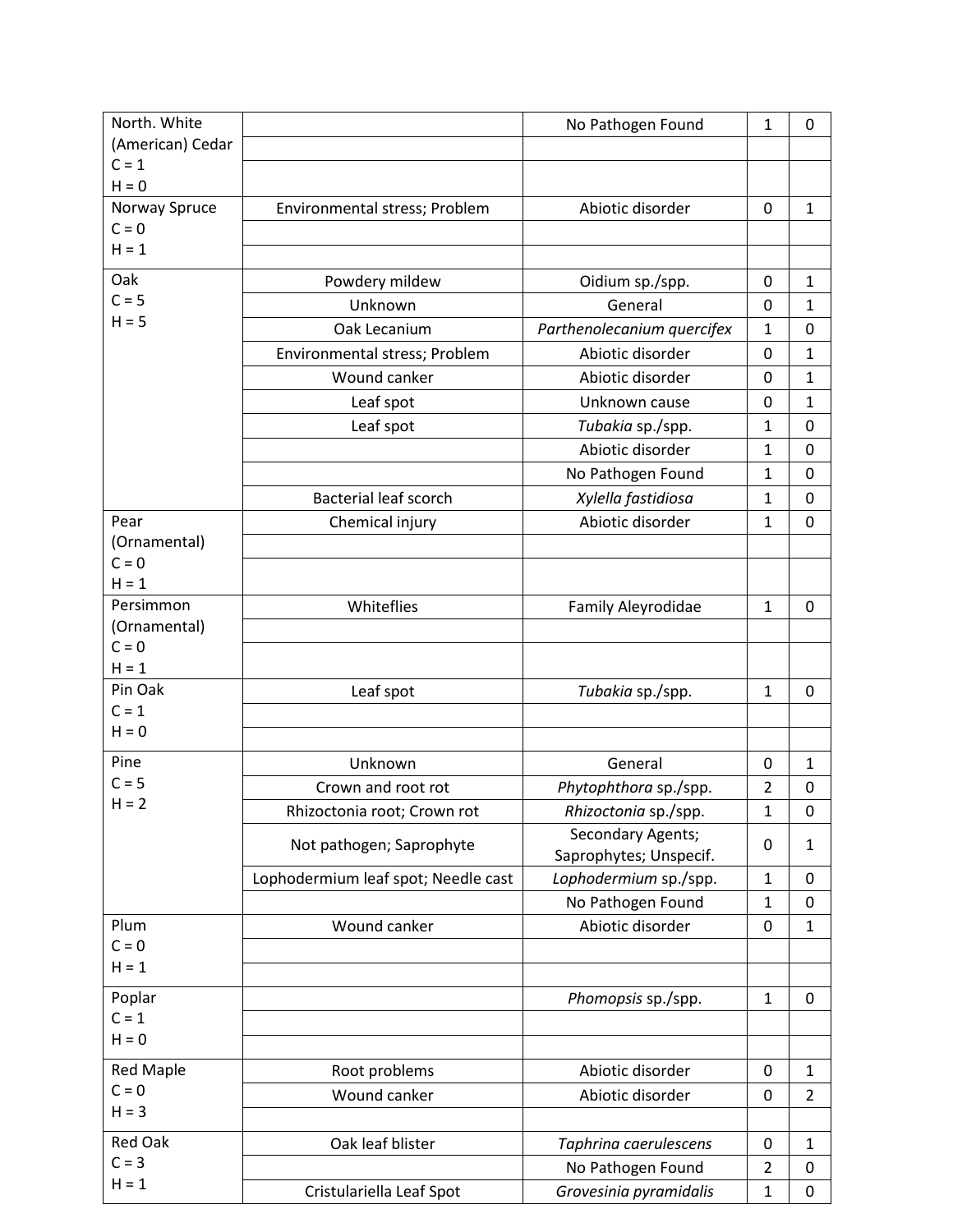| <b>Red Oaks</b>    | Leaf spot                        | Tubakia sp./spp.           | $\mathbf{1}$ | 0              |
|--------------------|----------------------------------|----------------------------|--------------|----------------|
| $C = 1$            |                                  |                            |              |                |
| $H = 0$            |                                  |                            |              |                |
| Sawtooth Oak       | Leaf spot                        | Tubakia sp./spp.           | $\mathbf{1}$ | $\mathbf 0$    |
| $C = 1$            |                                  |                            |              |                |
| $H = 0$            |                                  |                            |              |                |
| Southern           | Algal leaf spot                  | Cephaleuros virescens      | $\mathbf{1}$ | 0              |
| Magnolia           | Sooty mold                       | <b>Unidentified Fungus</b> | 1            | $\mathbf 0$    |
| $C = 2$            |                                  |                            |              |                |
| $H = 0$            |                                  |                            |              |                |
| Southern Sugar     | Anthracnose; Colletotrichum leaf | Colletotrichum sp./spp.    | 1            | 0              |
| Maple; Florida     | spot                             |                            |              |                |
| Maple              |                                  | No Pathogen Found          | $\mathbf{1}$ | $\mathbf 0$    |
| $C = 2$            |                                  |                            |              |                |
| $H = 0$            |                                  |                            |              |                |
| Sweetgum           |                                  | Colletotrichum sp./spp.    | $\mathbf{1}$ | $\overline{0}$ |
| $C = 1$            |                                  |                            |              |                |
| $H = 0$            |                                  |                            |              |                |
| Water Oak          | Insect gall                      | <b>Insect Gall</b>         | $\mathbf 0$  | $\mathbf{1}$   |
| $C = 0$            |                                  |                            |              |                |
| $H = 1$            |                                  |                            |              |                |
| <b>Western Red</b> | Crown and root rot               | Phytophthora sp./spp.      | 1            | $\mathbf 0$    |
| Cedar              |                                  |                            |              |                |
| $C = 1$            |                                  |                            |              |                |
| $H = 0$            |                                  |                            |              |                |
| Willow             | Environmental stress; Problem    | Abiotic disorder           | $\mathbf 0$  | $\mathbf{1}$   |
| $C = 0$            |                                  |                            |              |                |
| $H = 1$            |                                  |                            |              |                |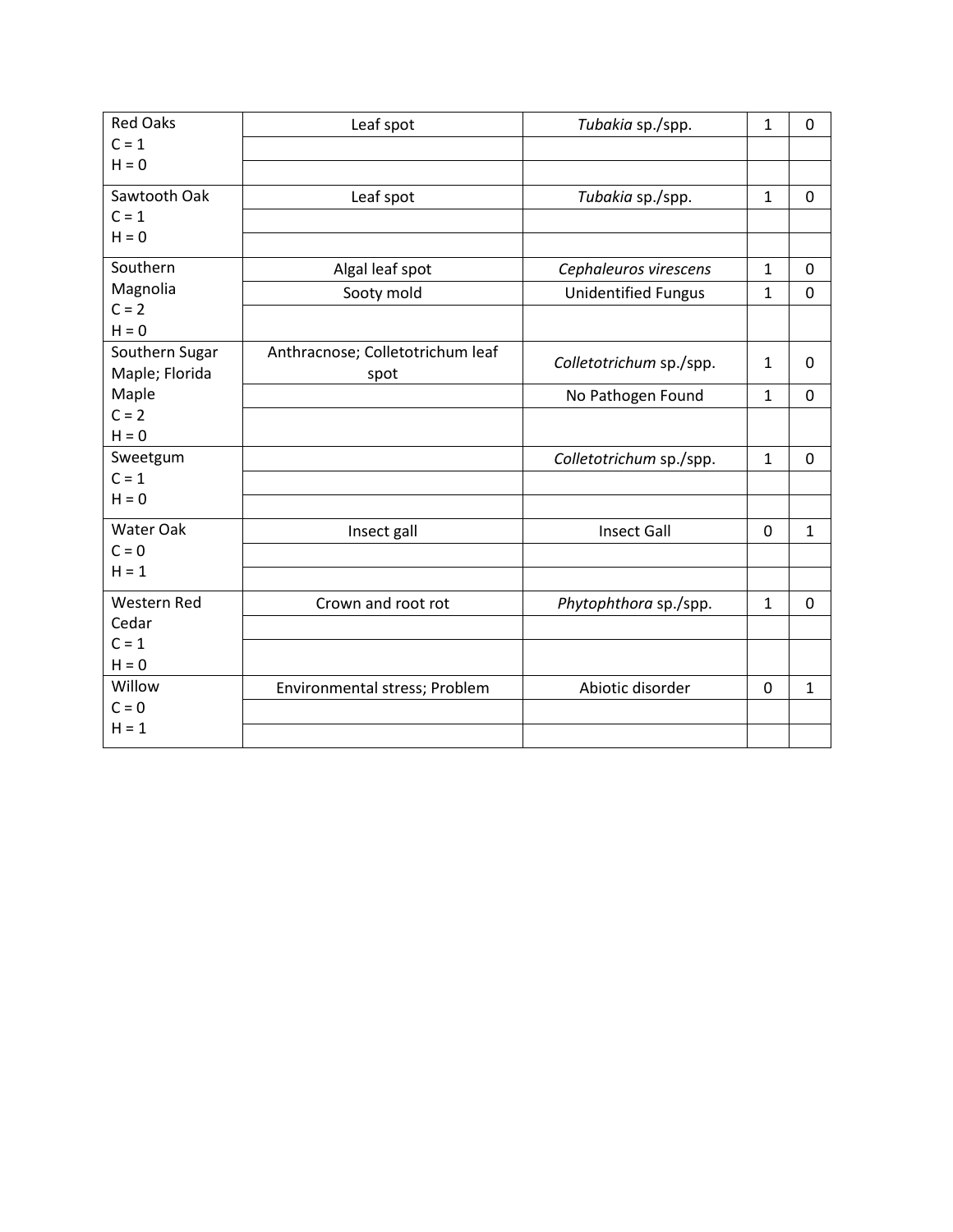# **TURF** (Total Diagnoses 500: C=374; H=126)

| <b>HOST</b>          | <b>DISEASE</b>                      | <b>CAUSAL ORGANISM</b>                            | $\mathsf{C}$   | Н              |
|----------------------|-------------------------------------|---------------------------------------------------|----------------|----------------|
| Asiatic Jasmine      | Root problems                       | Abiotic disorder                                  | 0              | $\mathbf{1}$   |
| $C = 0$              |                                     |                                                   |                |                |
| $H = 1$              |                                     |                                                   |                |                |
| Bentgrass            | Brown patch                         | Rhizoctonia sp./spp.                              | $\mathbf{1}$   | 0              |
| $C = 44$             | Root damage                         | Abiotic disorder                                  | $\mathbf{1}$   | $\mathbf 0$    |
| $H = 0$              | Cultural/environmental problem      | Abiotic disorder                                  | 7              | $\mathbf 0$    |
|                      | Anthracnose                         | Colletotrichum cereale                            | 12             | $\mathbf 0$    |
|                      | Pythium root and/or crown rot       | Pythium sp./spp.                                  | 15             | 0              |
|                      | Root rot                            | Various Fungi                                     | 5              | 0              |
|                      | Anaerobic soil                      | Abiotic disorder                                  | $\overline{2}$ | $\mathbf 0$    |
|                      | Magnaporthe summer patch            | Magnaporthiopsis poae                             | $\mathbf{1}$   | $\mathbf 0$    |
| Bermudagrass         | Spring dead spot                    | Ophiosphaerella sp./spp.                          | $\mathbf{1}$   | $\mathbf 0$    |
| $C = 20$             | Melting out (Turfgrass)             | Drechslera sp./spp.                               | $\mathbf{1}$   | $\mathbf 0$    |
| $H = 7$              | Nematodes; General plant            | Order Tylenchida                                  | $\overline{2}$ | 0              |
|                      | Cultural/environmental problem      | Abiotic disorder                                  | 6              | $\overline{2}$ |
|                      | Environmental stress; Problem       | Abiotic disorder                                  | 0              | 5              |
|                      | Leaf spot                           | Bipolaris sp./spp.                                | $\overline{2}$ | $\mathbf 0$    |
|                      | Large Patch                         | Thanatephorus (Rhizoctonia)                       | $\mathbf{1}$   | 0              |
|                      |                                     | cucumeris (solani)                                |                |                |
|                      | Pythium root and/or crown rot       | Pythium sp./spp.                                  | $\mathbf{1}$   | 0              |
|                      | Root decline of warm season grasses | Gaeumannomyces graminis                           | 3              | 0              |
|                      | Root rot                            | Various Fungi                                     | $\mathbf{1}$   | 0              |
|                      |                                     | Rhizoctonia sp./spp.                              | $\overline{2}$ | $\mathbf 0$    |
| Bermudagrass         | Spring dead spot                    | Ophiosphaerella sp./spp.                          | 3              | $\mathbf 0$    |
| $C = 86$<br>$H = 22$ | Melting out (Turfgrass)             | Drechslera sp./spp.                               | 10             | $\mathbf 0$    |
|                      | Take-all                            | Gaeumannomyces sp./spp.                           | $\overline{2}$ | $\mathbf 0$    |
|                      | Nematodes; General plant            | Order Tylenchida                                  | $\mathbf{1}$   | $\mathbf 0$    |
|                      | Algae                               | General                                           | $\mathbf{1}$   | $\mathbf{1}$   |
|                      | Cultural/environmental problem      | Abiotic disorder                                  | 6              | 4              |
|                      | Nutritional deficiency              | Abiotic disorder                                  | $\overline{2}$ | $\mathbf 0$    |
|                      | Nutrient imbalance                  | Abiotic disorder                                  | $\mathbf{1}$   | $\mathbf 0$    |
|                      | Dense thatch layer                  | Abiotic disorder                                  | 3              | 0              |
|                      | Soil compaction                     | Abiotic disorder                                  | $\mathbf{1}$   | $\mathbf 0$    |
|                      | Environmental stress; Problem       | Abiotic disorder                                  | 13             | 0              |
|                      | Root problems                       | Abiotic disorder                                  | $\mathbf{1}$   | $\mathbf 0$    |
|                      | Red leaf and sheath spot            | Rhizoctonia zeae                                  | 3              | 0              |
|                      | Leaf spot                           | Bipolaris sp./spp.                                | 8              | $\mathbf 0$    |
|                      | Large Patch                         | Thanatephorus (Rhizoctonia)<br>cucumeris (solani) | 7              | 0              |
|                      | Root decline of warm season grasses | Gaeumannomyces graminis                           | 13             | 0              |
|                      | Dollar spot                         | Sclerotinia homeocarpa                            | $\mathbf{1}$   | 0              |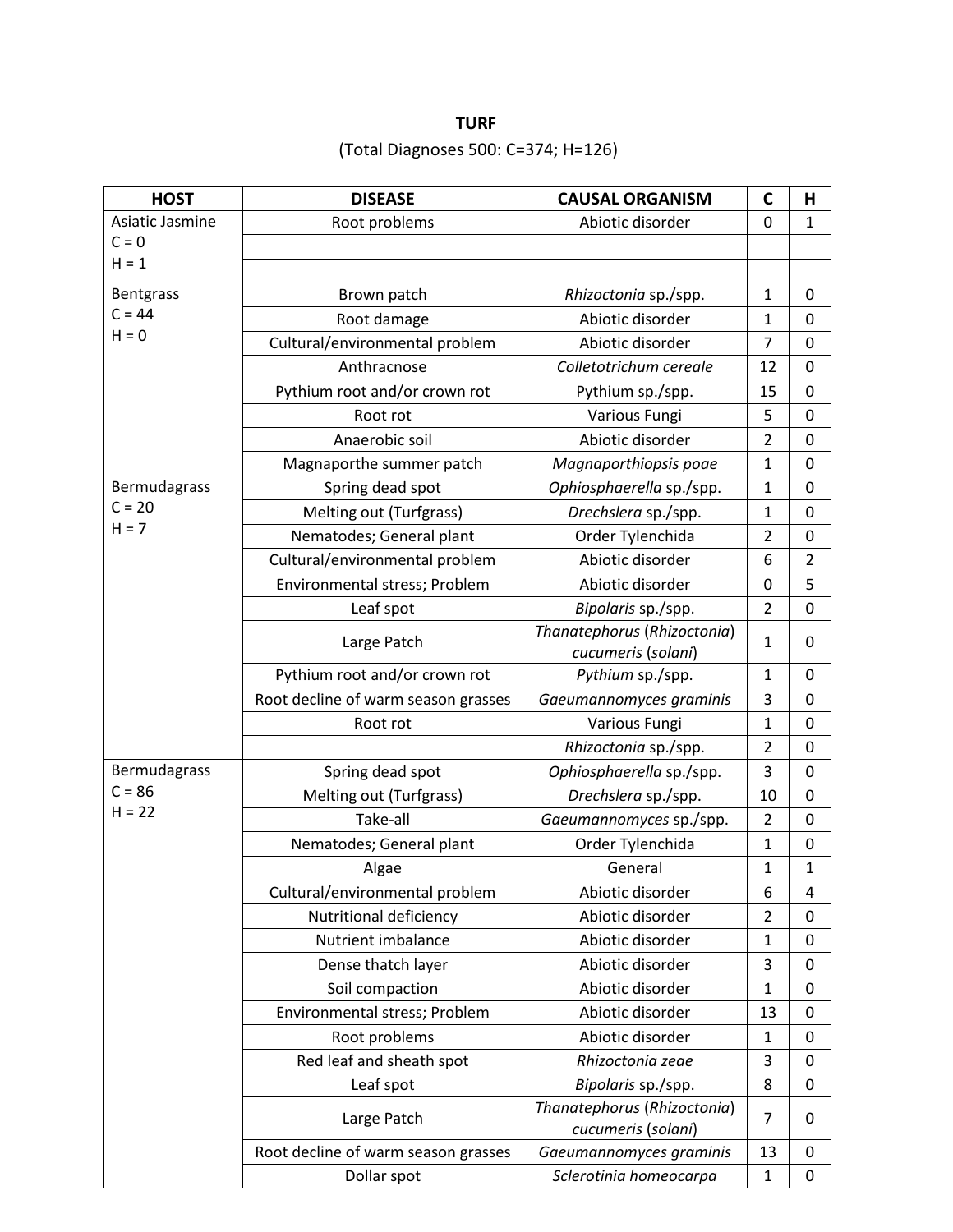|                             | <b>Black layer of turfgrass</b>     | Abiotic disorder                                  | 1              | 0              |
|-----------------------------|-------------------------------------|---------------------------------------------------|----------------|----------------|
|                             | Root rot                            | Various Fungi                                     | 6              | $\mathbf 0$    |
|                             | Insect damage                       | Unidentified Insect                               | $\mathbf{1}$   | $\mathbf 0$    |
|                             | Insufficient sample                 | <b>Identification Analysis</b>                    | $\mathbf 1$    | $\Omega$       |
|                             |                                     | Abiotic disorder                                  | $\mathbf{1}$   | $\mathbf 0$    |
|                             |                                     | Fusarium sp./spp.                                 | $\mathbf 1$    | $\mathbf 0$    |
|                             |                                     | Rhizoctonia sp./spp.                              | $\overline{7}$ | $\mathbf 0$    |
|                             | Anaerobic soil                      | Abiotic disorder                                  | $\overline{2}$ | 0              |
|                             | Large patch                         | Rhizoctonia solani                                | $\overline{7}$ | 0              |
| Bluegrass;                  | Cultural/environmental problem      | Abiotic disorder                                  | $\mathbf 1$    | $\mathbf 0$    |
| Kentucky                    |                                     | Rhizoctonia sp./spp.                              | $\mathbf 1$    | $\mathbf 0$    |
| <b>Bluegrass</b><br>$C = 2$ |                                     |                                                   |                |                |
| $H = 0$                     |                                     |                                                   |                |                |
| Centipedegrass              | Anthracnose                         | Colletotrichum graminicola                        | 0              | $\mathbf{1}$   |
| $C = 74$                    | Rhizoctonia blight                  | Rhizoctonia solani                                | $\mathbf{1}$   | 3              |
| $H = 33$                    | Melting out (Turfgrass)             | Drechslera sp./spp.                               | 5              | $\mathbf{1}$   |
|                             | Fairy ring                          | Various fungi                                     | $\overline{2}$ | 0              |
|                             | Unknown                             | General                                           | 0              | $\mathbf 1$    |
|                             | Physarum slime mold                 | Physarum sp./spp.                                 | 0              | $\mathbf{1}$   |
|                             | Take-all                            | Gaeumannomyces sp./spp.                           | 0              | $\mathbf{1}$   |
|                             |                                     | Secondary Agents;                                 |                |                |
|                             | Not pathogen; Saprophyte            | Saprophytes; Unspecif.                            | 0              | $\mathbf{1}$   |
|                             | Nematodes; General plant            | Order Tylenchida                                  | $\overline{2}$ | 0              |
|                             | Cultural/environmental problem      | Abiotic disorder                                  | 12             | $\overline{2}$ |
|                             | Nutritional deficiency              | Abiotic disorder                                  | 3              | $\mathbf 0$    |
|                             | Environmental stress; Problem       | Abiotic disorder                                  | $\overline{2}$ | 21             |
|                             | Poor root development               | Abiotic disorder                                  | $\overline{2}$ | $\mathbf 0$    |
|                             | Leaf spot                           | Bipolaris sp./spp.                                | $\mathbf{1}$   | 0              |
|                             | Large Patch                         | Thanatephorus (Rhizoctonia)<br>cucumeris (solani) | 19             | $\mathbf 0$    |
|                             | Root decline of warm season grasses | Gaeumannomyces graminis                           | $\overline{7}$ | 0              |
|                             | Root rot                            | Various Fungi                                     | 10             | 0              |
|                             | Root rot                            | <b>Unidentified Agent</b>                         | $\mathbf{1}$   | $\mathbf 0$    |
|                             |                                     | No Pathogen Found                                 | 0              | 1              |
|                             | Large patch                         | Rhizoctonia solani                                | $\overline{7}$ | 0              |
| <b>Common Wheat</b>         | Cultural/environmental problem      | Abiotic disorder                                  | $\mathbf{1}$   | 0              |
| $C = 2$                     | Tan spot; Yellow leaf spot          | Pyrenophora (ana.                                 | $\mathbf{1}$   | 0              |
| $H = 0$                     |                                     | Drechslera) tritici-repentis                      |                |                |
|                             |                                     |                                                   |                |                |
| <b>Fescues</b>              | Rhizoctonia blight                  | Rhizoctonia solani                                | 0              | 1              |
| $C = 0$<br>$H = 6$          | Environmental stress; Problem       | Abiotic disorder                                  | 0              | 5              |
|                             |                                     |                                                   |                |                |
| Grain Sorghum<br>$C = 1$    | Anthracnose                         | Colletotrichum graminicola                        | $\mathbf{1}$   | 0              |
| $H = 0$                     |                                     |                                                   |                |                |
|                             |                                     |                                                   |                |                |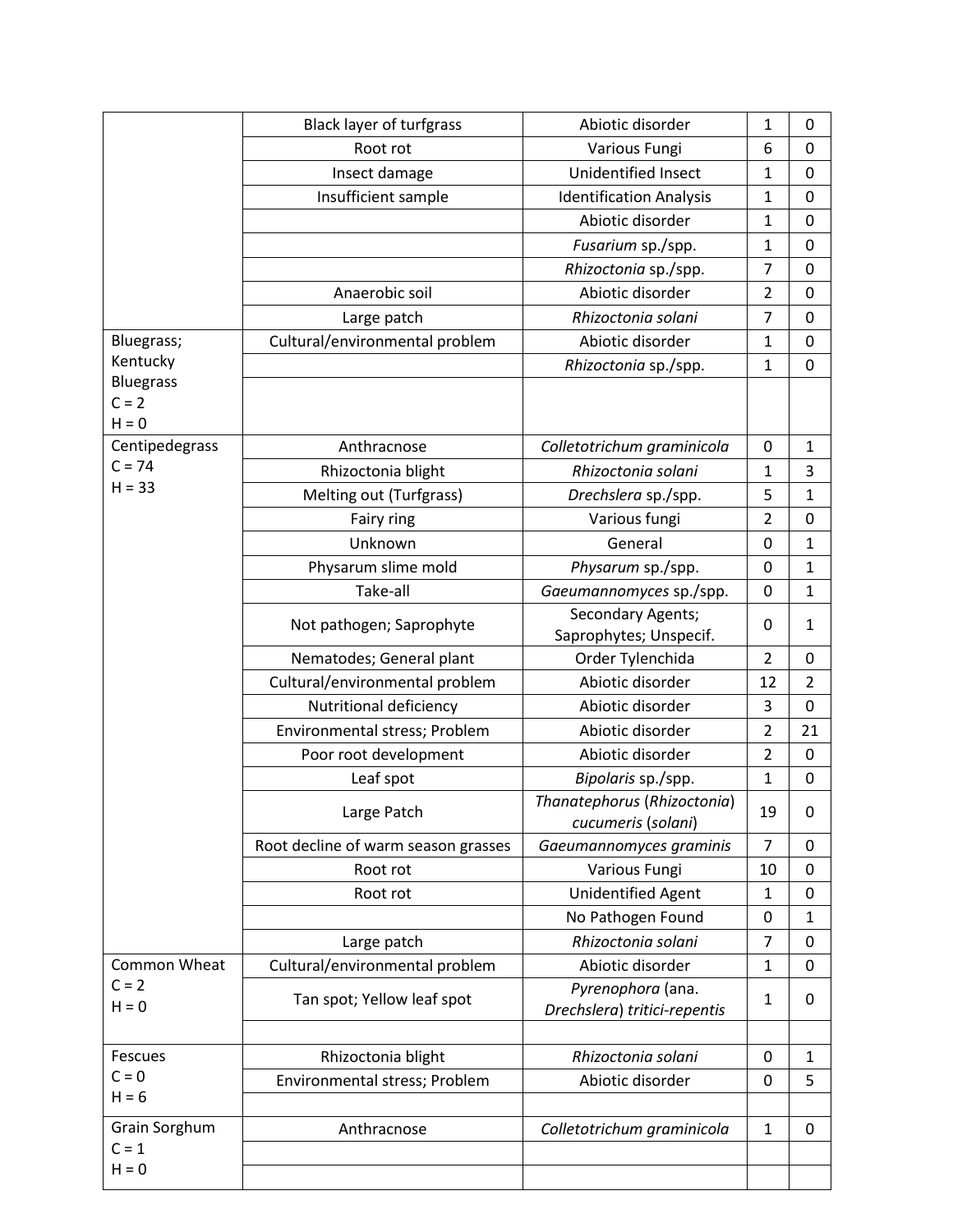| Pecan              | Wound canker                        | Abiotic disorder               | 0              | $\mathbf{1}$     |
|--------------------|-------------------------------------|--------------------------------|----------------|------------------|
| $C = 0$            |                                     |                                |                |                  |
| $H = 1$            |                                     |                                |                |                  |
| Ryegrass           | Leptosphaerulina leaf spot          | Leptosphaerulina sp./spp.      | $\overline{2}$ | $\Omega$         |
| $C = 8$            | Dense thatch layer                  | Abiotic disorder               | $\overline{2}$ | 0                |
| $H = 0$            | Pythium root and/or crown rot       | Pythium sp./spp.               | $\mathbf{1}$   | 0                |
|                    | Root rot                            | Various Fungi                  | $\overline{2}$ | $\mathbf 0$      |
|                    | Anaerobic soil                      | Abiotic disorder               | $\mathbf{1}$   | 0                |
| St.                | Rhizoctonia blight                  | Rhizoctonia solani             | 0              | $\overline{2}$   |
| Augustinegrass     | Melting out (Turfgrass)             | Drechslera sp./spp.            | $\mathbf{1}$   | $\mathbf 0$      |
| $C = 39$           | Fairy ring                          | Various fungi                  | $\mathbf 1$    | 0                |
| $H = 20$           | Take-all                            | Gaeumannomyces sp./spp.        | $\mathbf{1}$   | $\overline{7}$   |
|                    | Cultural/environmental problem      | Abiotic disorder               | $\mathbf 1$    | $\mathbf 0$      |
|                    | Nutritional deficiency              | Abiotic disorder               | $\overline{2}$ | $\mathbf 0$      |
|                    | Environmental stress; Problem       | Abiotic disorder               | 0              | 11               |
|                    | Root problems                       | Abiotic disorder               | $\mathbf 1$    | $\mathbf 0$      |
|                    | Large Patch                         | Thanatephorus (Rhizoctonia)    | 6              | 0                |
|                    |                                     | cucumeris (solani)             |                |                  |
|                    | Root decline of warm season grasses | Gaeumannomyces graminis        | 12             | $\Omega$         |
|                    | Root rot                            | Various Fungi                  | $\mathbf{1}$   | $\mathbf 0$      |
|                    | Root rot                            | <b>Unidentified Agent</b>      | $\mathbf{1}$   | $\mathbf 0$      |
|                    | Gray leaf spot                      | Pyricularia grisea             | 6              | $\mathbf 0$      |
|                    | Large patch                         | Rhizoctonia solani             | 6              | $\mathbf 0$      |
| <b>Tall Fescue</b> | Brown patch                         | Rhizoctonia sp./spp.           | $\mathbf 1$    | 0                |
| $C = 8$<br>$H = 0$ | Environmental stress; Problem       | Abiotic disorder               | $\mathbf{1}$   | $\mathbf 0$      |
|                    | Decline; Dieback                    | Abiotic disorder               | 1              | 0                |
|                    | Insects                             | Class insecta                  | $\mathbf{1}$   | $\mathbf 0$      |
|                    | Root rot                            | Various Fungi                  | $\mathsf 3$    | $\boldsymbol{0}$ |
|                    | Insufficient sample                 | <b>Identification Analysis</b> | $\mathbf{1}$   | $\mathbf 0$      |
| <b>Turfgrass</b>   | Algae                               | General                        | 0              | $\mathbf{1}$     |
| $C = 0$<br>$H = 1$ |                                     |                                |                |                  |
| Zoysia Grass       | Anthracnose                         | Colletotrichum graminicola     | 0              | 1                |
| $C = 90$           | Rhizoctonia blight                  | Rhizoctonia solani             | 0              | 4                |
| $H = 35$           | Melting out (Turfgrass)             | Drechslera sp./spp.            | 11             | 0                |
|                    | Fairy ring                          | Various fungi                  | $\overline{2}$ | 0                |
|                    | Take-all                            | Gaeumannomyces sp./spp.        | $\mathbf{1}$   | $\mathbf 0$      |
|                    | Chemical; Environmental injury      | Abiotic disorder               | $\mathbf{1}$   | $\mathbf 0$      |
|                    | Cultural/environmental problem      | Abiotic disorder               | 11             | 3                |
|                    | Nutritional deficiency              | Abiotic disorder               | 6              | 0                |
|                    | Nutrient imbalance                  | Abiotic disorder               | $\mathbf 1$    | $\mathbf 0$      |
|                    | Soil compaction                     | Abiotic disorder               | 4              | 0                |
|                    | Environmental stress; Problem       | Abiotic disorder               | $\overline{2}$ | 27               |
|                    | Poor root development               | Abiotic disorder               | $\mathbf{1}$   | $\pmb{0}$        |
|                    |                                     | Abiotic disorder               | $\overline{2}$ | 0                |
|                    | Root problems                       |                                |                |                  |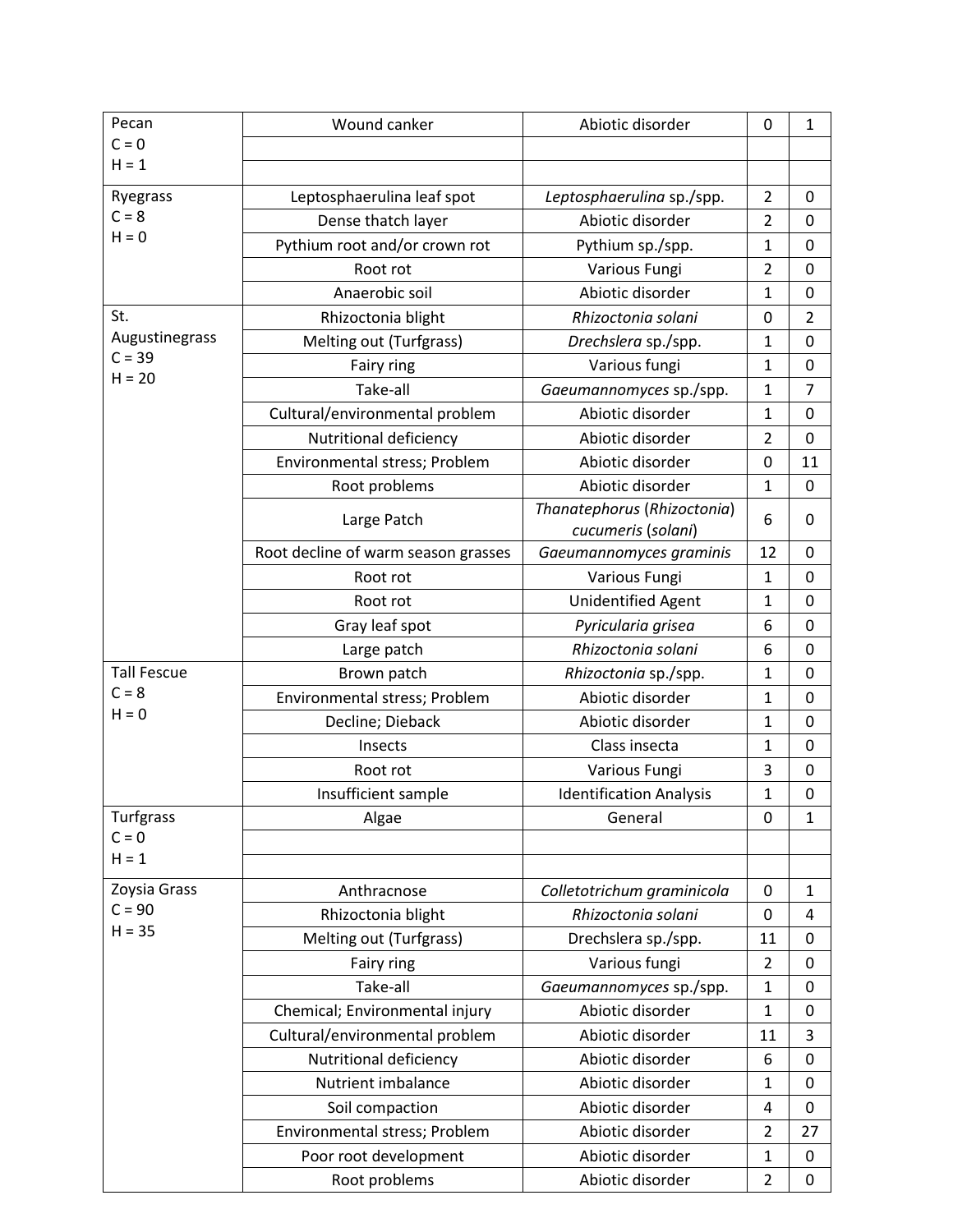| Leaf spot                           | Bipolaris sp./spp.                                |    |   |
|-------------------------------------|---------------------------------------------------|----|---|
| Large Patch                         | Thanatephorus (Rhizoctonia)<br>cucumeris (solani) | 19 | 0 |
| Root decline of warm season grasses | Gaeumannomyces graminis                           | 11 |   |
| Leaf rust; Rust                     | Puccinia sp./spp.                                 | 5  |   |
| Root rot                            | Various Fungi                                     | 5  | 0 |
| Root rot                            | <b>Unidentified Agent</b>                         | 3  | 0 |
| Insufficient sample                 | <b>Identification Analysis</b>                    |    |   |
| Large patch                         | Rhizoctonia solani                                | 3  |   |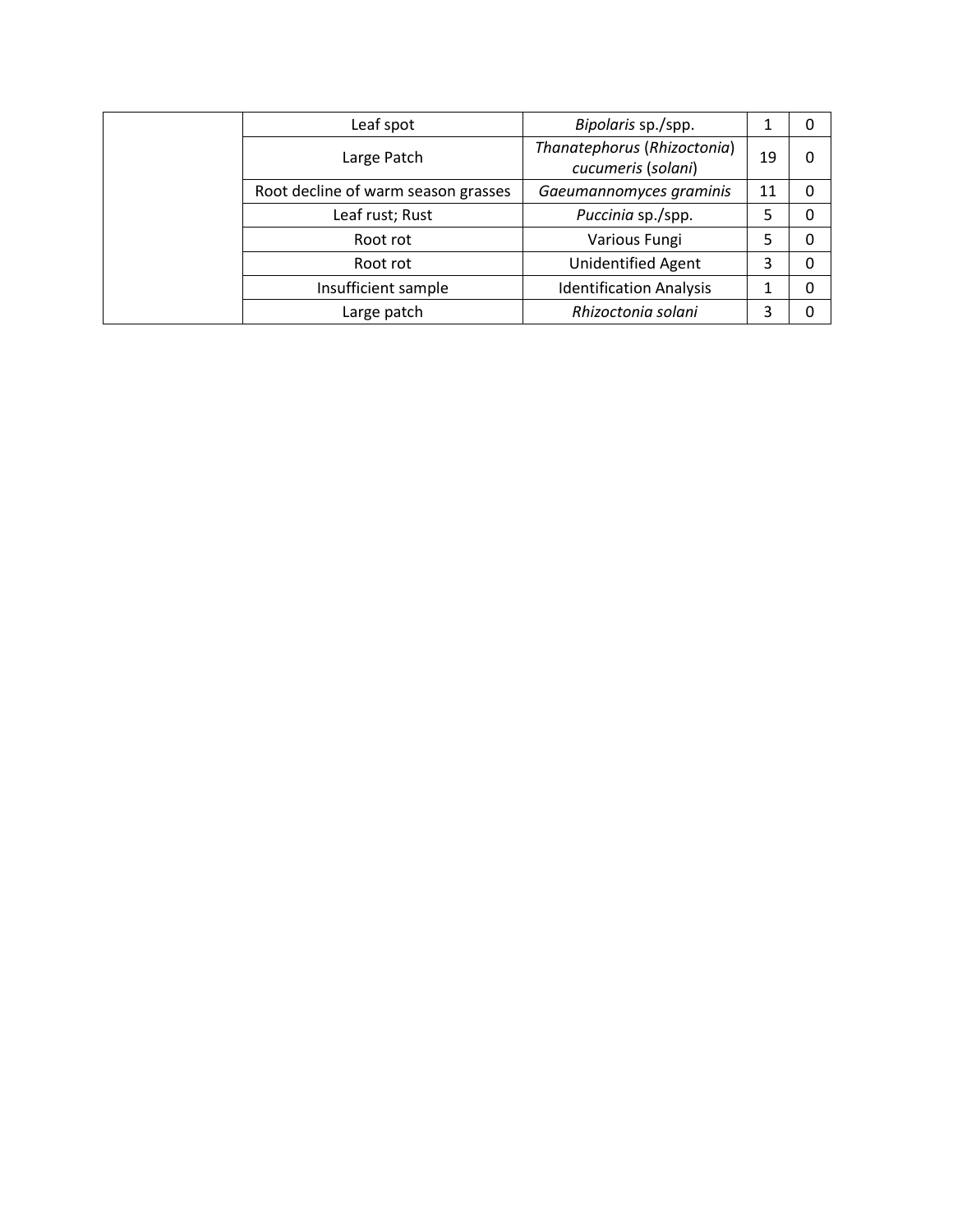## **VEGETABLES**

(Total Diagnoses 704: C=645; H=59)

| <b>HOST</b>        | <b>DISEASE</b>                | <b>CAUSAL ORGANISM</b>         | С              | н              |
|--------------------|-------------------------------|--------------------------------|----------------|----------------|
| Allium; Onions;    | Unknown                       | General                        | $\mathbf{1}$   | 0              |
| Leeks; Garlic      | Fusarium stem rot             | Fusarium sp./spp.              | $\mathbf{1}$   | 0              |
| $C = 5$            | Fusarium root; Crown rot      | Fusarium sp./spp.              | $\mathbf{1}$   | $\mathbf 0$    |
| $H = 0$            |                               | Fusarium sp./spp.              | $\mathbf{1}$   | 0              |
|                    |                               | Unknown cause                  | 1              | 0              |
| Bean               | Unknown                       | General                        | $\mathbf{1}$   | $\mathbf 0$    |
| $C = 13$           | Nutrient imbalance            | Abiotic disorder               | 0              | 1              |
| $H = 8$            | Root problems                 | Abiotic disorder               | 0              | 4              |
|                    | Pythium pod and stem blight   | Pythium sp./spp.               | $\mathbf{1}$   | 0              |
|                    | <b>Begomovirus Group</b>      | <b>Begomovirus Group</b>       | $\mathbf{1}$   | $\mathbf 0$    |
|                    | Pythium damping off           | Pythium sp./spp.               | $\overline{2}$ | 0              |
|                    | Insect damage                 | Unidentified Insect            | 0              | $\mathbf{1}$   |
|                    | No virus found                | No Virus Found                 | $\mathbf{1}$   | 0              |
|                    |                               | No Pathogen Found              | $\overline{2}$ | 0              |
|                    |                               | Pythium sp./spp.               | $\mathbf{1}$   | $\mathbf 0$    |
|                    |                               | Sclerotium rolfsii             | $\mathbf{1}$   | 0              |
|                    |                               | Unknown cause                  | 1              | 0              |
|                    |                               | Viruses                        | $\mathbf{1}$   | 0              |
|                    | No pathogen found             | <b>Identification Analysis</b> | $\mathbf{1}$   | 0              |
|                    | Southern blight               | Sclerotium rolfsii             | 0              | $\overline{2}$ |
| <b>Bell Pepper</b> |                               | Phytophthora capsici           | $\overline{2}$ | 0              |
| $C = 2$            |                               |                                |                |                |
| $H = 0$            |                               |                                |                |                |
| Bok Choy;          | Insect damage                 | Unidentified Insect            | $\mathbf{1}$   | $\mathbf 0$    |
| Chinese Cabbage    |                               |                                |                |                |
| $C = 1$<br>$H = 0$ |                               |                                |                |                |
| Broccoli           | Unknown                       | General                        | $\mathbf{1}$   | 0              |
| $C = 6$            | Environmental stress; Problem | Abiotic disorder               | $\mathbf{1}$   | $\pmb{0}$      |
| $H = 1$            | <b>Bacterial pathogens</b>    | General                        | 0              | $\mathbf 1$    |
|                    | Insect damage                 | Unidentified Insect            | $\mathbf{1}$   | $\mathbf 0$    |
|                    |                               | No Pathogen Found              | $\overline{2}$ | $\mathbf 0$    |
|                    | No pathogen found             | <b>Identification Analysis</b> | $\mathbf{1}$   | $\mathbf 0$    |
| Brussels-sprouts   | <b>Black rot</b>              | Xanthomonas campestris         | $\mathbf{1}$   | $\mathbf 0$    |
| $C = 2$            |                               | Pseudomonas sp./spp.           | $\mathbf{1}$   | 0              |
| $H = 0$            |                               |                                |                |                |
| Cabbage            | Unknown                       | General                        | 5              | $\mathbf 0$    |
| $C = 40$           | <b>Black rot</b>              | Xanthomonas campestris         | 4              | $\mathbf 0$    |
| $H = 0$            |                               | Secondary Agents;              |                |                |
|                    | Not pathogen; Saprophyte      | Saprophytes; Unspecif.         | 1              | 0              |
|                    | Cercospora leaf spot          | Cercospora sp./spp.            | 3              | 0              |
|                    | Bacterial leaf spot           | Xanthomonas campestris         | $\mathbf{1}$   | $\mathbf 0$    |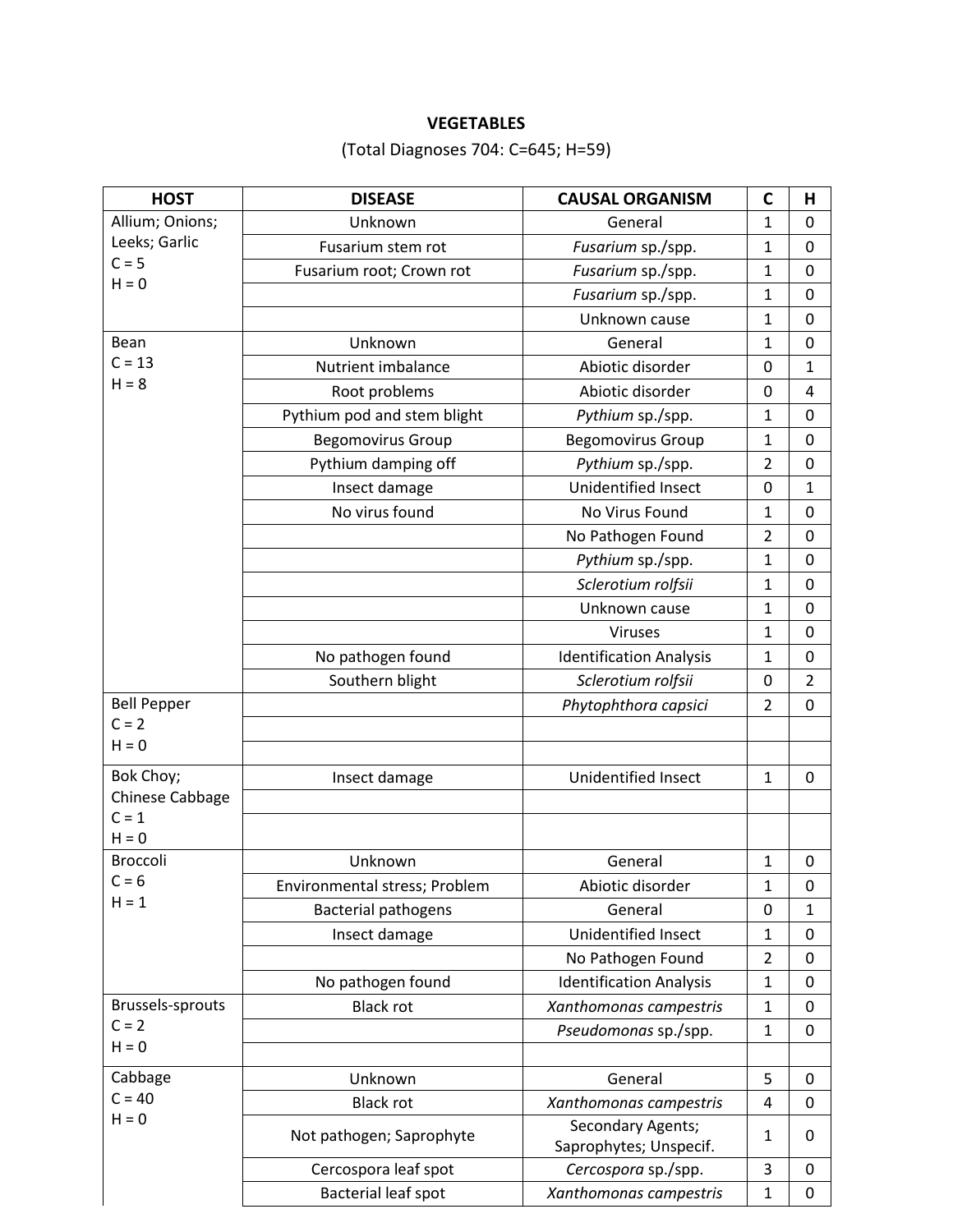|                         | Chemical; Environmental injury | Abiotic disorder                           | 1              | 0           |
|-------------------------|--------------------------------|--------------------------------------------|----------------|-------------|
|                         | Cultural/environmental problem | Abiotic disorder                           | 1              | 0           |
|                         | Sclerotinia rot                | Sclerotinia sclerotiorum                   | $\mathbf{1}$   | $\mathbf 0$ |
|                         | No virus found                 | No Virus Found                             | $\mathbf{1}$   | $\mathbf 0$ |
|                         |                                | Alternaria sp./spp.                        | $\mathbf 1$    | 0           |
|                         |                                | Erwinia sp./spp.                           | $\mathbf 1$    | $\mathbf 0$ |
|                         |                                | No Pathogen Found                          | 9              | 0           |
|                         |                                | Pythium sp./spp.                           | $\mathbf{1}$   | $\mathbf 0$ |
|                         |                                | Rhizoctonia solani                         | $\mathbf 1$    | $\mathbf 0$ |
|                         | No pathogen found              | <b>Identification Analysis</b>             | 4              | $\mathbf 0$ |
|                         | Bacterial leaf spot            | Xanthomonas campestris                     | $\mathbf 1$    | $\mathbf 0$ |
|                         | Normal plant growth            | <b>Identification Analysis</b>             | $\mathbf 1$    | 0           |
|                         | Downy mildew                   | Hyaloperonospora parasitica                | $\overline{2}$ | $\mathbf 0$ |
|                         |                                | <b>Begomovirus Cucurbit Leaf</b>           | $\mathbf{1}$   | 0           |
|                         |                                | <b>Crumple Virus</b>                       |                |             |
| Cantalope;              | Nutritional deficiency         | Abiotic disorder                           | $\overline{2}$ | $\Omega$    |
| Cantaloupe              | <b>Begomovirus Group</b>       | <b>Begomovirus Group</b>                   | $\mathbf 1$    | $\mathbf 0$ |
| $C = 11$<br>$H = 0$     | Insufficient sample            | <b>Identification Analysis</b>             | $\mathbf{1}$   | 0           |
|                         |                                | Abiotic disorder                           | $\mathbf 1$    | $\mathbf 0$ |
|                         |                                | No Pathogen Found                          | $\mathbf{1}$   | $\mathbf 0$ |
|                         |                                | Phytophthora capsici                       | $\mathbf{1}$   | $\mathbf 0$ |
|                         |                                | Pseudomonas sp./spp.                       | $\mathbf 1$    | $\mathbf 0$ |
|                         |                                | Pseudoperonospora cubensis                 | $\mathbf 1$    | 0           |
|                         | No pathogen found              | <b>Identification Analysis</b>             | $\mathbf{1}$   | $\mathbf 0$ |
|                         | <b>CYSDV</b>                   | <b>Cucurbit Yellow Stunt</b>               | $\mathbf{1}$   | 0           |
|                         |                                | Disorder Virus                             |                |             |
| Carrot                  | Root rot                       | <b>Unidentified Agent</b>                  | $\mathbf{1}$   | 0           |
| $C = 3$<br>$H = 0$      |                                | Alternaria sp./spp.                        | $\mathbf 1$    | 0           |
|                         | Bacterial soft rot             | Pectobacterium carotovorum                 | $\mathbf{1}$   | $\mathbf 0$ |
| Cauliflower<br>$C = 2$  | <b>Black rot</b>               | Xanthomonas campestris                     | $\mathbf{1}$   | 0           |
| $H = 0$                 |                                | Alternaria sp./spp.                        | $\mathbf{1}$   | $\Omega$    |
|                         |                                |                                            |                |             |
| Celery<br>$C = 2$       | <b>Tomato Spotted Wilt</b>     | <b>Tomato Spotted Wilt Virus</b><br>(TSWV) | $\mathbf{1}$   | 0           |
| $H = 0$                 |                                | No Pathogen Found                          | $\mathbf{1}$   | $\mathbf 0$ |
|                         |                                |                                            |                |             |
| <b>Citrullus Melons</b> |                                | No Pathogen Found                          | $\mathbf{1}$   | 0           |
| $C = 1$                 |                                |                                            |                |             |
| $H = 0$                 |                                |                                            |                |             |
| Collards                | <b>Black rot</b>               | Xanthomonas campestris                     | $\mathbf{1}$   | 0           |
| $C = 14$                | Chemical injury                | Abiotic disorder                           | $\mathbf{1}$   | 0           |
| $H = 0$                 |                                | Alternaria sp./spp.                        | $\mathbf{1}$   | 0           |
|                         |                                | No Pathogen Found                          | 6              | 0           |
|                         |                                | Pseudomonas sp./spp.                       | $\overline{2}$ | 0           |
|                         |                                | <b>Unidentified Bacterium</b>              | $\mathbf{1}$   | $\mathbf 0$ |
|                         |                                | Xanthomonas sp./spp.                       | $\mathbf{1}$   | 0           |
|                         |                                |                                            |                |             |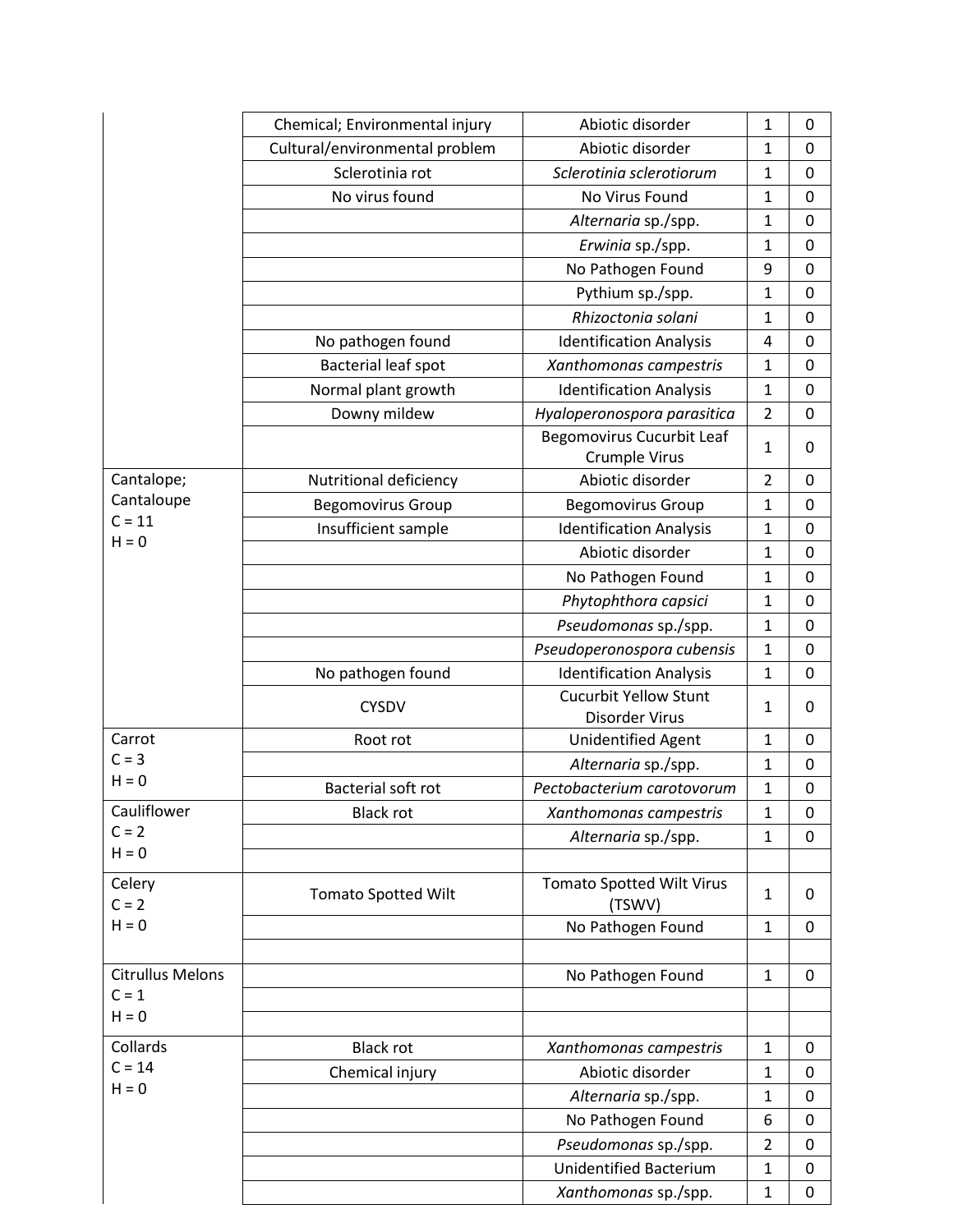|                      | No pathogen found              | <b>Identification Analysis</b>                 | $\mathbf{1}$   | 0           |
|----------------------|--------------------------------|------------------------------------------------|----------------|-------------|
| Cucumber<br>$C = 18$ | Not pathogen; Saprophyte       | Secondary Agents;<br>Saprophytes; Unspecif.    | 0              | 1           |
| $H = 1$              | Chemical injury                | Abiotic disorder                               | $\mathbf{1}$   | 0           |
|                      | Cultural/environmental problem | Abiotic disorder                               | 1              | 0           |
|                      | Nutritional pathology          | Abiotic disorder                               | $\mathbf{1}$   | 0           |
|                      | No virus found                 | No Virus Found                                 | 4              | 0           |
|                      |                                | Colletotrichum sp./spp.                        | $\mathbf{1}$   | $\mathbf 0$ |
|                      |                                | No Pathogen Found                              | $\overline{2}$ | $\mathbf 0$ |
|                      |                                | Phytophthora capsici                           | $\mathbf 1$    | $\mathbf 0$ |
|                      |                                | Phytophthora sp./spp.                          | $\overline{2}$ | $\mathbf 0$ |
|                      |                                | Pseudoperonospora cubensis                     | $\mathbf 1$    | 0           |
|                      |                                | Pythium sp./spp.                               | $\mathbf{1}$   | $\mathbf 0$ |
|                      | <b>CYSDV</b>                   | <b>Cucurbit Yellow Stunt</b><br>Disorder Virus | 1              | 0           |
|                      | <b>CYSDV</b>                   | <b>Cucurbit Yellow Stunt</b><br>Disorder Virus | $\mathbf{1}$   | 0           |
|                      | <b>CYSDV</b>                   | <b>Cucurbit Yellow Stunt</b><br>Disorder Virus | $\mathbf{1}$   | 0           |
| Curly Mustard;       |                                | No Pathogen Found                              | $\mathbf{1}$   | $\mathbf 0$ |
| Leaf Mustard         |                                |                                                |                |             |
| $C = 1$<br>$H = 0$   |                                |                                                |                |             |
| Eggplant             |                                | Alternaria sp./spp.                            | $\mathbf{1}$   | $\mathbf 0$ |
| $C = 7$              |                                | No Pathogen Found                              | 4              | 0           |
| $H = 0$              |                                | Phomopsis sp./spp.                             | $\mathbf 1$    | 0           |
|                      |                                | Phytophthora capsici                           | $\mathbf{1}$   | $\mathbf 0$ |
| Garden Beet          |                                | Pseudomonas sp./spp.                           | $\mathbf{1}$   | $\mathbf 0$ |
| $C = 1$              |                                |                                                |                |             |
| $H = 0$              |                                |                                                |                |             |
| Kale                 | <b>Black rot</b>               | Xanthomonas campestris                         | 1              | U           |
| $C = 3$              |                                | No Pathogen Found                              | $\mathbf{1}$   | $\mathbf 0$ |
| $H = 0$              |                                | Pseudomonas sp./spp.                           | $\mathbf{1}$   | $\mathbf 0$ |
| Lettuce              |                                | No Pathogen Found                              | $\mathbf{1}$   | $\mathbf 0$ |
| $C = 1$              |                                |                                                |                |             |
| $H = 0$              |                                |                                                |                |             |
| Lima Bean            | Environmental stress; Problem  | Abiotic disorder                               | 0              | 1           |
| $C = 0$              |                                |                                                |                |             |
| $H = 1$              |                                |                                                |                |             |
| Mustards             | Rhizoctonia blight             | Rhizoctonia solani                             | $\mathbf 0$    | 1           |
| $C = 5$              | Nutritional deficiency         | Abiotic disorder                               | $\mathbf 1$    | 0           |
| $H = 1$              | No virus found                 | No Virus Found                                 | 1              | 0           |
|                      |                                | No Pathogen Found                              | 3              | 0           |
| Okra                 |                                | Abiotic disorder                               | $\mathbf{1}$   | $\mathbf 0$ |
| $C = 2$              |                                | No Pathogen Found                              | $\mathbf{1}$   | $\mathbf 0$ |
| $H = 2$              | Southern blight                | Sclerotium rolfsii                             | $\mathbf 0$    | 1           |
|                      |                                |                                                |                |             |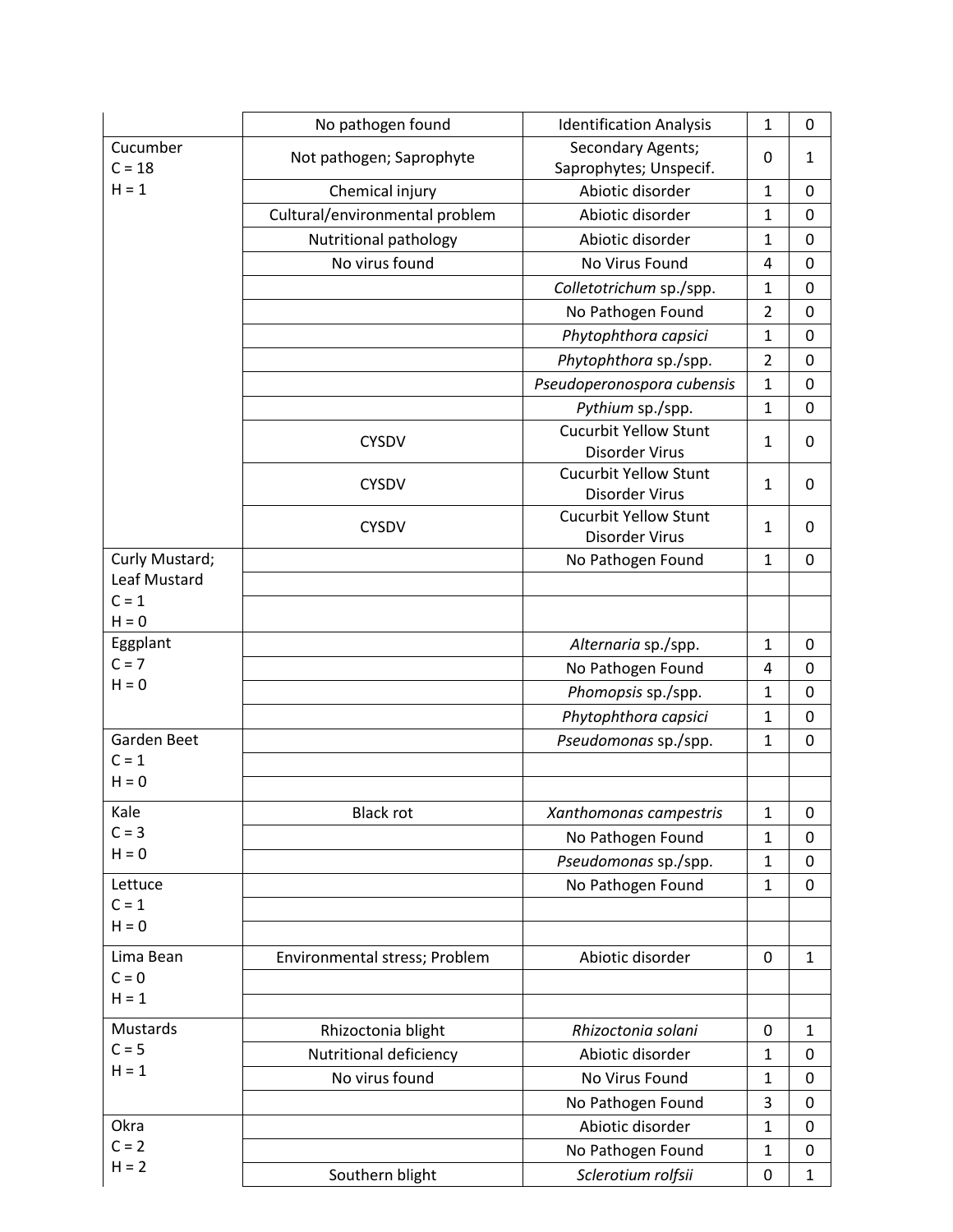|          | Root-knot nematodes           | Meloidogyne sp./spp.                       | 0              | $\mathbf{1}$   |
|----------|-------------------------------|--------------------------------------------|----------------|----------------|
| Olive    | Botrytis leaf blight          | Botrytis squamosa                          | $\mathbf{1}$   | $\mathbf 0$    |
| $C = 1$  |                               |                                            |                |                |
| $H = 0$  |                               |                                            |                |                |
| Onion    | <b>Bacterial blight</b>       | Xanthomonas sp./spp.                       | $\mathbf{1}$   | 0              |
| $C = 21$ | Unknown                       | General                                    | $\mathbf{1}$   | $\mathbf 0$    |
| $H = 0$  | Bacterial leaf spot           | Xanthomonas sp./spp.                       | $\mathbf{1}$   | $\mathbf 0$    |
|          | Unknown abiotic disorder      | Abiotic disorder                           | $\mathbf{1}$   | 0              |
|          | Center rot                    | Pantoea ananatis                           | $\mathbf{1}$   | $\mathbf 0$    |
|          |                               | Abiotic disorder                           | $\mathbf{1}$   | $\mathbf 0$    |
|          |                               | Botrytis allii                             | $\overline{2}$ | 0              |
|          |                               | No Pathogen Found                          | 5              | $\mathbf 0$    |
|          |                               | Unknown Agent                              | $\mathbf{1}$   | 0              |
|          | No pathogen found             | <b>Identification Analysis</b>             | $\overline{2}$ | $\mathbf 0$    |
|          | Botrytis leaf blight          | Botrytis squamosa                          | 4              | $\mathbf 0$    |
|          | center rot of onion           | Pantoea ananatis                           | $\mathbf{1}$   | $\mathbf 0$    |
| Pepper   | Anthracnose                   | Glomerella sp./spp.                        | 0              | $\overline{2}$ |
| $C = 39$ |                               | Colletotrichum                             |                |                |
| $H = 7$  | Anthracnose fruit rot         | gloeosporioides                            | 0              | $\mathbf{1}$   |
|          | Botrytis blight               | Botrytis sp./spp.                          | $\mathbf{1}$   | 0              |
|          | Unknown                       | General                                    | 3              | $\overline{2}$ |
|          | Phytophthora stem rot         | Phytophthora sp./spp.                      | $\mathbf{1}$   | $\mathbf 0$    |
|          | Not pathogen; Saprophyte      | Secondary Agents;                          | 0              | $\mathbf{1}$   |
|          |                               | Saprophytes; Unspecif.                     |                |                |
|          | <b>Tomato Spotted Wilt</b>    | <b>Tomato Spotted Wilt Virus</b><br>(TSWV) | $\mathbf{1}$   | 0              |
|          | Sunscald                      | Abiotic disorder                           | $\mathbf{1}$   | 0              |
|          | Nutritional pathology         | Abiotic disorder                           | 1              | 0              |
|          | Uneven irrigation             | Abiotic disorder                           | $\mathbf{1}$   | $\mathbf 0$    |
|          | Pythium root and/or crown rot | Pythium sp./spp.                           | 1              | 0              |
|          | Pythium damping off           | Pythium sp./spp.                           | $\mathbf{1}$   | 0              |
|          | <b>Bacterial leaf spot</b>    | Xanthomonas campestris                     | $\mathbf{1}$   | 0              |
|          |                               | Abiotic disorder                           | $\mathbf{1}$   | 0              |
|          |                               | Alternaria sp./spp.                        | $\mathbf{1}$   | 0              |
|          |                               | Colletotrichum sp./spp.                    | $\mathbf{1}$   | 0              |
|          |                               | Erwinia sp./spp.                           | $\mathbf{1}$   | $\mathbf 0$    |
|          |                               | Fusarium sp./spp.                          | $\mathbf{1}$   | 0              |
|          |                               | No Pathogen Found                          | 9              | $\mathbf 0$    |
|          |                               | Phytophthora capsici                       | $\overline{2}$ | $\mathbf 0$    |
|          |                               | Phytophthora sp./spp.                      | $\overline{2}$ | 0              |
|          |                               | Pseudomonas sp./spp.                       | $\mathbf{1}$   | 0              |
|          |                               | Pythium sp./spp.                           | 4              | $\mathbf 0$    |
|          |                               | Xanthomonas sp./spp.                       | $\mathbf{1}$   | $\mathbf 0$    |
|          | No pathogen found             | <b>Identification Analysis</b>             | $\mathbf{1}$   | 0              |
|          | Southern blight               | Sclerotium rolfsii                         | 0              | $\overline{2}$ |
|          | Tomato spotted wilt (TSWV)    | <b>Tospovirus Tomato Spotted</b>           | $\mathbf{1}$   | $\pmb{0}$      |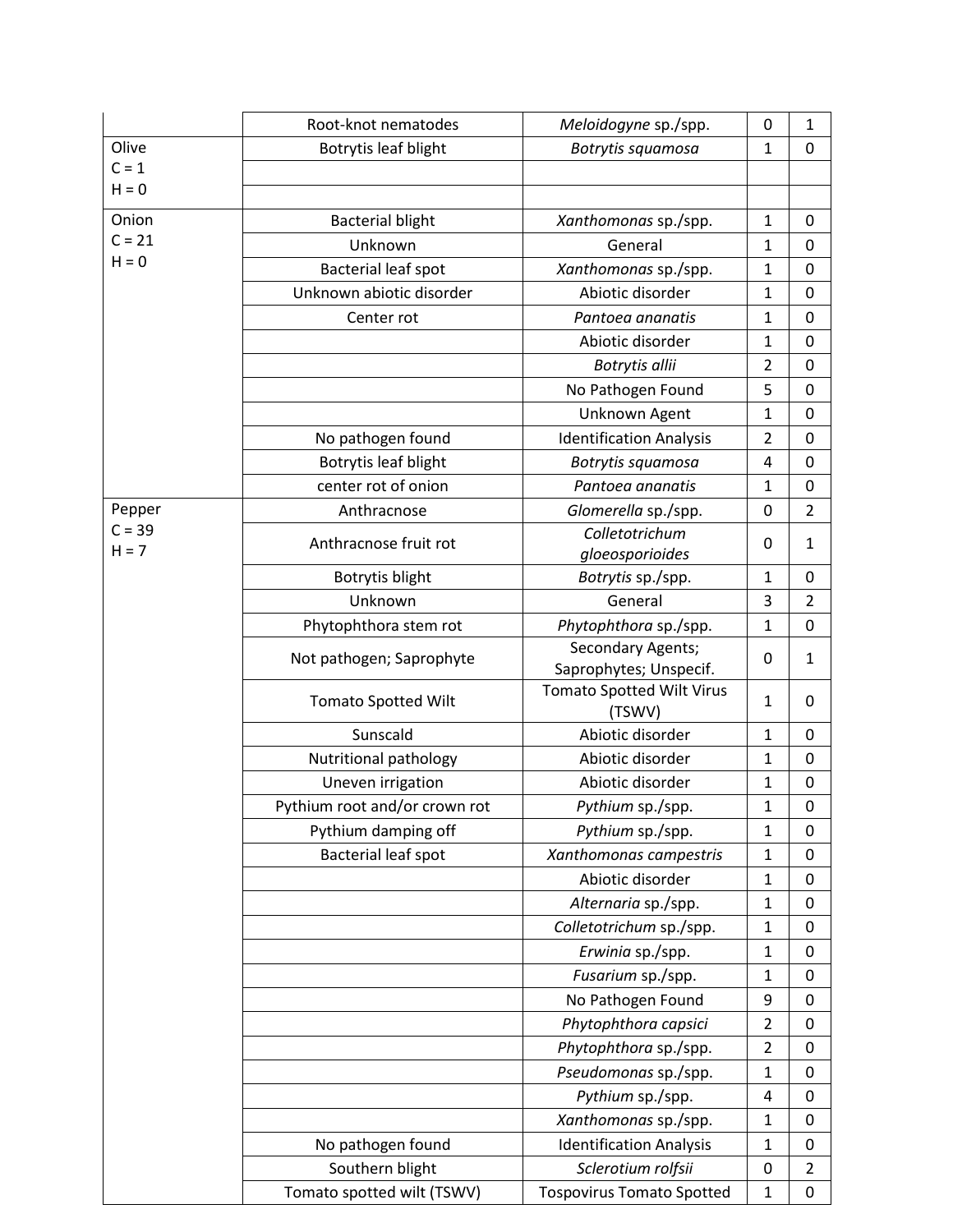|                      |                                    | <b>Wilt Virus</b>                                           |                |                |
|----------------------|------------------------------------|-------------------------------------------------------------|----------------|----------------|
| Potato               | Unknown                            | General                                                     | 1              | $\overline{2}$ |
| $C = 7$              | Herbicide injury; Exposure         | Abiotic disorder                                            | 0              | $\mathbf 1$    |
| $H = 4$              | Insect damage                      | <b>Unidentified Insect</b>                                  | 0              | $\mathbf{1}$   |
|                      |                                    | Erwinia sp./spp.                                            | 1              | $\mathbf 0$    |
|                      |                                    | No Pathogen Found                                           | 4              | 0              |
|                      |                                    | Unknown cause                                               | $\mathbf 1$    | $\mathbf 0$    |
| Pumpkin              |                                    | Abiotic disorder                                            | 0              | 1              |
| $C = 2$              |                                    | No Pathogen Found                                           | $\overline{2}$ | $\mathbf 0$    |
| $H = 1$              |                                    |                                                             |                |                |
| Snap Bean;           | Pythium blight                     | Pythium ultimum                                             | $\mathbf 1$    | $\mathbf 0$    |
| Green Bean           | Chemical; Environmental injury     | Abiotic disorder                                            | $\mathbf 1$    | $\mathbf 0$    |
| $C = 12$             | Physiological responses            | Abiotic disorder                                            | $\mathbf{1}$   | 0              |
| $H = 0$              | <b>Begomovirus Group</b>           | <b>Begomovirus Group</b>                                    | $\overline{2}$ | $\mathbf 0$    |
|                      | Pythium damping off                | Pythium sp./spp.                                            | $\mathbf 1$    | 0              |
|                      | No virus found                     | No Virus Found                                              | $\mathbf 1$    | 0              |
|                      |                                    | No Pathogen Found                                           | $\mathbf{1}$   | $\mathbf 0$    |
|                      |                                    | Pythium sp./spp.                                            | $\overline{2}$ | 0              |
|                      |                                    | <b>Viruses</b>                                              | $\mathbf 1$    | $\mathbf 0$    |
|                      |                                    | <b>Begomovirus Cucurbit Leaf</b>                            |                |                |
|                      |                                    | Crumple Virus                                               | $\mathbf{1}$   | 0              |
| Southern peas;       | Rhizoctonia stem rot               | Rhizoctonia sp./spp.                                        | $\mathbf{1}$   | $\Omega$       |
| Cowpeas              | Nutritional deficiency             | Abiotic disorder                                            | $\mathbf 1$    | $\mathbf 0$    |
| <b>Blackeye Peas</b> | Root problems                      | Abiotic disorder                                            | $\mathbf 0$    | $\mathbf{1}$   |
| $C = 3$<br>$H = 1$   |                                    | Rhizoctonia solani                                          | $\mathbf{1}$   | 0              |
| Spinach              |                                    | Fusarium sp./spp.                                           | 1              | 0              |
| $C = 4$              |                                    | No Pathogen Found                                           | $\overline{2}$ | $\mathbf 0$    |
| $H = 0$              | No pathogen found                  | <b>Identification Analysis</b>                              | $\mathbf{1}$   | $\mathbf 0$    |
| Squash               | Powdery mildew                     | Erysiphe sp./spp.                                           | $\overline{2}$ | 0              |
| $C = 27$             | Powdery mildew                     | Sphaerotheca sp./spp.                                       | $\overline{2}$ | 0              |
| $H = 2$              | Unknown                            | General                                                     | 0              | $\mathbf{1}$   |
|                      | Phytophthora fruit rot             | Phytophthora capsici                                        | $\mathbf{1}$   | $\mathbf 0$    |
|                      | Bacterial leaf spot                | <b>Unidentified Bacteria</b>                                | 1              | 0              |
|                      | <b>Begomovirus Group</b>           | <b>Begomovirus Group</b>                                    | 10             | 0              |
|                      | Phytophthora root/ stem/ crown rot | Phytophthora capsici                                        | $\overline{2}$ | 0              |
|                      | Insect damage                      | Unidentified Insect                                         | $\mathbf 1$    | 0              |
|                      |                                    | Abiotic disorder                                            | $\mathbf{1}$   | $\mathbf 0$    |
|                      |                                    | Myrothecium sp./spp.                                        | $\mathbf 1$    | 0              |
|                      |                                    | No Pathogen Found                                           | $\overline{2}$ | 0              |
|                      |                                    | Phytophthora capsici                                        | 1              | 0              |
|                      |                                    | Pseudomonas sp./spp.                                        | $\mathbf 1$    | 0              |
|                      | Papaya Ringspot                    | Papaya Ringspot Virus (PRSV)<br>(Watermelon Mosaic Virus 1) | $\mathbf{1}$   | 0              |
|                      | Potyvirus Group                    | Potyvirus sp./spp.                                          | $\overline{2}$ | 0              |
| <b>Sugar Beet</b>    | Fusarium wilt                      | Fusarium oxysporum                                          | $\mathbf 1$    | 0              |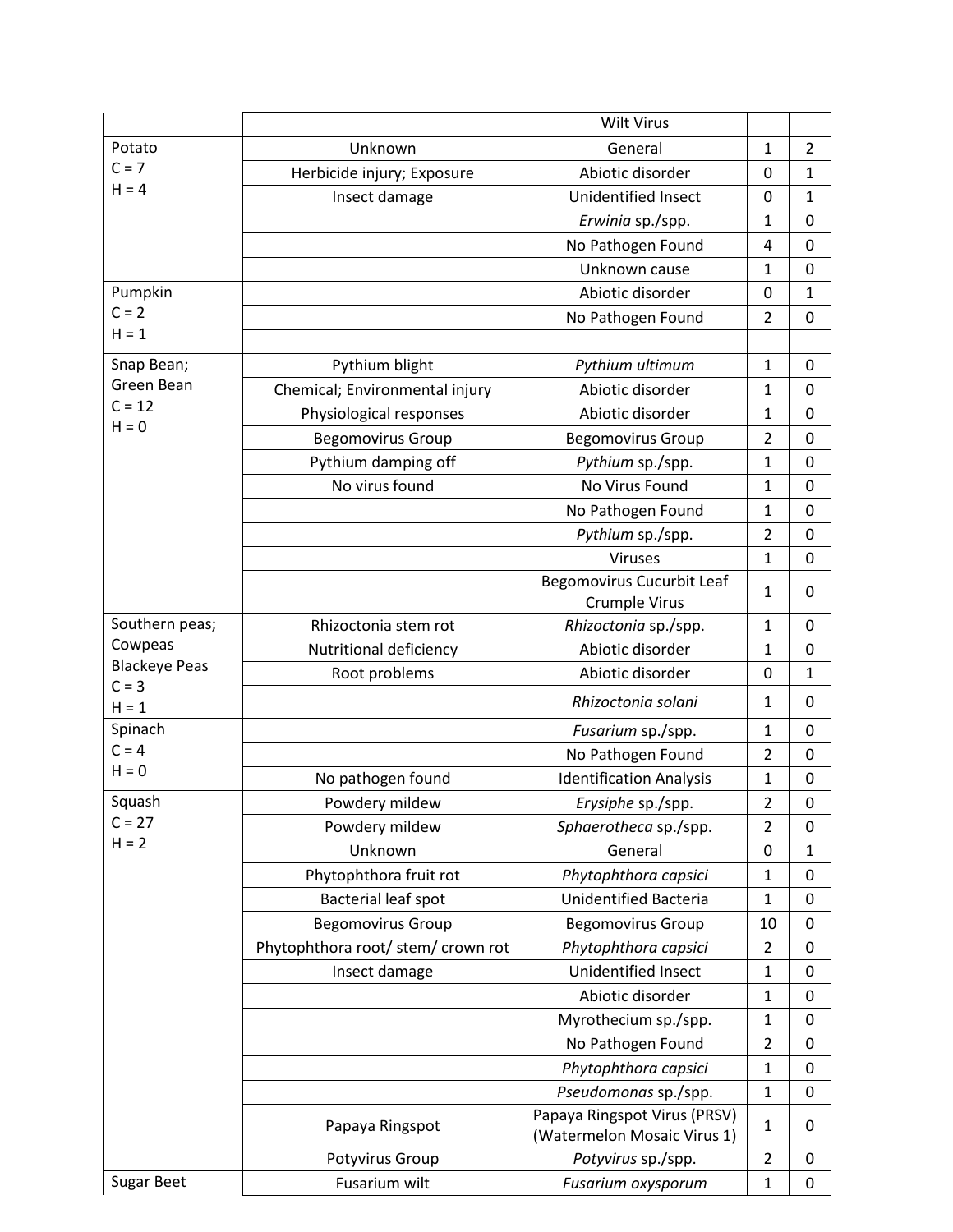| $C = 1$            |                                |                                                       |                |                |
|--------------------|--------------------------------|-------------------------------------------------------|----------------|----------------|
| $H = 0$            |                                |                                                       |                |                |
| Sweetpotato        | Sweetpotato scurf              | Monilochaetes infuscans                               | 3              | 0              |
| $C = 10$           | Unknown                        | General                                               | $\overline{2}$ | 0              |
| $H = 1$            | Charcoal rot                   | Macrophomina sp./spp.                                 | $\mathbf{1}$   | $\mathbf 0$    |
|                    | Bacterial soft rot             | Erwinia sp./spp.                                      | $\mathbf{1}$   | $\mathbf 0$    |
|                    | Environmental stress; Problem  | Abiotic disorder                                      | $\mathbf 0$    | $\mathbf{1}$   |
|                    | Soft rot                       | Pseudomonas sp./spp.                                  | $\mathbf{1}$   | $\mathbf 0$    |
|                    |                                | No Pathogen Found                                     | $\mathbf{1}$   | 0              |
|                    |                                | Sclerotium rolfsii                                    | $\mathbf{1}$   | 0              |
| <b>Swiss Chard</b> | Cercospora leaf spot           | Cercospora sp./spp.                                   | 1              | 0              |
| $C = 3$            |                                | <b>Unidentified Bacteria</b>                          | $\overline{2}$ | $\mathbf 0$    |
| $H = 0$            |                                |                                                       |                |                |
| Tomatillo; Tree    | Cercospora leaf spot           | Cercospora sp./spp.                                   | $\mathbf{1}$   | 0              |
| Tomato             |                                | Cercospora sp./spp.                                   | $\mathbf{1}$   | $\mathbf 0$    |
| $C = 2$            |                                |                                                       |                |                |
| $H = 0$<br>Tomato  |                                |                                                       |                |                |
| $C = 31$           | Unknown                        | General<br><b>Tomato Spotted Wilt Virus</b>           | $\mathbf{1}$   | $\mathbf 0$    |
| $H = 0$            | <b>Tomato Spotted Wilt</b>     | (TSWV)                                                | $\overline{2}$ | 0              |
|                    | Chemical injury                | Abiotic disorder                                      | $\mathbf{1}$   | 0              |
|                    | Tomato; Pepper bacterial spot  | Xanthomonas campestris                                | $\mathbf{1}$   | 0              |
|                    | Insufficient sample            | <b>Identification Analysis</b>                        | $\mathbf{1}$   | $\mathbf 0$    |
|                    |                                | <b>Environmental Stresses</b>                         | $\mathbf{1}$   | 0              |
|                    |                                | No Pathogen Found                                     | 13             | $\mathbf{1}$   |
|                    |                                | Pythium sp./spp.                                      | $\mathbf{1}$   | 0              |
|                    |                                | Sclerotium rolfsii                                    | $\mathbf{1}$   | $\mathbf 0$    |
|                    |                                | Unknown cause                                         | $\overline{2}$ | 0              |
|                    |                                | Xanthomonas sp./spp.                                  | $\overline{2}$ | 0              |
|                    | Tomato bacterial spot          | Xanthomonas perforans                                 | $\mathbf 1$    | 0              |
|                    | Tomato spotted wilt (TSWV)     | <b>Tospovirus Tomato Spotted</b><br><b>Wilt Virus</b> | $\overline{2}$ | 0              |
|                    | <b>Tomato Target Spot</b>      | Corynespora cassicola                                 | $\mathbf{1}$   | 0              |
| Tomato             | Fusarium wilt                  | Fusarium oxysporum                                    | 0              | 1              |
| $C = 56$           | Pith necrosis                  | Pseudomonas corrugata                                 | $\mathbf{1}$   | $\mathbf 0$    |
| $H = 29$           | Unknown                        | General                                               | $\mathbf{1}$   | 3              |
|                    | Bacterial leaf spot            | Xanthomonas sp./spp.                                  | 5              | $\mathbf{1}$   |
|                    | <b>Tomato Spotted Wilt</b>     | <b>Tomato Spotted Wilt Virus</b><br>(TSWV)            | 3              | 0              |
|                    | Chemical injury                | Abiotic disorder                                      | $\mathbf{1}$   | 4              |
|                    | Herbicide injury; Exposure     | Abiotic disorder                                      | 0              | 3              |
|                    | Herbicide drift                | Abiotic disorder                                      | 0              | $\mathbf{1}$   |
|                    | Cultural/environmental problem | Abiotic disorder                                      | 0              | $\overline{2}$ |
|                    | Nutrient imbalance             | Abiotic disorder                                      | 0              | $\mathbf{1}$   |
|                    | Environmental stress; Problem  | Abiotic disorder                                      | 0              | 3              |
|                    | Root problems                  | Abiotic disorder                                      | 0              | $\mathbf{1}$   |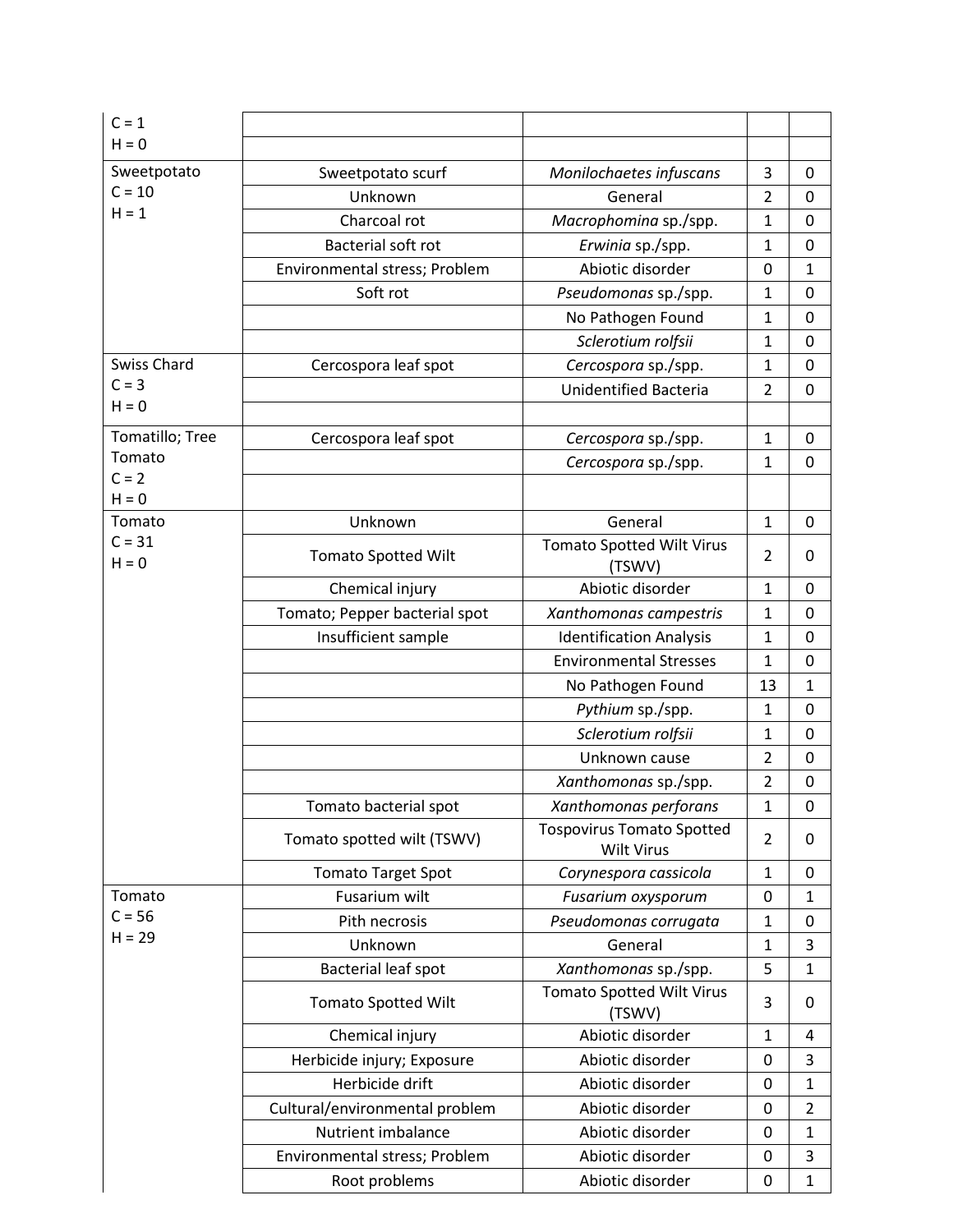|                | <b>Bacterial wilt</b>         | Ralstonia solanacearum                                | $\overline{2}$ | 0            |
|----------------|-------------------------------|-------------------------------------------------------|----------------|--------------|
|                | Early blight; Leaf spot       | Alternaria solani                                     | 0              | 3            |
|                | Pythium damping off           | Pythium sp./spp.                                      | $\mathbf{1}$   | 0            |
|                | Tomato; Pepper bacterial spot | Xanthomonas campestris                                | $\overline{2}$ | 0            |
|                | <b>Bacterial pathogens</b>    | General                                               | 0              | $\mathbf{1}$ |
|                | Bacterial leaf spot           | Xanthomonas campestris                                | 0              | $\mathbf{1}$ |
|                | No virus found                | No Virus Found                                        | $\mathbf{1}$   | 0            |
|                | Insufficient sample           | <b>Identification Analysis</b>                        | $\mathbf{1}$   | $\mathbf{1}$ |
|                |                               | Alternaria sp./spp.                                   | $\mathbf{1}$   | 0            |
|                |                               | Cladosporium sp./spp.                                 | $\mathbf{1}$   | 0            |
|                |                               | Geminivirus Group                                     | $\overline{2}$ | 0            |
|                |                               | No Pathogen Found                                     | 9              | 0            |
|                |                               | Pseudomonas sp./spp.                                  | $\overline{2}$ | 0            |
|                |                               | Pythium sp./spp.                                      | 3              | 0            |
|                |                               | Sclerotium rolfsii                                    | 3              | 0            |
|                |                               | Septoria sp./spp.                                     | $\mathbf{1}$   | 0            |
|                |                               | <b>Tobacco Mosaic Virus-ob</b><br>(TMV)               | $\mathbf{1}$   | 0            |
|                |                               | Xanthomonas sp./spp.                                  | $\overline{2}$ | 0            |
|                | No pathogen found             | <b>Identification Analysis</b>                        | $\mathbf{1}$   | 0            |
|                | Tomato bacterial spot         | Xanthomonas perforans                                 | $\mathbf{1}$   | 0            |
|                | Leaf mold                     | Passalora fulva                                       | $\mathbf 0$    | $\mathbf{1}$ |
|                | Tomato spotted wilt (TSWV)    | <b>Tospovirus Tomato Spotted</b><br><b>Wilt Virus</b> | 10             | 3            |
| Turnip         | Powdery mildew                | Oidium sp./spp.                                       | $\mathbf{1}$   | 0            |
| $C = 5$        | No virus found                | No Virus Found                                        | $\mathbf{1}$   | 0            |
| $H = 0$        |                               | Cercospora sp./spp.                                   | $\mathbf{1}$   | 0            |
|                | White leaf spot; Gray stem    | Pseudocercosporella<br>capsellae                      | $\mathbf{1}$   | $\Omega$     |
|                | Downy mildew of crucifers     | Hyalopernospora parasitica                            | 1              | 0            |
| Unknown; No    | Pythium root and/or crown rot | Pythium sp./spp.                                      | $\mathbf{1}$   | 0            |
| Site Specified |                               | No Pathogen Found                                     | $\mathbf{1}$   | $\mathbf 0$  |
| $C = 3$        |                               |                                                       |                |              |
| $H = 0$        | Sore shin                     | Rhizoctonia solani                                    | $\mathbf{1}$   | 0            |
| Watermelon     | Anthracnose                   | Colletotrichum orbiculare                             | $\overline{2}$ | 0            |
| $C = 269$      | Botrytis blight               | Botrytis sp./spp.                                     | $\mathbf{1}$   | 0            |
| $H = 0$        | Rhizoctonia blight            | Rhizoctonia solani                                    | $\mathbf{1}$   | 0            |
|                | Gummy stem blight             | Didymella sp./spp.                                    | 11             | 0            |
|                | <b>Bacterial fruit blotch</b> | Acidovorax sp./spp.                                   | 4              | 0            |
|                | Powdery mildew                | Erysiphe sp./spp.                                     | 1              | 0            |
|                | Powdery mildew                | Sphaerotheca sp./spp.                                 | 9              | 0            |
|                | Fusarium wilt                 | Fusarium oxysporum                                    | $\mathbf{1}$   | 0            |
|                | Unknown                       | General                                               | 6              | 0            |
|                | Phytophthora fruit rot        | Phytophthora sp./spp.                                 | $\mathbf{1}$   | 0            |
|                | Phytophthora fruit rot        | Phytophthora capsici                                  | $\overline{2}$ | 0            |
|                | Bacterial soft rot            | Erwinia sp./spp.                                      | $\mathbf{1}$   | 0            |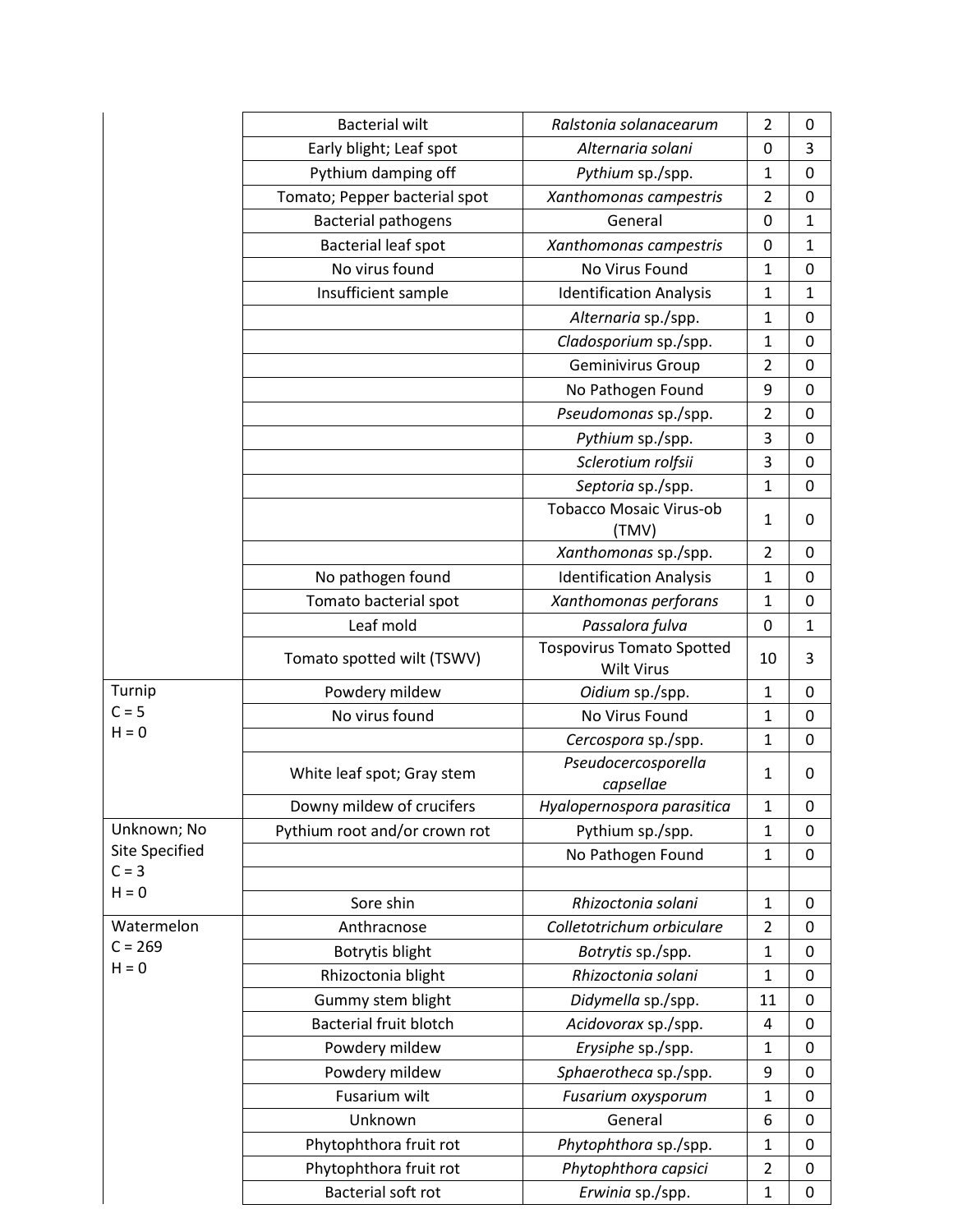| <b>Tomato Spotted Wilt</b>       | <b>Tomato Spotted Wilt Virus</b><br>(TSWV) | 1              | 0 |
|----------------------------------|--------------------------------------------|----------------|---|
| Chemical injury                  | Abiotic disorder                           | 1              | 0 |
| Chemical; Environmental injury   | Abiotic disorder                           | 3              | 0 |
| Growth regulator effect          | Abiotic disorder                           | $\overline{2}$ | 0 |
| Mechanical damage                | Abiotic disorder                           | 1              | 0 |
| Lightning damage                 | Abiotic disorder                           | $\mathbf{1}$   | 0 |
| Nutritional pathology            | Abiotic disorder                           | 1              | 0 |
| Nutritional deficiency           | Abiotic disorder                           | 2              | 0 |
| Environmental stress; Problem    | Abiotic disorder                           | 4              | 0 |
| Physiological responses          | Abiotic disorder                           | 5              | 0 |
| Unknown abiotic disorder         | Abiotic disorder                           | 5              | 0 |
| Blossom end rot                  | Abiotic disorder                           | 1              | 0 |
| Poor pollination                 | Abiotic disorder                           | $\overline{2}$ | 0 |
| Unidentified fungus              | Unidentified fungus                        | 1              | 0 |
| Anthracnose fruit spot           | Colletotrichum sp./spp.                    | $\mathbf{1}$   | 0 |
| Watermelon Fusarium wilt         | Fusarium oxysporum                         | 36             | 0 |
| <b>Begomovirus Group</b>         | <b>Begomovirus Group</b>                   | 2              | 0 |
| Anthracnose; Colletotrichum leaf |                                            |                |   |
| spot                             | Colletotrichum sp./spp.                    | 1              | 0 |
| Gummy stem blight                | Didymella (ana. Phoma)                     | 2              | 0 |
|                                  | bryonae (cucurbitacearum)                  |                |   |
| Pythium damping off              | Pythium sp./spp.                           | $\mathbf 1$    | 0 |
| Insect damage                    | Unidentified Insect                        | 1              | 0 |
| Insufficient sample              | <b>Identification Analysis</b>             | 2              | 0 |
| Thrips damage                    | <b>Unidentified Thrips</b>                 | 3              | 0 |
|                                  | Abiotic disorder                           | $\overline{7}$ | 0 |
|                                  | Colletotrichum sp./spp.                    | 4              | 0 |
|                                  | Didymella bryoniae                         | 10             | 0 |
|                                  | Fusarium sp./spp.                          | 25             | 0 |
|                                  | No Pathogen Found                          | 61             | 0 |
|                                  | Phytophthora capsici                       | 3              | 0 |
|                                  | Phytophthora sp./spp.                      | $\mathbf 1$    | 0 |
|                                  | Pseudoperonospora cubensis                 | 1              | 0 |
|                                  | Pythium sp./spp.                           | 9              | 0 |
|                                  | Rhizoctonia solani                         | 4              | 0 |
|                                  | Rhizoctonia sp./spp.                       | $\mathbf{1}$   | 0 |
|                                  | Sclerotium rolfsii                         | $\mathbf 1$    | 0 |
|                                  | Unknown cause                              | 5              | 0 |
| No pathogen found                | <b>Identification Analysis</b>             | 9              | 0 |
| Southern blight                  | Sclerotium rolfsii                         | 1              | 0 |
| <b>Bacterial fruit blotch</b>    | Acidovorax avenae                          | $\mathbf{1}$   | 0 |
| Fruit rot                        | Unidentified Agent                         | $\mathbf{1}$   | 0 |
| Pellicularia root and stem rot   | Rhizoctonia solani                         | $\mathbf 1$    | 0 |
|                                  | Potyvirus sp./spp.                         | 3              | 0 |
| Potyvirus Group                  | Potyvirus sp./spp.                         | $\mathbf{1}$   | 0 |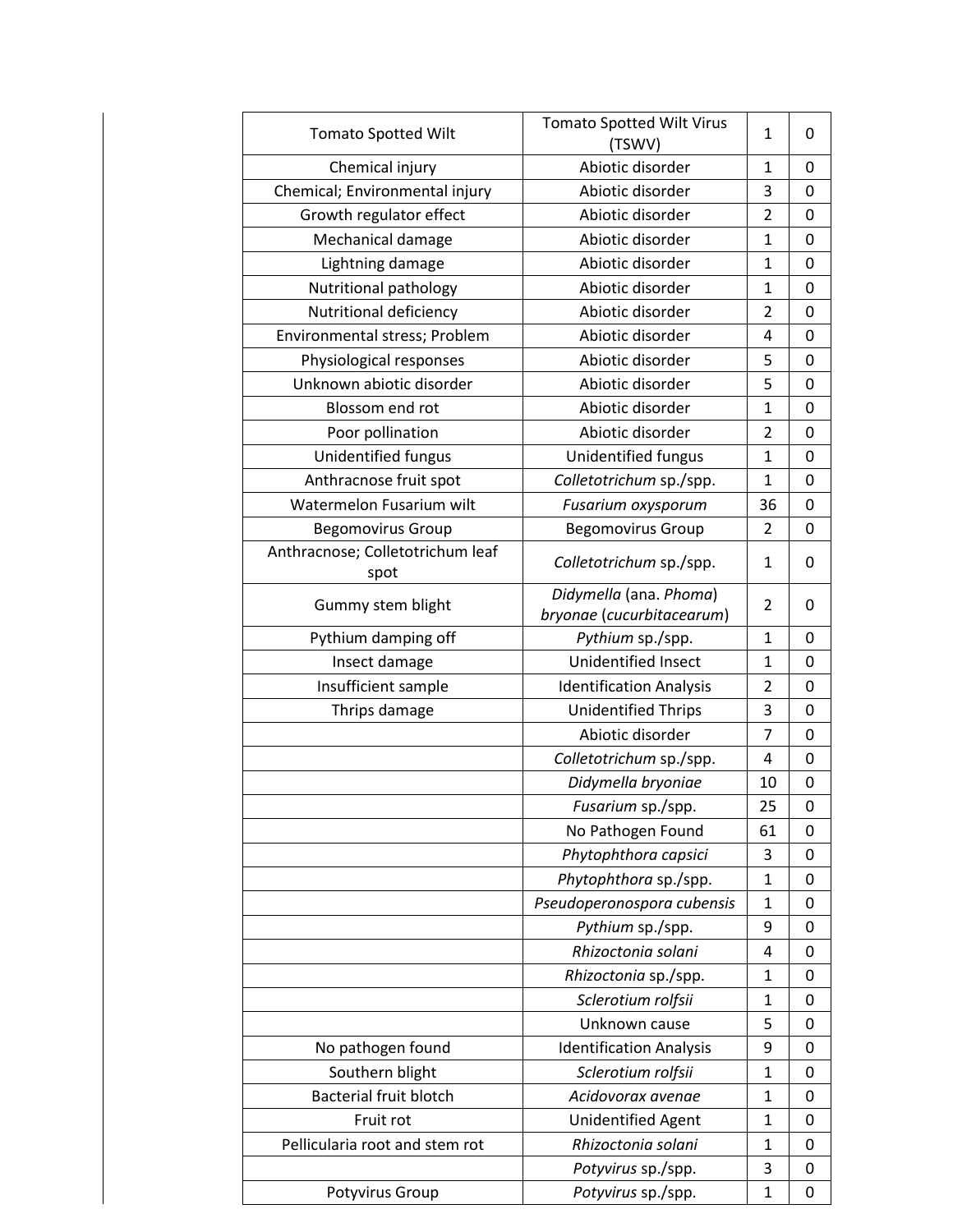|                 |                          | Potyvirus Potato Virus Y |  |
|-----------------|--------------------------|--------------------------|--|
| Zucchini Squash | Not pathogen; Saprophyte | <b>Secondary Agents;</b> |  |
| $C = 9$         |                          | Saprophytes; Unspecif.   |  |
| $H = 0$         | Poor pollination         | Abiotic disorder         |  |
|                 | <b>Begomovirus Group</b> | <b>Begomovirus Group</b> |  |
|                 |                          | Phytophthora capsici     |  |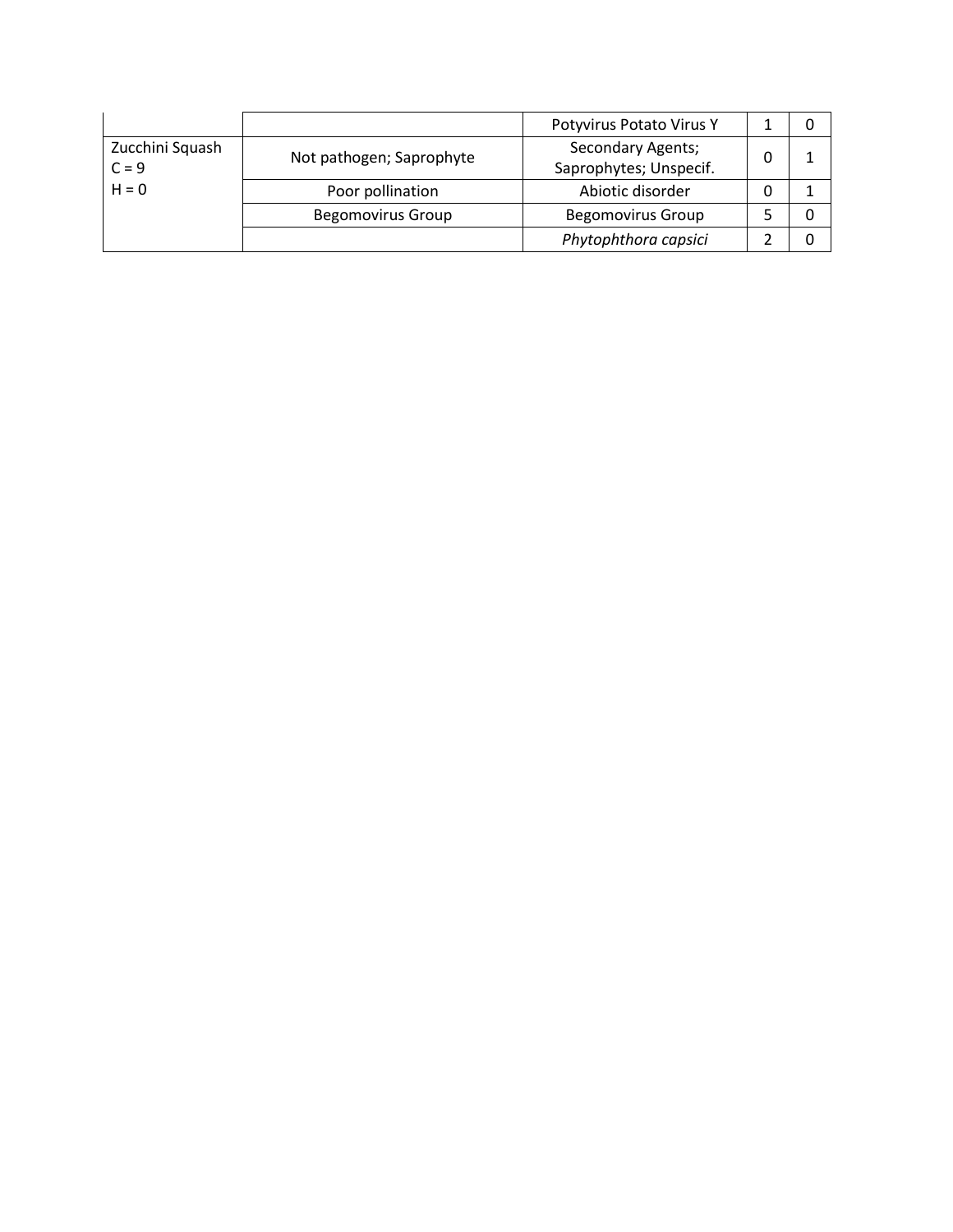## **WOODY ORNAMENTALS**

(Total Diagnoses 521: C=347; H=174)

| <b>HOST</b>        | <b>DISEASE</b>                           | <b>CAUSAL ORGANISM</b>                         | C                | Н                |
|--------------------|------------------------------------------|------------------------------------------------|------------------|------------------|
| Abelia             | Rhizoctonia stem and root rot            | Rhizoctonia sp./spp.                           | 1                | 0                |
| $C = 2$            | Foliar nematodes                         | Aphelenchoides sp./spp.                        | $\mathbf{1}$     | $\mathbf 0$      |
| $H = 0$            |                                          |                                                |                  |                  |
| Arborvitae         | Environmental stress; Problem            | Abiotic disorder                               | 0                | 9                |
| $C = 0$            | Transplant shock; Stress                 | Abiotic disorder                               | $\boldsymbol{0}$ | $\mathbf{1}$     |
| $H = 11$           | Root problems                            | Abiotic disorder                               | $\mathbf 0$      | 1                |
| Asiatic Jasmine    | Rhizoctonia root rot                     | Rhizoctonia sp./spp.                           | 1                | $\mathbf 0$      |
| $C = 8$            | Crown and root rot                       | Phytophthora sp./spp.                          | 3                | $\mathbf 0$      |
| $H = 1$            | Herbicide drift                          | Abiotic disorder                               | $\boldsymbol{0}$ | $\mathbf{1}$     |
|                    | Anthracnose; Colletotrichum leaf         | Colletotrichum sp./spp.                        | 1                | $\mathbf 0$      |
|                    | spot                                     |                                                |                  |                  |
|                    | Anthracnose stem blight                  | Colletotrichum sp./spp.                        | 3                | $\mathbf 0$      |
| Atlantic           | Root damage                              | Abiotic disorder                               | 1                | $\mathbf 0$      |
| Whitecedar         |                                          |                                                |                  |                  |
| $C = 1$<br>$H = 0$ |                                          |                                                |                  |                  |
| Azalea;            | Rhizoctonia root rot                     | Rhizoctonia sp./spp.                           | $\overline{2}$   | $\mathbf 0$      |
| Rhododendron       | Rhizoctonia stem and root rot            | Rhizoctonia sp./spp.                           | 1                | 0                |
| $C = 25$           | Crown and root rot                       | Phytophthora sp./spp.                          | 12               | $\mathbf 0$      |
| $H = 13$           | Cercospora leaf spot                     | Cercospora sp./spp.                            | $\overline{2}$   | $\mathbf 0$      |
|                    | Herbicide injury; Exposure               | Abiotic disorder                               | $\boldsymbol{0}$ | 1                |
|                    | Herbicide drift                          | Abiotic disorder                               | $\boldsymbol{0}$ | $\overline{2}$   |
|                    | Cultural/environmental problem           | Abiotic disorder                               | $\mathbf 0$      | $\mathbf{1}$     |
|                    | Environmental stress; Problem            | Abiotic disorder                               | 0                | 3                |
|                    | Root problems                            | Abiotic disorder                               | $\mathbf 0$      | 3                |
|                    | Wound canker                             | Abiotic disorder                               | 0                | $\mathbf{1}$     |
|                    | Anthracnose; Colletotrichum leaf<br>spot | Colletotrichum sp./spp.                        | $\mathbf{1}$     | $\mathbf 0$      |
|                    | Dieback; Canker; Twig blight             | Botryosphaeria sp./spp.                        | 1                | $\mathbf 0$      |
|                    | Insect damage                            | Unidentified Insect                            | 0                | 1                |
|                    |                                          | No Pathogen Found                              | 1                | 0                |
|                    |                                          | Rhododendron Necrotic<br><b>Ringspot Virus</b> | 0                | $\mathbf{1}$     |
|                    | Azalea leaf spot                         | Pseudocercospora handelii                      | 5                | $\mathbf 0$      |
| Blueberry          | Crown and root rot                       | Phytophthora sp./spp.                          | 1                | $\mathbf 0$      |
| $C = 2$            | Insect damage                            | Unidentified Insect                            | $\mathbf 1$      | $\mathbf 0$      |
| $H = 0$            |                                          |                                                |                  |                  |
| Bottlebrush        | Root problems                            | Abiotic disorder                               | 0                | 1                |
| $C = 0$            |                                          |                                                |                  |                  |
| $H = 1$            |                                          |                                                |                  |                  |
| Boxwood            | Unknown                                  | General                                        | $\mathbf 0$      | $\mathbf{1}$     |
| $C = 107$          | Rhizoctonia root rot                     | Rhizoctonia sp./spp.                           | 1                | $\boldsymbol{0}$ |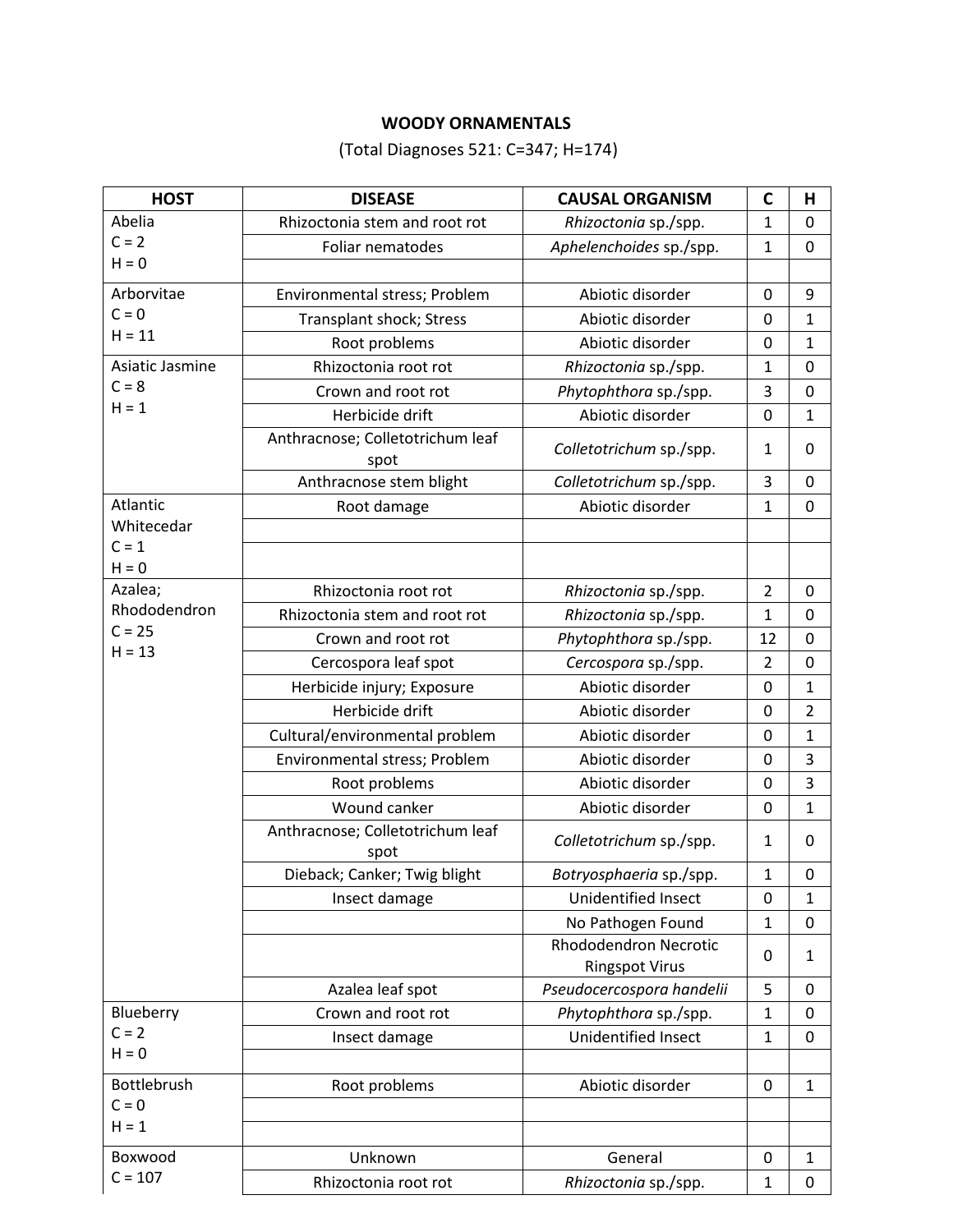| $H = 33$              | Crown and root rot                       | Phytophthora sp./spp.                                | $\overline{7}$ | 0                |
|-----------------------|------------------------------------------|------------------------------------------------------|----------------|------------------|
|                       | <b>Boxwood leafminer</b>                 | Monarthropalpus flavus<br>(buxi)                     | 11             | 0                |
|                       | Boxwood webworm                          | Galasa nigrinodis                                    | $\mathbf 0$    | $\mathbf{1}$     |
|                       | Cultural/environmental problem           | Abiotic disorder                                     | $\mathbf 0$    | 4                |
|                       | Environmental stress; Problem            | Abiotic disorder                                     | 0              | 17               |
|                       | Root problems                            | Abiotic disorder                                     | 0              | $\overline{2}$   |
|                       | Scale insects                            | Order homoptera                                      | $\mathbf 1$    | $\mathbf 0$      |
|                       | Boxwood Macrophoma leaf spot             | Dothiorella (Macrophoma)<br>sempervirens (candollei) | 8              | 0                |
|                       | Stem canker                              | Colletotrichum (teleo.<br>Glomerella) sp./spp.       | $\overline{2}$ | 0                |
|                       | Pythium root and/or crown rot            | Pythium sp./spp.                                     | $\mathbf 1$    | $\mathbf 0$      |
|                       | Boxwood Volutella blight; Canker         | Volutella buxi                                       | 23             | 0                |
|                       | Mite damage                              | <b>Unidentified Mite</b>                             | $\mathbf 1$    | 0                |
|                       |                                          | Abiotic disorder                                     | $\mathbf{1}$   | 0                |
|                       |                                          | Colletotrichum sp./spp.                              | 1              | 0                |
|                       |                                          | No Pathogen Found                                    | 19             | $\mathbf 0$      |
|                       |                                          | Unknown Agent                                        | $\mathbf{1}$   | $\mathbf 0$      |
|                       | Anthracnose stem blight                  | Colletotrichum sp./spp.                              | $\mathbf{1}$   | $\mathbf 0$      |
|                       | Root-knot nematodes                      | Meloidogyne sp./spp.                                 | $\mathbf 1$    | $\mathbf 0$      |
|                       | Boxwood blight; Leaf and stem blight     | Calonectria pseudonaviculata                         | 24             | 5                |
|                       | Root problem                             | <b>Unknown Cause</b>                                 | 6              | 0                |
|                       | <b>Boxwood Dieback</b>                   | Colletotrichum theobromicola                         | 1              | 0                |
| Camellia              | Camellia leaf gall                       | Exobasidium camelliae                                | 0              | 1                |
| $C = 7$               | Algal leaf spot                          | Cephaleuros sp./spp.                                 | $\mathbf 0$    | 1                |
| $H = 9$               | Tea scale                                | Fiorinia theae                                       | $\mathbf{1}$   | $\mathbf 0$      |
|                       | Cultural/environmental problem           | Abiotic disorder                                     | $\mathbf 0$    | $\overline{2}$   |
|                       | Environmental stress; Problem            | Abiotic disorder                                     | $\mathbf 0$    | 4                |
|                       | Oedema; Edema                            | Abiotic disorder                                     | 1              | $\boldsymbol{0}$ |
|                       | Unidentified virus                       | <b>Unidentified Virus</b>                            | 0              | 1                |
|                       | Freeze; Frost; Cold damage               | Abiotic disorder                                     | $\mathbf 1$    | 0                |
|                       | Mite damage                              | <b>Unidentified Mite</b>                             | $\mathbf{1}$   | 0                |
|                       |                                          | No Pathogen Found                                    | 3              | 0                |
| Cherry                | Root problems                            | Abiotic disorder                                     | $\mathbf 0$    | 1                |
| $C = 0$<br>$H = 2$    | Shothole                                 | Thyrostroma (Wilsonomyces)<br>sp./spp.               | 0              | 1                |
|                       |                                          |                                                      |                |                  |
| Cherry-laurel         | Crown and root rot                       | Phytophthora sp./spp.                                | 3              | 0                |
| $C = 5$               | Bacterial leaf spot                      | Xanthomonas sp./spp.                                 | 0              | $\mathbf{1}$     |
| $H = 2$               | Mealybugs                                | <b>Family Pseudococcidae</b>                         | $\mathbf{1}$   | 0                |
|                       | Environmental stress; Problem            | Abiotic disorder                                     | $\mathbf 0$    | 1                |
|                       | Anthracnose; Colletotrichum leaf<br>spot | Colletotrichum sp./spp.                              | $\mathbf{1}$   | 0                |
| <b>Chinese Fringe</b> | <b>Bacterial Gall</b>                    | Pseudomonas syringae                                 | $\overline{2}$ | 0                |
| Flower                | Environmental stress; Problem            | Abiotic disorder                                     | $\mathbf 0$    | $\mathbf{1}$     |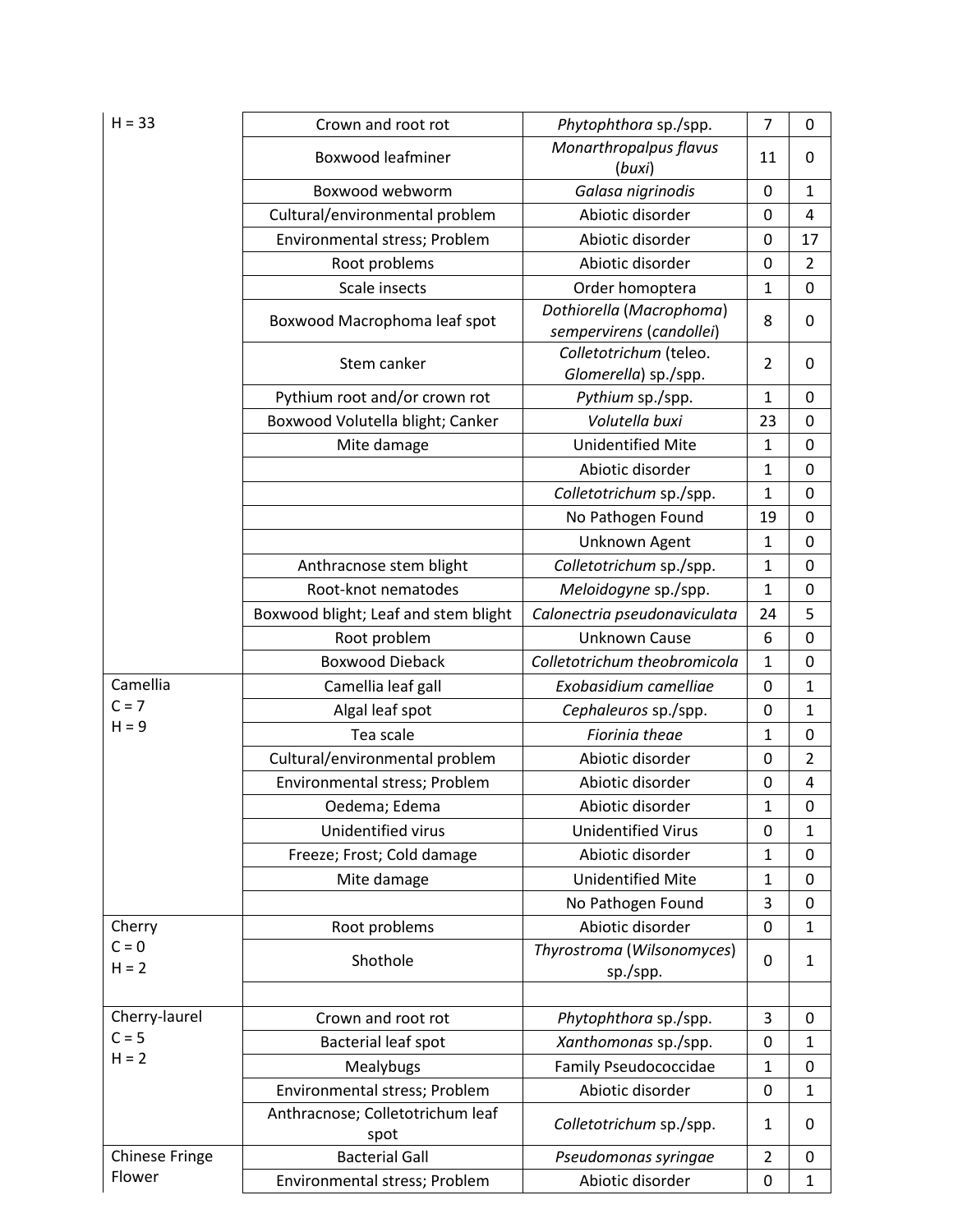| $C = 7$                | Root problems                        | Abiotic disorder                      | 0              | $\mathbf 1$  |
|------------------------|--------------------------------------|---------------------------------------|----------------|--------------|
| $H = 2$                | Root rot                             | Various Fungi                         | $\mathbf{1}$   | $\mathbf 0$  |
|                        |                                      | No Pathogen Found                     | $\overline{2}$ | $\mathbf 0$  |
|                        |                                      | Pseudocercospora                      | $\mathbf{1}$   | 0            |
|                        | Cercospora leaf spot                 | liquidambaricola                      |                |              |
|                        | Leaf spot                            | Pseudocercospora                      | $\mathbf{1}$   | 0            |
|                        |                                      | liquidambaricola                      |                |              |
| Chinese Fringe-        | Chemical injury                      | Abiotic disorder                      | 0              | $\mathbf{1}$ |
| flower<br>$C = 0$      |                                      |                                       |                |              |
| $H = 1$                |                                      |                                       |                |              |
| Chinese Juniper        | Sphaeropsis dieback                  | Sphaeropsis sp./spp.                  | $\mathbf{1}$   | 0            |
| $C = 3$                | Seiridium Canker                     | Lepteutypa cupressi                   | $\overline{2}$ | $\mathbf 0$  |
| $H = 0$                |                                      |                                       |                |              |
| Common                 |                                      | Monarthropalpus flavus                |                |              |
| Boxwood                | <b>Boxwood leafminer</b>             | (buxi)                                | $\mathbf{1}$   | 0            |
| $C = 27$               |                                      | Dothiorella (Macrophoma)              |                |              |
| $H = 0$                | Boxwood Macrophoma leaf spot         | sempervirens (candollei)              | $\overline{2}$ | $\Omega$     |
|                        | Boxwood Volutella blight; Canker     | Volutella buxi                        | $\overline{7}$ | 0            |
|                        | Mite damage                          | <b>Unidentified Mite</b>              | 4              | $\mathbf 0$  |
|                        |                                      | No Pathogen Found                     | 5              | 0            |
|                        | Boxwood blight; Leaf and stem blight | Calonectria pseudonaviculata          | 6              | 0            |
|                        | Root problem                         | <b>Unknown Cause</b>                  | $\overline{2}$ | $\mathbf 0$  |
| Creeping Fig;          | Southern blight                      | Sclerotium rolfsii                    | $\mathbf 1$    | $\mathbf 0$  |
| <b>Climbing Fig</b>    |                                      |                                       |                |              |
| $C = 1$                |                                      |                                       |                |              |
| $H = 0$                |                                      |                                       |                |              |
| Cryptomeria<br>$C = 0$ | Environmental stress; Problem        | Abiotic disorder                      | 0              | $\mathbf{1}$ |
| $H = 1$                |                                      |                                       |                |              |
|                        |                                      |                                       |                |              |
| Cypress                | Crown and root rot                   | Phytophthora sp./spp.                 | $\mathbf 1$    | 0            |
| $C = 1$<br>$H = 0$     |                                      |                                       |                |              |
|                        |                                      |                                       |                |              |
| Dogwood                | Crown and root rot                   | Phytophthora sp./spp.                 | 0              | $\mathbf{1}$ |
| $C = 1$<br>$H = 2$     | Environmental stress; Problem        | Abiotic disorder                      | 0              | 1            |
|                        | Wound canker                         | Abiotic disorder                      | 0              | $\mathbf{1}$ |
| Dwarf Heavenly         | Crown and root rot                   | Phytophthora sp./spp.                 | 1              | 0            |
| Bamboo<br>$C = 3$      | Cercospora leaf spot                 | Cercospora sp./spp.                   | $\mathbf{1}$   | 0            |
| $H = 0$                | <b>Cucumber Mosaic</b>               | <b>Cucumber Mosaic Virus</b><br>(CMV) | $\mathbf{1}$   | 0            |
| <b>Edging Boxwood</b>  | Boxwood blight; Leaf and stem blight | Calonectria pseudonaviculata          | 3              | $\mathbf 0$  |
| $C = 3$                |                                      |                                       |                |              |
| $H = 0$                |                                      |                                       |                |              |
| Falsecypress           | Crown and root rot                   | Phytophthora sp./spp.                 | $\overline{2}$ | 0            |
| $C = 2$                |                                      |                                       |                |              |
| $H = 0$                |                                      |                                       |                |              |
| Florida Anisetree      | Crown and root rot                   | Phytophthora sp./spp.                 | $\mathbf{1}$   | 0            |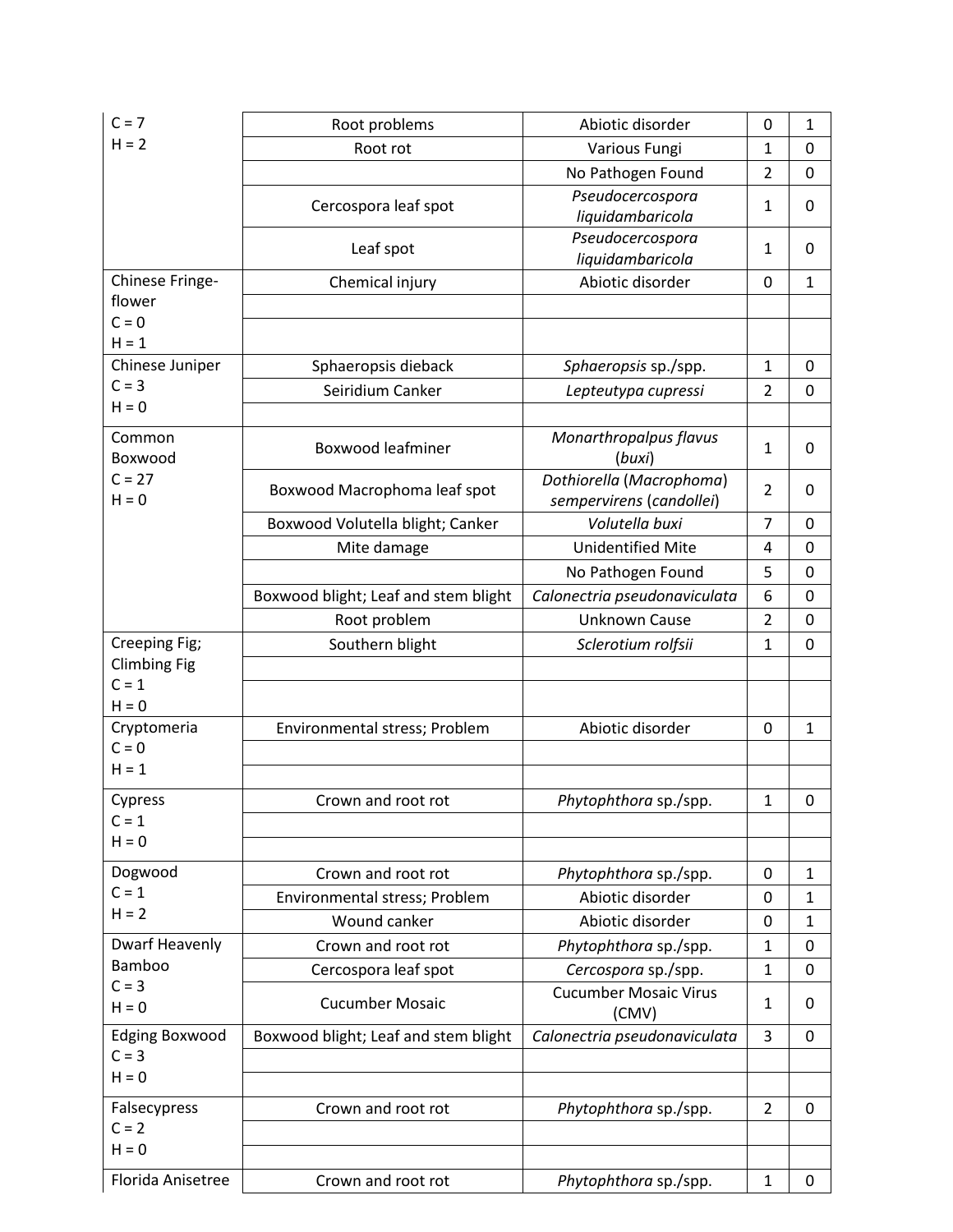| $C = 1$                |                                          |                                                    |                |                |
|------------------------|------------------------------------------|----------------------------------------------------|----------------|----------------|
| $H = 0$                |                                          |                                                    |                |                |
| Forsythia; Golden      | Environmental stress; Problem            | Abiotic disorder                                   | 0              | $\mathbf{1}$   |
| <b>Bells</b>           |                                          | Unknown cause                                      | $\mathbf{1}$   | $\Omega$       |
| $C = 1$<br>$H = 1$     |                                          |                                                    |                |                |
| Fothergilla            | Crown and root rot                       | Phytophthora sp./spp.                              | $\mathbf{1}$   | $\Omega$       |
| $C = 2$                | Cercospora leaf spot                     | Cercospora sp./spp.                                | $\mathbf{1}$   | 0              |
| $H = 0$                |                                          |                                                    |                |                |
| Gardenia               | Rhizoctonia root rot                     | Rhizoctonia sp./spp.                               | $\mathbf{1}$   | 0              |
| $C = 2$                | Crown and root rot                       | Phytophthora sp./spp.                              | 1              | $\Omega$       |
| $H = 1$                | Whiteflies                               | Family Aleyrodidae                                 | $\mathbf{1}$   | $\Omega$       |
| Glossy Abelia          | Rhizoctonia stem and root rot            | Rhizoctonia sp./spp.                               | $\mathbf{1}$   | 0              |
| $C = 1$                |                                          |                                                    |                |                |
| $H = 0$                |                                          |                                                    |                |                |
| <b>Gold Dust Plant</b> | Crown and root rot                       | Phytophthora sp./spp.                              | $\mathbf{1}$   | $\Omega$       |
| $C = 3$<br>$H = 0$     | Anthracnose; Colletotrichum leaf<br>spot | Colletotrichum sp./spp.                            | $\mathbf{1}$   | 0              |
|                        |                                          | Rhizoctonia sp./spp.                               | $\mathbf{1}$   | 0              |
| Hawthorn               | Entomosporium leaf spot                  | Entomosporium sp./spp.                             | 0              | $\mathbf{1}$   |
| $C = 0$                | Cedar-hawthorn rust                      | Gymnosporangium globosum                           | 0              | $\mathbf{1}$   |
| $H = 2$                |                                          |                                                    |                |                |
| Heavenly               | Crown and root rot                       | Phytophthora sp./spp.                              | $\mathbf{1}$   | $\mathbf 0$    |
| Bamboo<br>$C = 3$      | Anthracnose; Colletotrichum leaf         | Colletotrichum sp./spp.                            | $\mathbf{1}$   | 0              |
| $H = 0$                | spot                                     |                                                    |                |                |
|                        | Cucumber mosaic (CMV)                    | <b>Cucumovirus Cucumber</b><br><b>Mosaic Virus</b> | $\mathbf{1}$   | 0              |
| <b>Hibiscus</b>        | Bacterial leaf spot                      | Pseudomonas cichorii                               | $\mathbf{1}$   | 0              |
| $C = 1$                |                                          |                                                    |                |                |
| $H = 0$                |                                          |                                                    |                |                |
| Hinoki                 | Environmental stress; Problem            | Abiotic disorder                                   | $\mathbf 1$    | 0              |
| Falsecypress           |                                          | No Pathogen Found                                  | $\mathbf{1}$   | 0              |
| $C = 1$<br>$H = 1$     |                                          |                                                    |                |                |
| Holly                  | Lace bugs                                | <b>Family Tingidae</b>                             | $\mathbf{1}$   | 0              |
| $C = 7$                | Mealybugs                                | <b>Family Pseudococcidae</b>                       | $\mathbf{1}$   | $\mathbf 0$    |
| $H = 19$               | Cultural/environmental problem           | Abiotic disorder                                   | $\mathbf 0$    | 4              |
|                        | Environmental stress; Problem            | Abiotic disorder                                   | 0              | $\overline{7}$ |
|                        | Root problems                            | Abiotic disorder                                   | 0              | 6              |
|                        | Scale insects                            | Order homoptera                                    | $\overline{2}$ | $\mathbf 0$    |
|                        | Insect damage                            | Unidentified Insect                                | 0              | $\mathbf{1}$   |
|                        |                                          | No Pathogen Found                                  | $\overline{2}$ | $\mathbf 0$    |
|                        | Root problem                             | <b>Unknown Cause</b>                               | $\overline{2}$ | $\mathbf 0$    |
| Honeysuckle            | Crown and root rot                       | Phytophthora sp./spp.                              | $\overline{2}$ | $\mathbf 0$    |
| $C = 2$                |                                          |                                                    |                |                |
| $H = 0$                |                                          |                                                    |                |                |
| Hydrangea              | Unknown                                  | General                                            | 0              | $\mathbf{1}$   |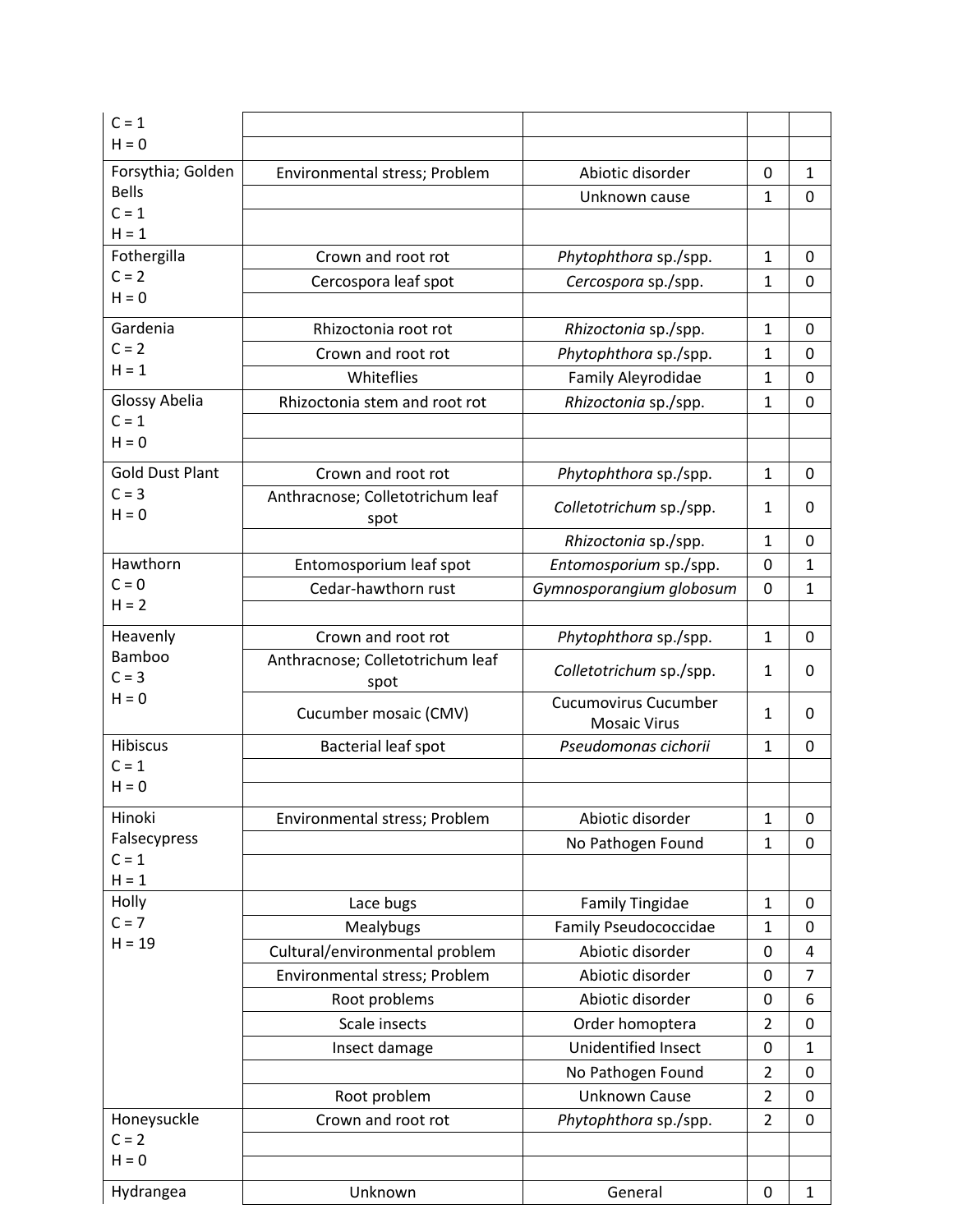| $C = 4$                                      | Saprophytic fungus                       | Chromelosporium sp./spp.                    | 1              | 0                |
|----------------------------------------------|------------------------------------------|---------------------------------------------|----------------|------------------|
| $H = 7$                                      | Cercospora leaf spot                     | Cercospora sp./spp.                         | $\Omega$       | 3                |
|                                              | Cultural/environmental problem           | Abiotic disorder                            | 0              | $\mathbf{1}$     |
|                                              | Environmental stress; Problem            | Abiotic disorder                            | 0              | $\overline{2}$   |
|                                              |                                          | Secondary Agents;<br>Saprophytes; Unspecif. | 3              | $\Omega$         |
| Indian Hawthorn                              | Crown and root rot                       | Phytophthora sp./spp.                       | 1              | 0                |
| $C = 2$                                      | Entomosporium leaf spot                  | Entomosporium sp./spp.                      | 0              | $\mathbf{1}$     |
| $H = 3$                                      | Cold wet soils                           | Abiotic disorder                            | $\mathbf{1}$   | 0                |
|                                              | Environmental stress; Problem            | Abiotic disorder                            | 0              | $\overline{2}$   |
| Inkberry                                     |                                          | No Pathogen Found                           | $\mathbf 1$    | $\mathbf 0$      |
| $C = 1$                                      |                                          |                                             |                |                  |
| $H = 0$                                      |                                          |                                             |                |                  |
| <b>Italian Cypress</b><br>$C = 0$<br>$H = 2$ | Environmental stress; Problem            | Abiotic disorder                            | 0              | $\overline{2}$   |
|                                              |                                          |                                             |                |                  |
| Itea; Sweetspire                             | Crown and root rot                       | Phytophthora sp./spp.                       | $\overline{2}$ | 0                |
| $C = 3$<br>$H = 0$                           | Flea beetles                             | <b>Subfamily Alticinae</b>                  | $\mathbf{1}$   | $\mathbf 0$      |
|                                              |                                          |                                             |                |                  |
| Japanese Aucuba                              | Crown and root rot                       | Phytophthora sp./spp.                       | $\mathbf{1}$   | 0                |
| $C = 5$<br>$H = 0$                           | Anthracnose; Colletotrichum leaf<br>spot | Colletotrichum sp./spp.                     | 2              | 0                |
|                                              |                                          | No Pathogen Found                           | 1              | $\Omega$         |
|                                              | Root problem                             | <b>Unknown Cause</b>                        | $\mathbf{1}$   | $\mathbf 0$      |
| Japanese                                     | Boxwood Volutella blight; Canker         | Volutella buxi                              | $\mathbf 1$    | 0                |
| Boxwood                                      | Boxwood blight; Leaf and stem blight     | Calonectria pseudonaviculata                | $\mathbf{1}$   | $\overline{0}$   |
| $C = 2$                                      |                                          |                                             |                |                  |
| $H = 0$<br>Japanese Cleyera                  | Cultural/environmental problem           | Abiotic disorder                            | $\mathbf{1}$   | $\mathbf 0$      |
| $C = 0$<br>$H = 1$                           |                                          |                                             |                |                  |
|                                              |                                          |                                             |                |                  |
| Japanese Holly<br>$C = 3$                    | Aerial blight                            | Rhizoctonia sp./spp.                        | $\mathbf{1}$   | 0                |
| $H = 0$                                      | Crown and root rot                       | Phytophthora sp./spp.                       | $\mathbf 1$    | 0                |
|                                              | Rhizoctonia foliar/aerial/web blight     | Rhizoctonia solani                          | $\mathbf 1$    | 0                |
| Japanese Maple<br>$C = 0$                    | Herbicide injury; Exposure               | Abiotic disorder                            | 0              | $\overline{2}$   |
| $H = 6$                                      | Environmental stress; Problem            | Abiotic disorder                            | 0              | 3                |
|                                              | Insect damage                            | Unidentified Insect                         | 0              | $\mathbf{1}$     |
| Japanese Privet<br>$C = 5$                   | Unknown abiotic disorder                 | Abiotic disorder                            | 0              | $\mathbf{1}$     |
| $H = 1$                                      |                                          | No Pathogen Found                           | 3              | 0                |
|                                              |                                          | Passalora sp./spp.                          | $\mathbf 1$    | 0                |
|                                              | Root problem                             | Unknown Cause                               | $\mathbf 1$    | 0                |
| Juniper                                      | Dieback; Canker                          | Seiridium sp./spp.                          | $\mathbf{1}$   | $\mathbf 0$      |
| $C = 10$<br>$H = 8$                          | Crown and root rot                       | Phytophthora sp./spp.                       | $\mathbf 1$    | 0                |
|                                              | Environmental stress; Problem            | Abiotic disorder                            | 0              | 3                |
|                                              | Root problems                            | Abiotic disorder                            | 0              | 4                |
|                                              | Scale insects                            | Order homoptera                             | $\mathbf 1$    | $\boldsymbol{0}$ |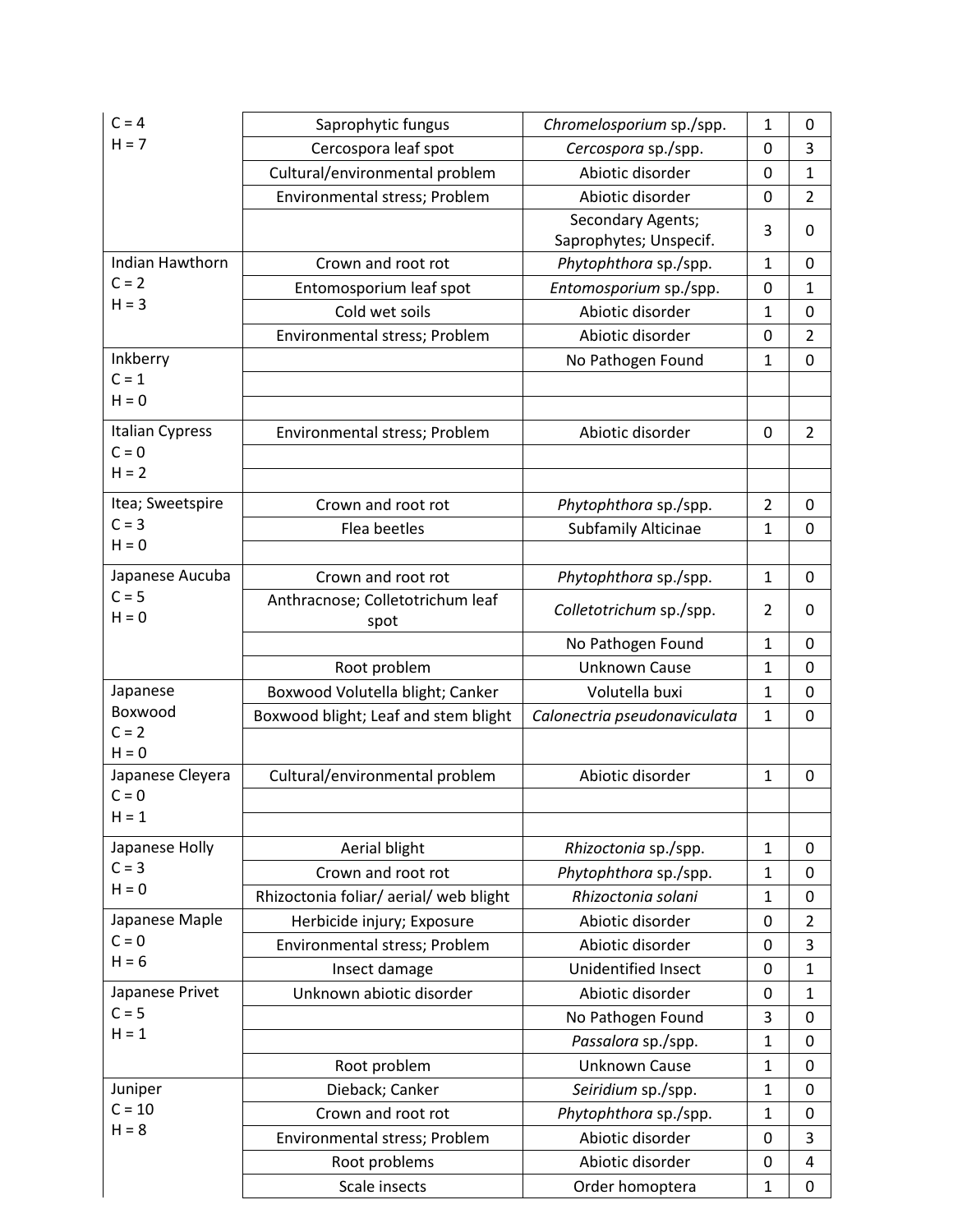| <b>Unidentified Mite</b><br>1<br>$\mathbf 0$<br>Mite damage<br>No Pathogen Found<br>$\overline{2}$<br>$\mathbf 0$<br>Armillaria root rot; Butt rot<br>Armillaria sp./spp.<br>0<br>$\mathbf{1}$<br><b>Unknown Cause</b><br>Root problem<br>$\overline{2}$<br>$\mathbf 0$<br>Seiridium canker<br>Seiridium unicorne<br>$\mathbf 1$<br>$\mathbf 0$<br>Monarthropalpus flavus<br>Korean Boxwood<br><b>Boxwood leafminer</b><br>$\mathbf{1}$<br>0<br>$C = 9$<br>(buxi)<br>$H = 0$<br>Abiotic disorder<br>$\mathbf{1}$<br>Root problems<br>0<br>Dothiorella (Macrophoma)<br>$\overline{2}$<br>Boxwood Macrophoma leaf spot<br>0<br>sempervirens (candollei)<br>Volutella buxi<br>Boxwood Volutella blight; Canker<br>$\mathbf 1$<br>$\mathbf 0$<br>3<br>No Pathogen Found<br>0 |
|--------------------------------------------------------------------------------------------------------------------------------------------------------------------------------------------------------------------------------------------------------------------------------------------------------------------------------------------------------------------------------------------------------------------------------------------------------------------------------------------------------------------------------------------------------------------------------------------------------------------------------------------------------------------------------------------------------------------------------------------------------------------------|
|                                                                                                                                                                                                                                                                                                                                                                                                                                                                                                                                                                                                                                                                                                                                                                          |
|                                                                                                                                                                                                                                                                                                                                                                                                                                                                                                                                                                                                                                                                                                                                                                          |
|                                                                                                                                                                                                                                                                                                                                                                                                                                                                                                                                                                                                                                                                                                                                                                          |
|                                                                                                                                                                                                                                                                                                                                                                                                                                                                                                                                                                                                                                                                                                                                                                          |
|                                                                                                                                                                                                                                                                                                                                                                                                                                                                                                                                                                                                                                                                                                                                                                          |
|                                                                                                                                                                                                                                                                                                                                                                                                                                                                                                                                                                                                                                                                                                                                                                          |
|                                                                                                                                                                                                                                                                                                                                                                                                                                                                                                                                                                                                                                                                                                                                                                          |
|                                                                                                                                                                                                                                                                                                                                                                                                                                                                                                                                                                                                                                                                                                                                                                          |
|                                                                                                                                                                                                                                                                                                                                                                                                                                                                                                                                                                                                                                                                                                                                                                          |
|                                                                                                                                                                                                                                                                                                                                                                                                                                                                                                                                                                                                                                                                                                                                                                          |
| Root problem<br><b>Unknown Cause</b><br>1<br>$\mathbf 0$                                                                                                                                                                                                                                                                                                                                                                                                                                                                                                                                                                                                                                                                                                                 |
| Leucothoe<br>Abiotic disorder<br>Environmental stress; Problem<br>0<br>$\mathbf{1}$                                                                                                                                                                                                                                                                                                                                                                                                                                                                                                                                                                                                                                                                                      |
| $C = 1$<br>Exobasidium sp./spp.<br>1<br>$\mathbf 0$                                                                                                                                                                                                                                                                                                                                                                                                                                                                                                                                                                                                                                                                                                                      |
| $H = 1$                                                                                                                                                                                                                                                                                                                                                                                                                                                                                                                                                                                                                                                                                                                                                                  |
| Leyland Cypress<br>Crown and root rot<br>Phytophthora sp./spp.<br>$\mathbf 1$<br>$\mathbf 0$                                                                                                                                                                                                                                                                                                                                                                                                                                                                                                                                                                                                                                                                             |
| $C = 1$<br>Abiotic disorder<br>Environmental stress; Problem<br>$\mathbf 0$<br>4                                                                                                                                                                                                                                                                                                                                                                                                                                                                                                                                                                                                                                                                                         |
| $H = 4$                                                                                                                                                                                                                                                                                                                                                                                                                                                                                                                                                                                                                                                                                                                                                                  |
| Ligustrum; Privet<br>Root problems<br>Abiotic disorder<br>$\mathbf{1}$<br>0                                                                                                                                                                                                                                                                                                                                                                                                                                                                                                                                                                                                                                                                                              |
| $C = 1$<br>Root rot<br>Various Fungi<br>1<br>0                                                                                                                                                                                                                                                                                                                                                                                                                                                                                                                                                                                                                                                                                                                           |
| $H = 1$                                                                                                                                                                                                                                                                                                                                                                                                                                                                                                                                                                                                                                                                                                                                                                  |
| Lilac<br>Abiotic disorder<br>Environmental stress; Problem<br>$\mathbf 0$<br>$\mathbf{1}$                                                                                                                                                                                                                                                                                                                                                                                                                                                                                                                                                                                                                                                                                |
| $C = 1$<br>$\mathbf{1}$<br>No Pathogen Found<br>$\mathbf 0$                                                                                                                                                                                                                                                                                                                                                                                                                                                                                                                                                                                                                                                                                                              |
| $H = 1$                                                                                                                                                                                                                                                                                                                                                                                                                                                                                                                                                                                                                                                                                                                                                                  |
| Loropetalum<br><b>Bacterial Gall</b><br>$\mathbf{1}$<br>Pseudomonas syringae<br>$\mathbf 0$                                                                                                                                                                                                                                                                                                                                                                                                                                                                                                                                                                                                                                                                              |
| $C = 1$                                                                                                                                                                                                                                                                                                                                                                                                                                                                                                                                                                                                                                                                                                                                                                  |
| $H = 0$                                                                                                                                                                                                                                                                                                                                                                                                                                                                                                                                                                                                                                                                                                                                                                  |
| Magnolia<br>Environmental stress; Problem<br>Abiotic disorder<br>$\boldsymbol{0}$<br>3                                                                                                                                                                                                                                                                                                                                                                                                                                                                                                                                                                                                                                                                                   |
| $C = 0$                                                                                                                                                                                                                                                                                                                                                                                                                                                                                                                                                                                                                                                                                                                                                                  |
| $H = 3$                                                                                                                                                                                                                                                                                                                                                                                                                                                                                                                                                                                                                                                                                                                                                                  |
| Myrtle-leafed<br>No Pathogen Found<br>$\mathbf{1}$<br>0                                                                                                                                                                                                                                                                                                                                                                                                                                                                                                                                                                                                                                                                                                                  |
| Distylium                                                                                                                                                                                                                                                                                                                                                                                                                                                                                                                                                                                                                                                                                                                                                                |
| $C = 1$                                                                                                                                                                                                                                                                                                                                                                                                                                                                                                                                                                                                                                                                                                                                                                  |
| $H = 0$<br>Oakleaf                                                                                                                                                                                                                                                                                                                                                                                                                                                                                                                                                                                                                                                                                                                                                       |
| Root problems<br>Abiotic disorder<br>$\mathbf 0$<br>$\mathbf{1}$<br>Hydrangea                                                                                                                                                                                                                                                                                                                                                                                                                                                                                                                                                                                                                                                                                            |
| $C = 0$                                                                                                                                                                                                                                                                                                                                                                                                                                                                                                                                                                                                                                                                                                                                                                  |
| $H = 1$                                                                                                                                                                                                                                                                                                                                                                                                                                                                                                                                                                                                                                                                                                                                                                  |
| Osmanthus<br>Abiotic disorder<br>$\mathbf 0$<br>Root problems<br>$\mathbf{1}$                                                                                                                                                                                                                                                                                                                                                                                                                                                                                                                                                                                                                                                                                            |
| $C = 0$                                                                                                                                                                                                                                                                                                                                                                                                                                                                                                                                                                                                                                                                                                                                                                  |
| $H = 1$                                                                                                                                                                                                                                                                                                                                                                                                                                                                                                                                                                                                                                                                                                                                                                  |
| Pearl Bush<br>Cercospora leaf spot<br>$\overline{2}$<br>Cercospora sp./spp.<br>0                                                                                                                                                                                                                                                                                                                                                                                                                                                                                                                                                                                                                                                                                         |
| $C = 7$<br>Anthracnose; Colletotrichum leaf<br>Colletotrichum sp./spp.<br>$\mathbf{1}$<br>0<br>$H = 0$<br>spot                                                                                                                                                                                                                                                                                                                                                                                                                                                                                                                                                                                                                                                           |
| No Pathogen Found<br>$\mathbf{1}$<br>0                                                                                                                                                                                                                                                                                                                                                                                                                                                                                                                                                                                                                                                                                                                                   |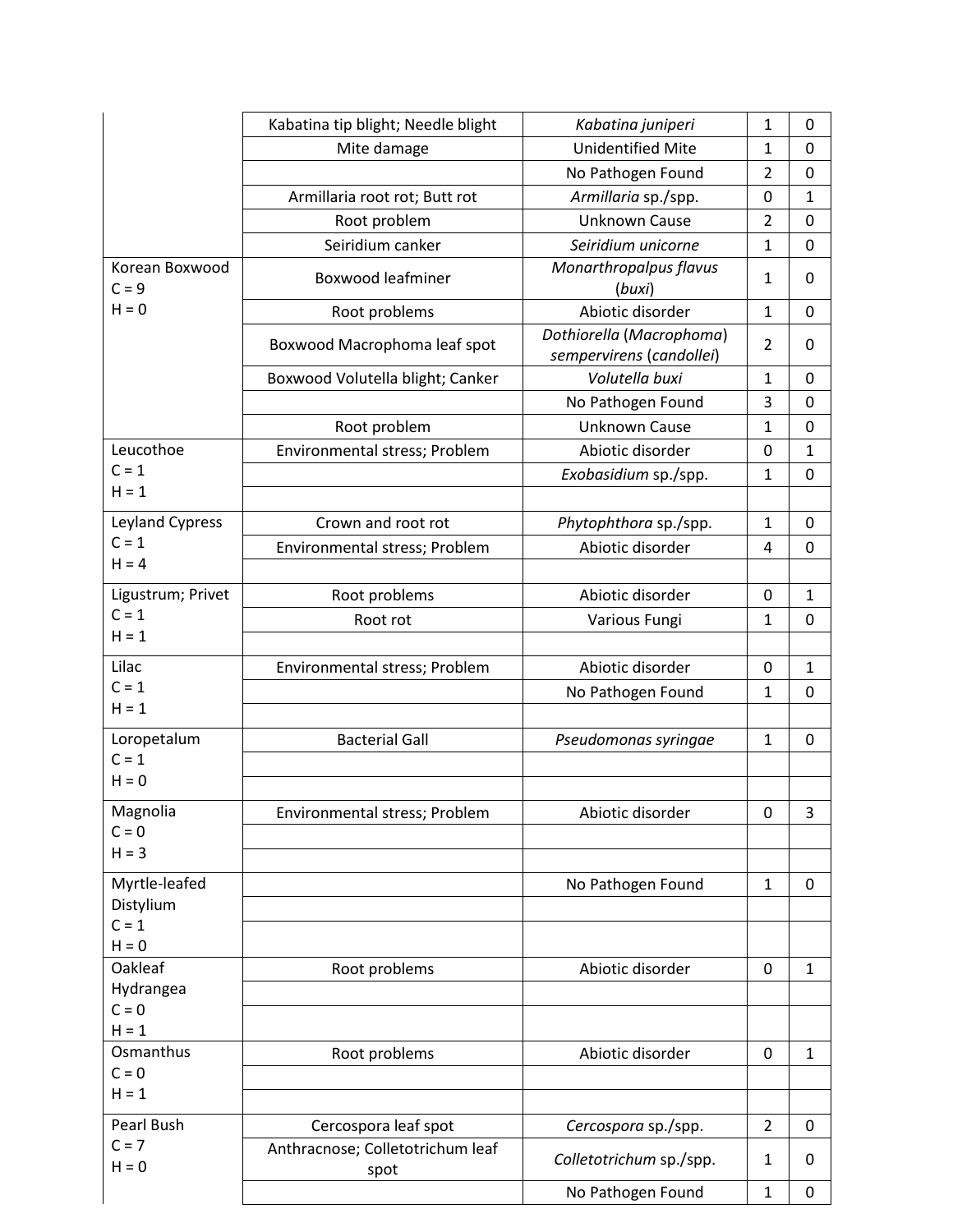|                         |                                | Tubakia sp./spp.                        | 1              | 0              |
|-------------------------|--------------------------------|-----------------------------------------|----------------|----------------|
|                         | Root problem                   | <b>Unknown Cause</b>                    | $\overline{2}$ | 0              |
| Photinia                | Entomosporium leaf spot        | Entomosporium sp./spp.                  | 0              | $\mathbf{1}$   |
| $C = 0$                 |                                |                                         |                |                |
| $H = 1$                 |                                |                                         |                |                |
| Pieris                  | Crown and root rot             | Phytophthora sp./spp.                   | $\mathbf{1}$   | 0              |
| $C = 1$                 | Unknown abiotic disorder       | Abiotic disorder                        | 0              | $\mathbf 1$    |
| $H = 1$                 |                                |                                         |                |                |
| Pittosporum             | Environmental stress; Problem  | Abiotic disorder                        | 0              | 2              |
| $C = 0$                 | Wound canker                   | Abiotic disorder                        | 0              | $\mathbf{1}$   |
| $H = 4$                 | Scale insects                  | Order homoptera                         | $\mathbf{1}$   | 0              |
| Plum-yew                |                                | Fusarium sp./spp.                       | $\mathbf{1}$   | 0              |
| $C = 2$                 | Crown rot; Root rot; Stem rot  | Phytophthora sp./spp.                   | $\mathbf{1}$   | 0              |
| $H = 0$                 |                                |                                         |                |                |
| Rhododendron            | Cranberry rootworm             | Rhabdopterus picipes                    | $\mathbf{1}$   | 0              |
| $C = 6$                 | Cultural/environmental problem | Abiotic disorder                        | 0              | $\mathbf{1}$   |
| $H = 3$                 | Root problems                  | Abiotic disorder                        | 0              | $\mathbf{1}$   |
|                         | Insect damage                  | Unidentified Insect                     | 0              | $\mathbf{1}$   |
|                         | Mite damage                    | <b>Unidentified Mite</b>                | 1              | $\mathbf 0$    |
|                         |                                | No Pathogen Found                       | 4              | 0              |
| Rose                    | Unknown                        | General                                 | 0              | $\overline{2}$ |
| $C = 27$                | Rhizoctonia stem and root rot  | Rhizoctonia sp./spp.                    | $\overline{2}$ | 0              |
| $H = 13$                | Crown and root rot             | Phytophthora sp./spp.                   | $\overline{7}$ | 0              |
|                         | Black spot (Rose)              | Diplocarpon (Marssonina)<br>rosae       | 0              | $\overline{2}$ |
|                         | Chemical injury                | Abiotic disorder                        | $\mathbf{1}$   | $\mathbf 0$    |
|                         | Cultural/environmental problem | Abiotic disorder                        | 0              | $\overline{2}$ |
|                         | Environmental stress; Problem  | Abiotic disorder                        | 0              | 3              |
|                         | Root problems                  | Abiotic disorder                        | $\mathbf 0$    | 1              |
|                         | Scale insects                  | Order homoptera                         | $\mathbf{1}$   | 0              |
|                         | Rose downy mildew              | Peronospora sparsa                      | $\mathbf{1}$   | 0              |
|                         |                                | Abiotic disorder                        | 1              | 0              |
|                         |                                | Colletotrichum sp./spp.                 | 4              | 0              |
|                         |                                | No Pathogen Found                       | 3              | 0              |
|                         |                                | Phomopsis sp./spp.                      | 3              | $\mathbf 0$    |
|                         |                                | Secondary Agents;                       | $\mathbf{1}$   | 0              |
|                         |                                | Saprophytes; Unspecif.                  |                |                |
|                         | Root problem                   | <b>Unknown Cause</b>                    | $\mathbf{1}$   | 0              |
|                         |                                | Rose Rosette Virus (RRV)                | 0              | $\mathbf{1}$   |
|                         | Rose rosette disease           | Rose Rosette Virus (RRV)                | $\mathbf{1}$   | $\mathbf{1}$   |
|                         | Rose rosette disease (RRV)     | <b>Emaravirus Rose Rosette</b><br>Virus | $\overline{2}$ | 0              |
| Rose-of-sharon;         | Root problems                  | Abiotic disorder                        | 0              | $\mathbf{1}$   |
| Shrub-althea<br>$C = 0$ |                                |                                         |                |                |
| $H = 1$                 |                                |                                         |                |                |
|                         |                                |                                         |                |                |